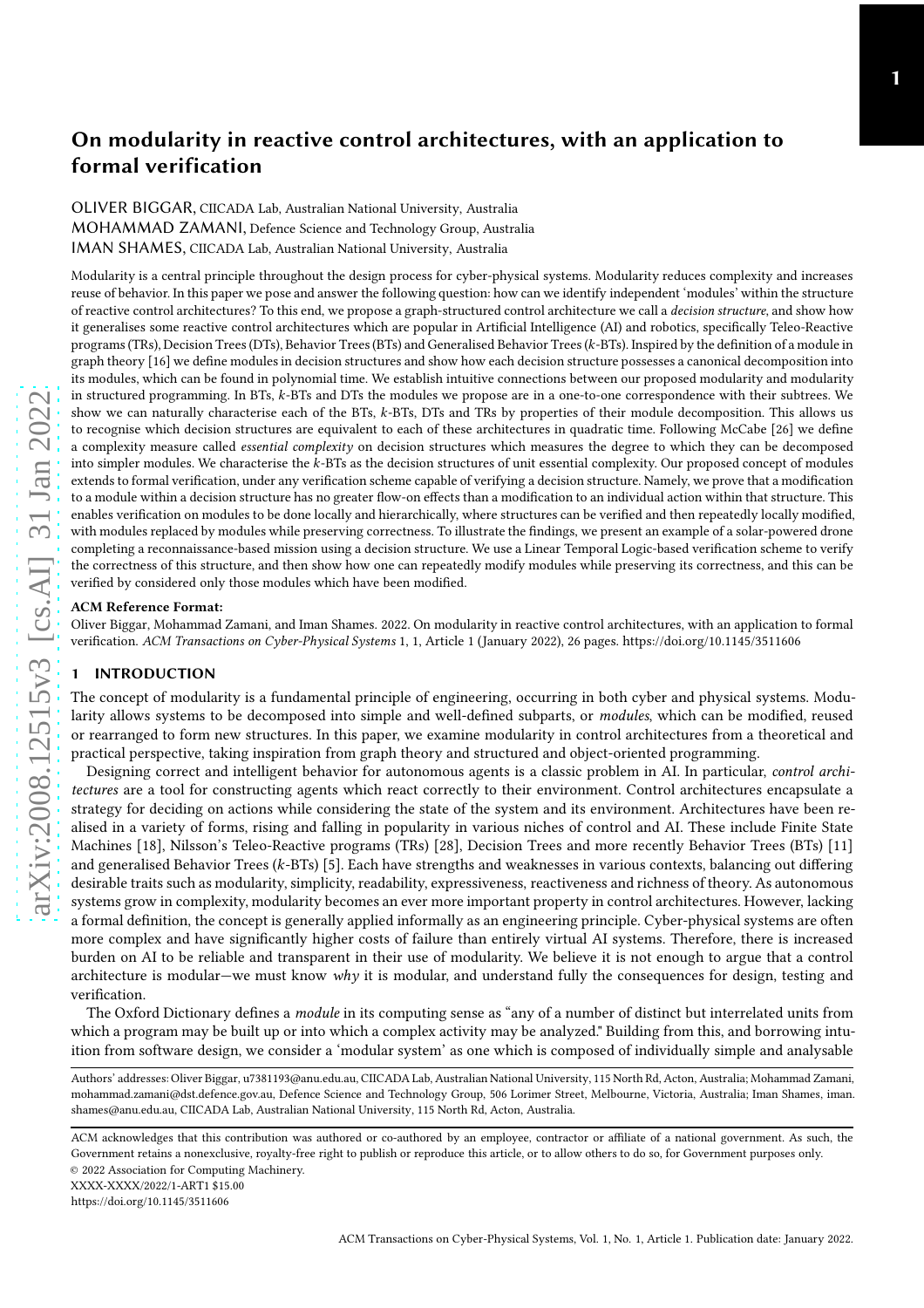<span id="page-1-0"></span>

Fig. 1. (Above:) A decision structure for control of a solar-powered drone, used in the example in Section [8.](#page-15-0) Decision structures are control architectures which generalise BTs, TRs, DTs and k-BTs. (Below:) Its unique module decomposition. Each circled subset of the nodes is what we call a module. We show how this concept captures the intuitive notion of modularity, and corresponds to subtrees in BTs, k-BTs and DTs. This structure has essential complexity 2 (see Section [6.4\)](#page-13-0).

modules, where the whole can be constructed by composing the modules. Modules encapsulate data or policies, with the relationships between modules enforced through fixed interfaces, allowing modification to occur without cascading effects.

These ideas have played central roles in the development of programming and AI. In 1968 Dijkstra [\[13](#page-24-4)] argued unstructured use of the goto statement was harmful and introduced errors to software. This formed the basis of the structured programming movement, which suggested that programs be composed of a small number of fixed constructs: sequencing, selection and iteration [\[12,](#page-24-5) [14\]](#page-24-6). From the perspective of the *control-flow graph*, which is a graph representation of the block structure of a program, this corresponds to building the graph recursively by combining subgraphs corresponding to each of these constructs [\[22\]](#page-24-7). Later, McCabe [\[26\]](#page-25-0) provided a complexity measure applied to the control-flow graph, called cyclomatic complexity, which measured the difficulty of testing a program or function. This metric is now standard in software engineering [\[32\]](#page-25-3). He then showed, similarly to Dijkstra, that control-flow graphs could be 'decomposed' into proper subgraphs with single entry and exit nodes, with the graphs of structured programs being precisely those decomposable into a structure of complexity 1. The result was a measure which indicated the degree of 'unstructuredness', or lack of modularity. Separately and almost concurrently, Gallai [\[16\]](#page-24-0) developed the concept of a *module* in graph theory, which can be thought of as a subgraph which presents a fixed interface to all other nodes of a graph. Moreover, the four key principles of object-oriented programming (encapsulation, abstraction, inheritance and polymorphism) all revolve around the concept of hiding information behind fixed interfaces. Modularity is also an important concept in AI, where modular control architectures such as Teleo-Reactive Programs and Behavior Trees are common. BTs first appeared in game AI [\[20](#page-24-8)], where constructing intelligent and reusable behavior has become critical. More recently, BTs are gaining significant popularity in robotics [\[1,](#page-24-9) [11,](#page-24-2) [19\]](#page-24-10), with advocates arguing this is due to their reactiveness and modularity. BTs are considered modular because subtrees and individual nodes present a fixed interface, given by three return values [\[11](#page-24-2)]. Hence subtrees of a BT are themselves BTs, and thus reusable and readable.

In this paper we propose a formal definition for 'modules' in reactive control architectures (such as BTs, TRs, DTs and k-BTs). Reactive architectures [\[5,](#page-24-3) [28\]](#page-25-2) are those which select an action on the basis of the current input only, and not any past inputs. Given a control architecture we provide a procedure for identifying structures within such architectures as modules that are agreeable to one's intuition. Following [\[26](#page-25-0)], we develop a complexity measure defining the degree of modularity of control architectures and show how these results allow us to compare, analyse and formally verify control architectures in a modular way.

We present definitions of control architectures and actions and use these to formalise a number of reactive control architectures (BTs, k-BTs, DTs and TRs). We then define a new architecture from directed acyclic graphs which we call a *decision* structure, and show how all of the above architectures can be identified canonically with sets of decision structures. Following the graph-theoretic definition of [\[16\]](#page-24-0), we define decision structure modules, which are subgraphs of decision structures grouped by their interfaces. We show how this provides a unique decomposition of any decision structure into modules which can be found in  $O(n^2k)$  time, where *n* is the number of nodes and *k* the number of arc labels. Figure [1](#page-1-0) gives an example of a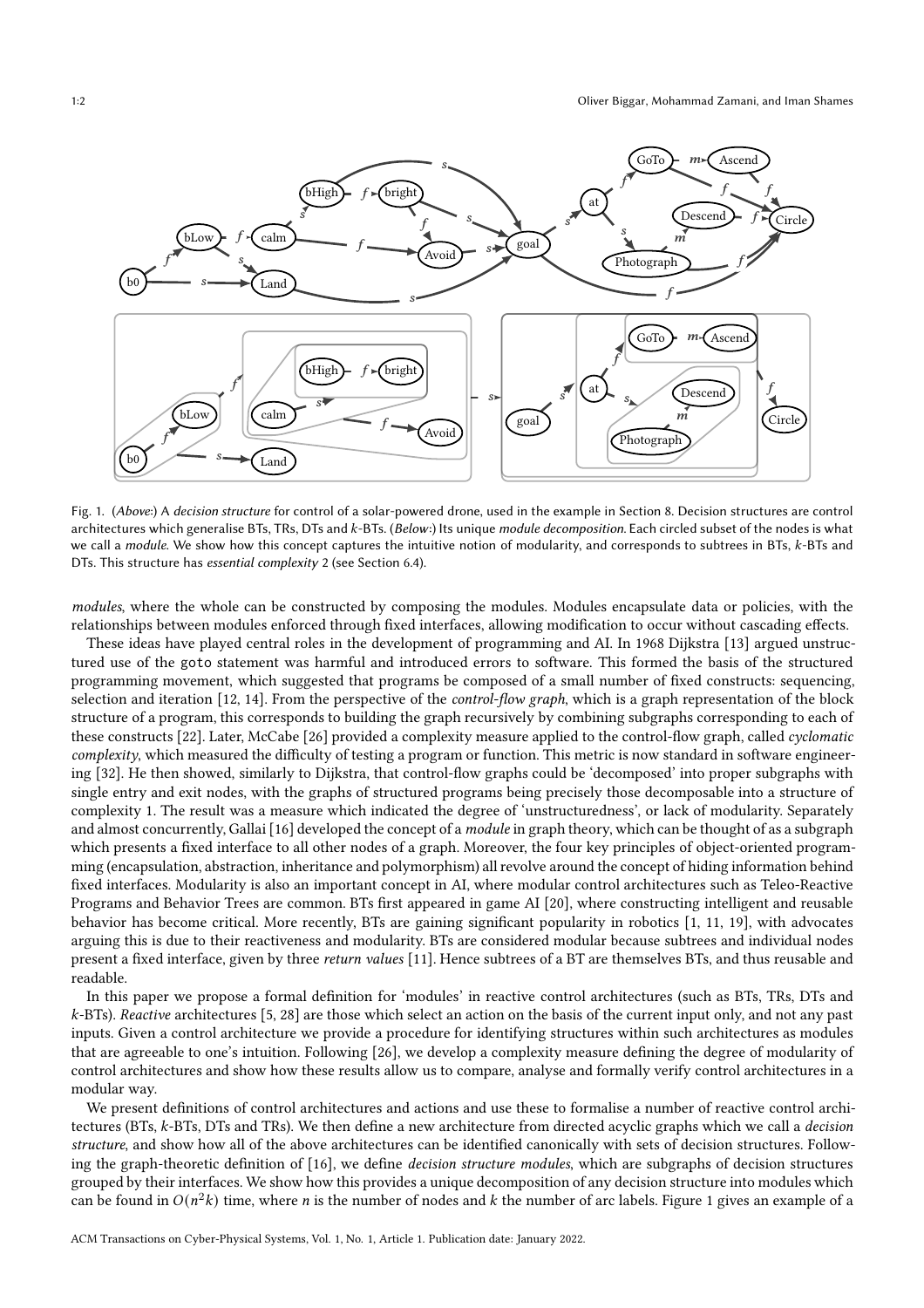decision structure and its module decomposition. We show that modules in decision structures obey many of the properties of modules in graph theory. Further, we show how the decision structures corresponding to BTs, TRs and  $k$ -BTs and DTs can be naturally characterised by their modules. These characterisations show clearly which kind of action selections cannot be constructed in each architecture.

Additionally, we prove a result with important consequences for hierarchical formal verification. We prove that the 'independence' of modules holds in a formal sense, in that in any verification scheme, modifying a module within a verified structure has no more of an effect than modifying a single action. We show how we can verify the correctness of changes to actions locally, without repeating the verification on their hosting architecture. This allows verification to be done hierarchically, by verifying simple designs which are then refined. This makes possible the creation of libraries of verified decision-making for complex tasks which can be easily recombined while preserving correctness.

To demonstrate the power of the above result concretely, we define a new verification scheme capable of formally verifying any reactive architecture with Linear Temporal Logic (LTL). This scheme generalises the recent work of [\[4](#page-24-11)], which showed that the 'modularity' of BTs allows subtrees to be modified and formally verified separately while preserving the correctness of the tree. Our result is consistent with this, as we show that the subtrees of a BT are exactly the modules of the decision structure equivalent to that BT. Our result extends this theorem to a much wider class of architectures.

Finally, we provide an extensive practical example. We show a complex decision structure for control of a high-altitude solar-powered drone, inspired by [\[21\]](#page-24-12). We conduct a formal verification of this structure given models of each action, and then show how to replace individual modules and guarantee the correctness of the modified structure while verifying only the modified modules. We then construct the module decomposition of the resultant structure, and determine which control architectures can equivalently represent it.

In summary, the main contributions of our paper are the proposed formalisation of reactive action selection, the concept of decision structures as a unifying framework for reactive architectures, modules in decision structures, the characterisations of each of these architectures, the complexity measure of control architectures and the result that modular structures can be verified in a modular way.

The paper is organised as follows. Section [2](#page-2-0) describes the related work, and Section [3](#page-3-0) presents the standard definitions of BTs, k-BTs, DTs, TRs and LTL. In Section [4](#page-4-0) we define control architectures and action selection. Section [5](#page-7-0) introduces decision structures. Section [6](#page-8-0) focuses on modularity, defining modules and showing how decision structures can be decomposed into them. This is then used to define and prove the characterisations of these architectures. Section [7](#page-13-1) discusses formal verification and its relationship to modularity. Section [8](#page-15-0) goes through an example of the ideas introduced, and Section [9](#page-19-0) concludes the paper. Few proofs of Theorems and Lemmas are found in the main text of the paper; most are instead in the Appendix.

#### <span id="page-2-0"></span>2 RELATED WORK AND CONTRIBUTIONS

This work investigates modularity and its consequences for reactive control structures. The ideas within draw on numerous sources, but we believe no other work has approached this precise question from this viewpoint.

From a broad perspective, this paper parallels developments in structured programming, classifying *control-flow graphs* corresponding to structured programs [\[12](#page-24-5)], as discussed in the introduction. Previous authors in the BT literature have used structured programming as a source of analogies. These papers[\[10,](#page-24-13) [11,](#page-24-2) [19](#page-24-10), [29](#page-25-4)] cite Dijkstra's paper 'Goto statement considered harmful' [\[13](#page-24-4)], and use this as an analogy for the usefulness of modularity. Specifically, the tree structure of BTs is compared to the structure of a function call in structured programming, and contrasted against Finite State Machines (FSMs) whose unconstrained structure is similar to the use of the goto statement. This idea is examined more formally in [\[6](#page-24-14)], comparing the result of [\[29\]](#page-25-4) to the Böhm-Jacopini Theorem [\[7](#page-24-15)] in structured programming. We take this farther by showing that decision structures corresponding to BTs can be recursively decomposed into minimally-complex modules, a result which closely resembles McCabe's result [\[26](#page-25-0)] showing that the control-flow graphs of structured programs can be recursively decomposed into minimally-complex graphs. Likewise, our definition of *structural equivalence*, parallels the definition of weak reducibility between control-flow graphs from [\[22\]](#page-24-7). These connections have not been explored before, to the best of our knowledge.

The systems-theoretic principles behind our approach are influenced most by [\[23,](#page-24-16) [31,](#page-25-5) [33](#page-25-6)]. Our definitions of an action selection mechanism is similar to [\[6](#page-24-14)], restricted to reactive action selection and with the addition of return values. This definition simplifies and generalises the formalism for BTs of [\[25\]](#page-24-17) by removing references to 'ticks' and by interpreting control as an unspecified behavior map, following Lee [\[23\]](#page-24-16). This approach abstracts the continuous aspects to form a discrete problem, which as explained in Section [5,](#page-7-0) also captures the discrete BT framework of [\[4](#page-24-11)]. This relies on some assumptions about reactiveness, for which we follow the arguments in [\[5\]](#page-24-3). Various authors in the fields of BTs and TRs have provided discussions of reactiveness, particularly [\[24](#page-24-18), [28](#page-25-2)].

Prior to our construction of decision structures from BTs, some authors had performed similar translations of BTs to graphs. In [\[17](#page-24-19)], a BT is translated to a graph, which is then used to construct a Hidden Markov Model. This graph is essentially a decision structure with the addition of 'Success' and 'Failure' nodes, and so can be directly translated into the representation here. However, this construction was not generalised, and the subsequent characterisation of BTs given was only a necessary and not a sufficient condition (see Remark [5\)](#page-12-0). We provide a clear approach to this translation consistent with the principles suggested in [\[5](#page-24-3)] and prove a characterisation of the BTs in these structures. Several papers have described Behavior Trees as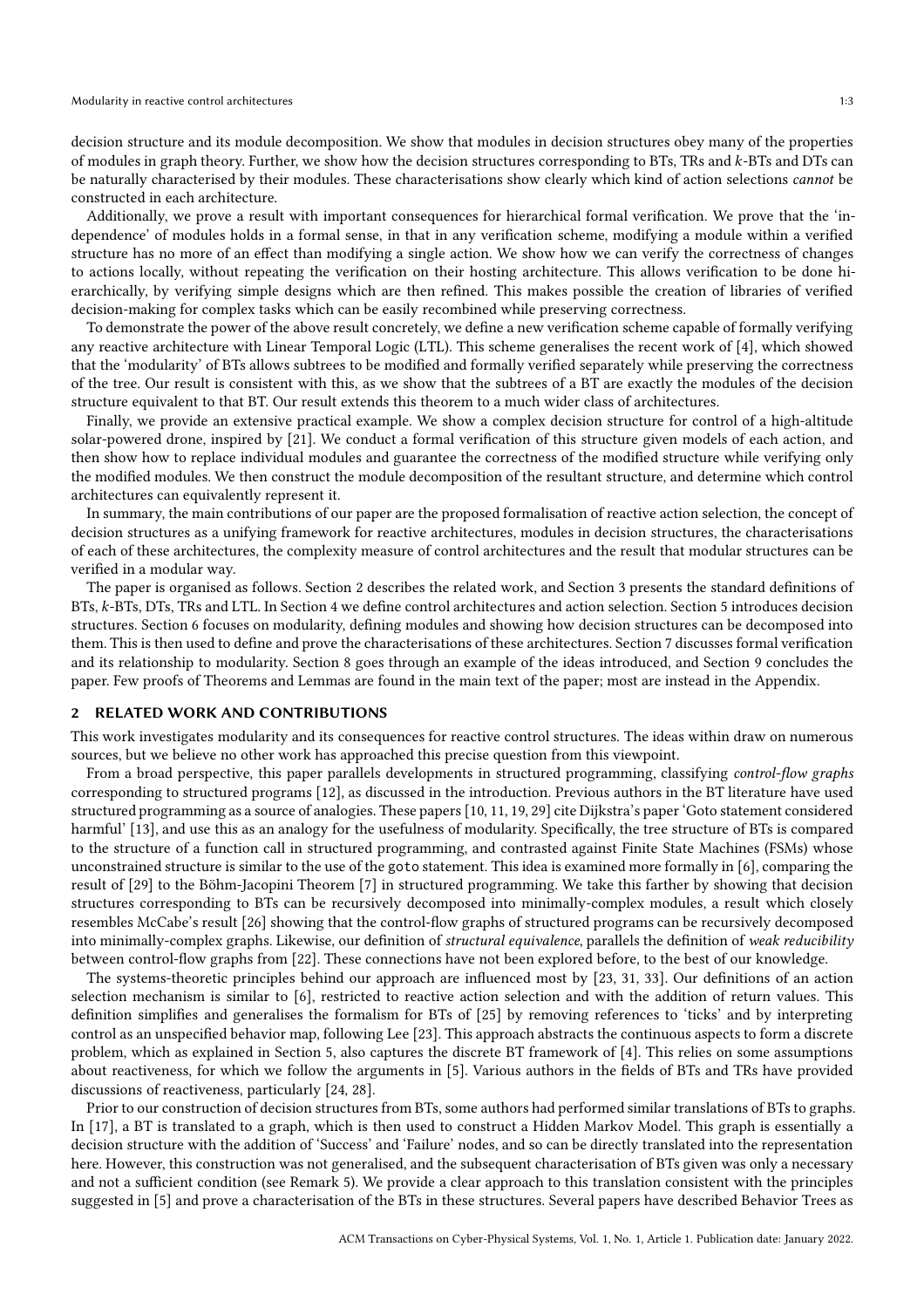Finite State Machines with special structure [\[10](#page-24-13), [11](#page-24-2), [20](#page-24-8)], with [\[10\]](#page-24-13) providing an explicit translation from a BT to an (Hierarchical) FSM, in a manner similar to our construction of a decision structure. However, no efforts have been made to identify the class of FSMs to which these instances belong. FSMs are in general not reactive [\[6](#page-24-14)] as they make use of memory and internal state, which makes it difficult to compare them structurally to BTs. In this paper we use the decision structures as reactive analogues, and are able to determine the "special structure" which provides their modularity. We are then able to argue which FSMs are BTs (under the translation from [\[10,](#page-24-13) [11\]](#page-24-2), see Remark [6\)](#page-12-1).

One of our results is that modifications to modules in decision structures can be verified as easily as modifications to actions. This result allows structure to be verified and have their correctness preserved by locally verifying the change to a module. A similar theorem is stated for BTs in Theorem 5.1 of [\[4](#page-24-11)], where it shows that subtrees of BTs can be refined and verified locally. We show that the modules in decision structures corresponding to a BT are exactly the subtrees, and so this becomes a special case of our Theorem [7.3,](#page-14-0) which generalises the result to all reactive architectures representable as decision structures, and to all verification schemes. The concrete verification scheme presented in Section [7](#page-13-1) generalises the method given in [\[4](#page-24-11)] and provides a simple and intuitive method for verifying any reactive architecture.

## <span id="page-3-0"></span>3 PRELIMINARIES

## 3.1 Mathematical notation

Given a function  $f: X \to Y$ , we denote the *preimage* of a set  $Z \subset Y$  as  $f^{-1}(Z)$ , and for  $z \in Z$  write  $f^{-1}(z)$  to mean  $f^{-1}(\{z\})$ . A graph  $G = (N, A)$  is a set of nodes N and arcs A, where  $A \subseteq N \times N$ . Graphs in this paper are assumed to be directed. We use  $N(G)$  and  $A(G)$  to denote the node and arc sets. For an arc  $(v_1, v_2)$ , we call  $v_2$  the head and  $v_1$  the tail. A source is a node that is the head of no arc and a sink is the tail of no arc. A graph is labelled if there are maps  $\ell : A(G) \to X$ ,  $\eta : N(G) \to Y$  to some sets X, Y of labels. A graph K is a subgraph of G, written  $K \leq G$  if  $N(K) \subseteq N(G)$  and  $A(K) = \{(v_1, v_2) \in A(G) | v_1, v_2 \in N(K)\}$ (this is often called an *induced subgraph*). If we are given a set of nodes  $X \subset N(G)$ , we will write the subgraph induced by X in G as  $G[X]$ . A sequence of nodes  $v_1, \ldots, v_n$  is a path if for  $i \in \{1, \ldots, n-1\}$ ,  $(v_i, v_{i+1}) \in A(G)$ . We say a node q is an ancestor of a node  $v$  if there is a path from  $q$  to  $v$ . A path is a cycle if it has length at least two and its first and last node are the same. A graph is acyclic if it has no cycles. A tree is a graph where there is a node  $r$ , called the root, such that there is exactly one path from  $r$  to any other node (sometimes called an *arborescence*). Trees are acyclic and the root is the only source. Sinks in trees are called *leaves*, and we shall refer to other nodes in a tree as *internal nodes*. Two labelled graphs H and G are isomorphic if there exists a bijection  $\Gamma : N(G) \to N(H)$  such that  $(v_1, v_2) \in A(G)$  iff  $(\Gamma(v_1), \Gamma(v_2)) \in A(H)$  and  $\ell(v_1, v_2) = \ell((\Gamma(v_1), \Gamma(v_2)))$ . A permutation is a bijection from a finite set to itself.

## 3.2 Behavior Trees, Generalised Behavior Trees, Teleo-reactive programs and Decision Trees

3.2.1 Behavior Trees. BTs are control architectures which take the form of trees. The execution of a BT occurs through signals called 'ticks', which are generated by the root node and sent to its children. A node is executed when it receives ticks. Internal nodes tick their children when ticked, and are called *control flow nodes* and leaf nodes are called *execution nodes*. When ticked, each node can return one of three possible return values: 'Success' if it has achieved its goal, 'Failure' if it cannot operate properly and 'Running' otherwise, indicating its execution is underway. Typically, there are four types of control flow nodes (Sequence, Fallback, Parallel, and Decorator) and two types of execution node (Action and Condition) [\[11](#page-24-2)]. Note that Fallback is sometimes called Selector. A Condition (drawn as an ellipse) checks some conditional statement, returning Success if true and Failure otherwise. An Action node (drawn as a rectangle) represents an action taken by the agent. Sequence nodes (drawn as a → symbol) tick their children from left to right. If any children return Failure or Running that value is immediately returned by Sequence, and it returns Success only if every child returns Success. Fallback (drawn as ?) is analogous to Sequence, except that it returns Failure only if every child returns Failure, and so on. The Parallel node (drawn as  $\Rightarrow$ ) has a success threshold M. and ticks all of its N children simultaneously, returning Success if M of its children return Success, Failure if  $N - M + 1$  return Failure and Running otherwise. The Decorator node returns a value based on some user-defined policy regarding the return values of its children. For a more detailed discussion, we refer the reader to [\[11](#page-24-2)]. In this paper, we will not discuss the Parallel node, as the associated questions of concurrency are complex [\[9\]](#page-24-20) and tangential from the main results of this paper. Similarly we will also omit discussion of the Decorator node—its extreme flexibility makes formal analysis difficult and it can violate the readability and reactiveness properties of BTs [\[5\]](#page-24-3). Hence we will consider BTs to consist of leaf nodes which are Actions and Conditions and two internal nodes, Sequence and Fallback. This approach is taken in some other papers reasoning about BTs such as [\[4](#page-24-11), [24](#page-24-18)]. Following [\[4\]](#page-24-11), we will often write BTs in infix notation, such as  $A \rightarrow (B ? C) \rightarrow D$  where the control flow nodes are interpreted as associative operators over the leaf nodes, and the tree structure is the syntax tree.

3.2.2 Generalised Behavior Trees. With this interpretation of BTs, it is straightforward to define the generalised Behavior Trees, also called the  $k$ -BTs [\[5](#page-24-3)]. A  $k$ -BT is a tree which executes by ticks from the root. When ticked, nodes can return one of k values, which we interpret as integers from 1 to k. The control flow nodes come in k types, which we write as  $*_1$ ,  $*_2$ , ..., $*_k$ . Each control flow node  $*_i$  ticks its children from left to right. If any child returns a value other than  $i$ , the node immediately returns that value, and  $*_i$  returns *i* only if all its children return *i*.  $k$ -BTs do not have an explicit "Running" value; any value other than  $1, \ldots, k$  is interpreted as Running. If we interpret the return value 1 as "Success", 2 as "Failure", as in [\[5](#page-24-3)], we can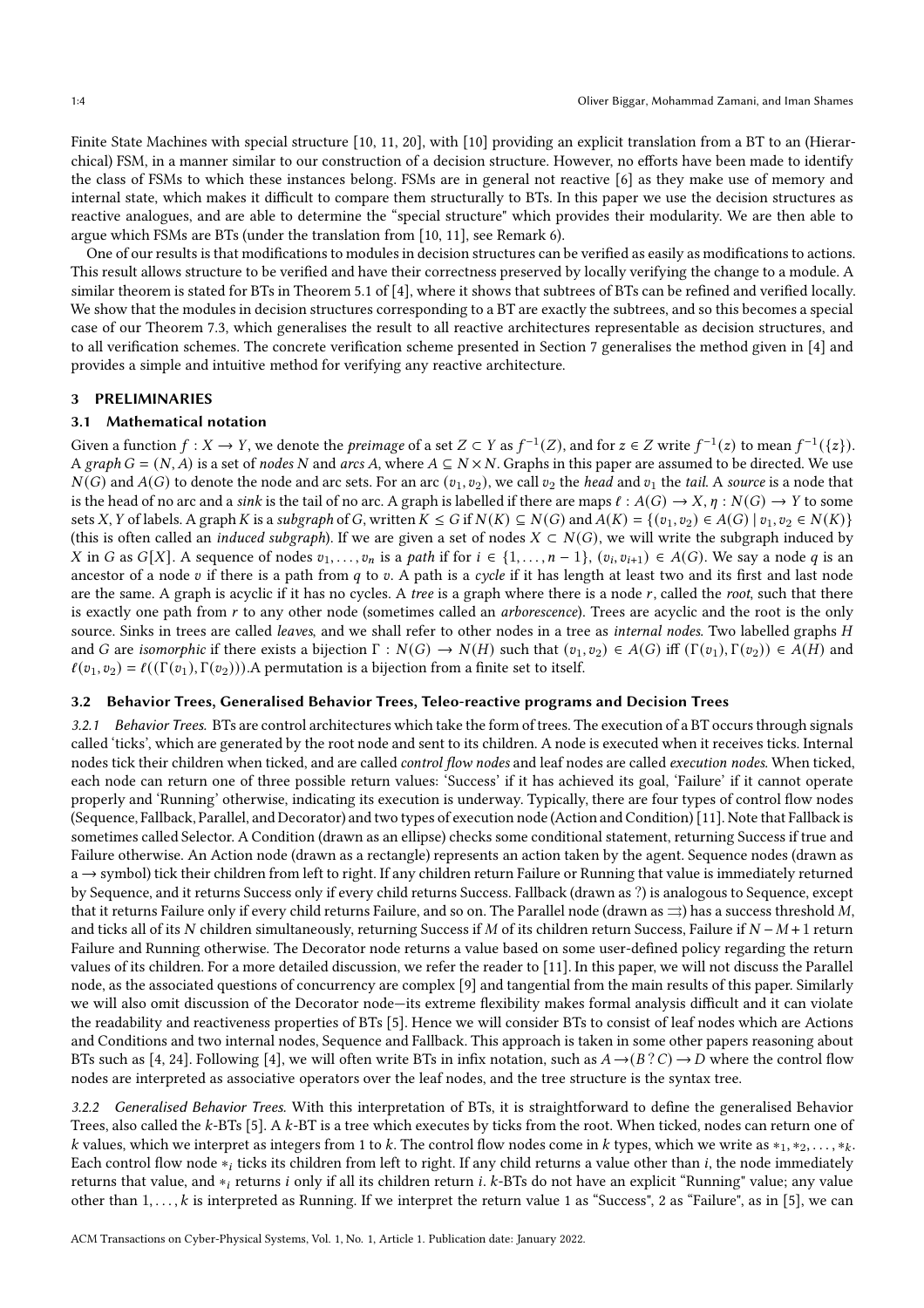

Fig. 2. Model of the interaction of a behavior with the world.

<span id="page-4-1"></span>observe that the definitions of  $*_1$  and  $*_2$  correspond exactly to the Sequence and Fallback nodes for BTs. In this sense, the 2-BTs are exactly the classical Behavior Trees as described above, where any other return values are interpreted as "Running".

#### 3.2.3 Teleo-reactive programs. Teleo-reactive programs (TRs) [\[28](#page-25-2)] are lists of condition-action rules.

```
k_1 \rightarrow a_1k_2 \rightarrow a_2.
.
.
k_n \to a_n
```
These are executed by continuously scanning the list of conditions  $k_i$  in order, and executing the action  $a$  associated with the first satisfied condition. If another condition higher in the list becomes true then the executing action switches immediately. The teleo indicates that such lists are goal-oriented while reactive is intended to describe how they react constantly to changes in the environment. The Teleo-reactive programs are equivalent to the 1-BTs [\[5\]](#page-24-3).

3.2.4 Decision Trees. Decision Trees (DTs) are decision-making tools which resemble the structure of if-then statements. Specifically, DTs are binary trees where leaves represent actions and internal nodes represent predicates. The two arcs out of each predicate are labelled by 'True' and 'False'. Execution of DTs occurs by beginning at the root and evaluating each predicate on the current input state until a leaf is reached, at which point that action is executed. At a predicate node, if it is true in the current input state the execution proceeds down the 'True' arc, and otherwise down the 'False' arc. Like TRs, DTs are executed by continuously checking the predicates against the current state of the world.

#### 3.3 Linear Temporal Logic

Linear Temporal Logic (LTL) [\[30\]](#page-25-7) is an extension of propositional logic which includes qualifiers over linear paths in time. It has long been used as a tool in formal verification of programs and systems. Given a set  $AP$  of atomic propositions, the syntax of LTL is given by the following grammar [\[2\]](#page-24-21):

$$
\varphi ::= p | \neg p | \varphi \vee \varphi | \bigcirc \varphi | \varphi \mathcal{U} \varphi
$$

where  $p \in AP$ . The temporal operators are next  $\bigcirc a$ , which indicates a is true in the subsequent state, and until a Ub indicating a is true until a state where b is true. We can derive other common operators from these as follows: and  $\varphi \wedge \psi := \neg(\neg \varphi \vee \neg \psi)$ , True :=  $p \lor \neg p$ , False :=  $\neg$  True, *implies*  $\varphi \Rightarrow \psi := \neg \varphi \lor \psi$ , eventually  $\Diamond \varphi := \text{True } \mathcal{U} \varphi$  and always  $\Box \varphi := \neg \Diamond \neg \varphi$ . An LTL formula is satisfied by a sequence of truth assignments over AP. If  $\phi$  and  $\psi$  are LTL formulas, then  $\phi \models \psi$  if for every sequence of states  $\sigma$  where  $\phi$  is satisfied,  $\psi$  is also satisfied in  $\sigma$  and we say  $\phi$  entails  $\psi$ . We refer the reader to [\[2\]](#page-24-21) for a more thorough discussion of LTL. (LTL is only needed for Sections [7](#page-13-1) and [8.](#page-15-0))

## <span id="page-4-0"></span>4 ACTION SELECTION MECHANISMS

In this section we formalise action selection by presenting definitions of 'actions' and 'selection', along with an abstraction of the 'world' in which this process takes place. We aim for definitions applicable to a broad range of objects, so we will state them in generality, borrowing ideas from hybrid systems theory, particularly Tabuada [\[31\]](#page-25-5) and Willems [\[33\]](#page-25-6).

Let S be a set we call the *signal space*, and W a set we call the *state space*. An element  $x \in S$  we call a *signal*, and an element  $w \in \mathbb{W}$  we call a state. We begin with a system W (as in [\[31\]](#page-25-5)) we call the world, where the inputs to this system is the set S and the outputs are states in  $W$ . In general we will assume  $W$  is non-deterministic.

**Definition 4.1.** A behavior  $\mathcal{B}$  is a map  $\mathbb{W} \to \mathbb{S}$ , that is, a function taking a state in the state space and producing a corresponding signal in the signal space.

Behaviors are the fundamental unit of our approach to control architectures. A behavior is an abstraction for a model of a controller, which reads some state as input from the world and produces some signal which in turn influences the evolution of that world, as in Figure [2.](#page-4-1) We describe this by saying  $\mathcal B$  acts on W. Within this definition, we allow a behavior to be arbitrarily complex. This definition is generic enough to allow for many models of computation (as in [\[23\]](#page-24-16)) appropriate for embedded and cyber-physical systems.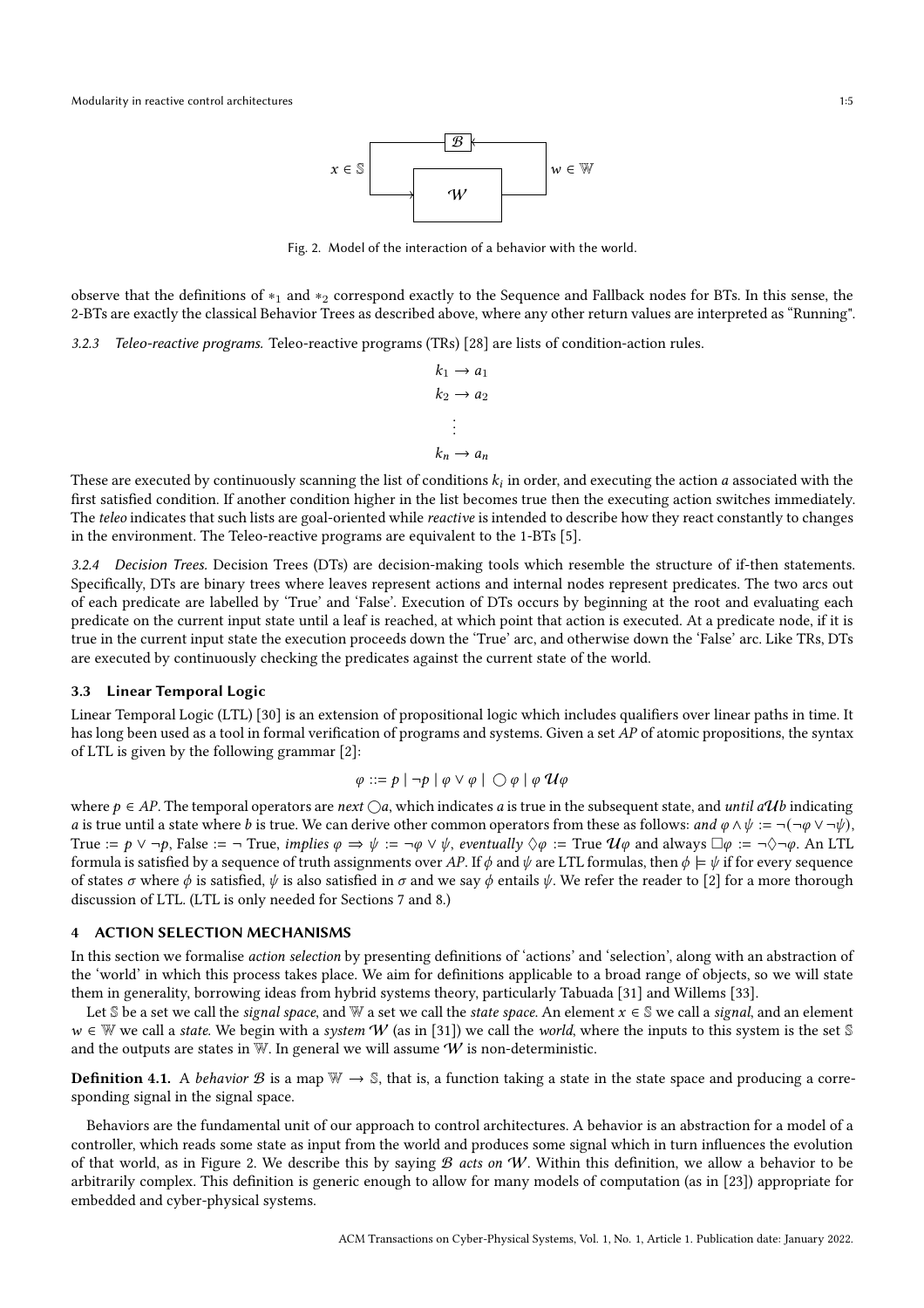**Definition 4.2.** An action  $\alpha$  is a pair  $(\alpha_B, \alpha_R)$  where  $\alpha_B$  is a behavior and  $\alpha_R : \mathbb{W} \to \mathbb{R}$  is a function we call the *return value* function, where  $R$  is some fixed set of symbols we call return values. We use  $A$  to denote the set of all actions in  $W$ .

The return value function  $\alpha_R$  provides metadata regarding the behavior  $\alpha_B$ . We will use this metadata to construct composite actions (Definition [4.3\)](#page-5-0), reflecting the operation of control architectures. To motivate this definition, consider an Action node  $\vec{A}$  in a Behavior Tree. This corresponds with what we define above as an *action*. The signals produced by that node in a given state form the behavior  $A_B$ . For BTs, fix some return values  $s, f \in \mathcal{R}$ . Then, the return value  $A_R$  is s or f precisely when the node A returns Success or Failure respectively. This shows that this definition is able to encode the BT concept of Action nodes. Throughout this paper, we shall write return values in boldface.

<span id="page-5-0"></span>**Definition 4.3.** Let  $\Delta \subseteq \mathcal{A}$  be a finite set of actions. An action selection mechanism (ASM) is a map  $M : \mathbb{W} \to \Delta$ , where there exists a finite set  $X \subseteq \mathcal{R}$  such that for all states  $w_1, w_2 \in \mathbb{W}$ , if all actions  $\alpha \in \Delta$  agree on the return values  $r \in X$ , then  $M(w_1) = M(w_2)$ . That is,  $\forall w_1, w_2 \in \mathbb{W}$ ,  $(\forall \alpha \in \Delta, \forall r \in X, (\alpha_R(w_1) = r \Leftrightarrow \alpha_R(w_2) = r)) \implies M(w_1) = M(w_2)$ . Each ASM M has a derived action  $(M_B, M_R)$  where  $M_B(w) = M(w)_B(w)$ ,  $M_R(w) = M(w)_R(w)$ . We will write  $\mathcal{RSM}$  for the set of ASMs in W.

In essence, an ASM is a map from states to actions which is based on the value of a finite number of Boolean variables. These variables are exactly the predicates ' $\alpha_R(w) = r'$ ' with  $\alpha \in \Delta$  and  $r \in X$ . While the set R is not assumed to be finite, we assume any given ASM uses only a finite subset  $X$ , which enforces that there are only a finite number of variables overall.

An action selection mechanism is a tool for aggregating individual behaviors into a larger behavior, based on a finite set of their return values. This is best viewed in the context of Actor-oriented design, as in [\[23\]](#page-24-16), where actions are the actors, with the return values describing the information shared with the port by which they interface with other actors. A specific action selection mechanism fixes a model of computation for the system, assigning a meaning to individual components and to the links between them as mediated by their ports.

The overall concept of action selection is very general. The definition of action selection given here is intended to model how BTs, k-BTs, TRs and DTs work, and we will give examples of how these definitions correspond in Section [4.1.](#page-5-1) One possible extension of this concept is to allow ASMs to access some memory, such as in Finite State Machines, which also select actions but do so on the basis of both the input state and the previous action selected. We focus here on 'reactive action selection' because it allows for convenient discussions of modularity via decision structures (introduced in Section [5\)](#page-7-0). See also Section [4.3](#page-6-0) for a discussion of reactiveness.

## <span id="page-5-1"></span>4.1 Instances of ASMs

Behavior Trees (BTs), generalised Behavior Trees (k-BTs), Teleo-reactive programs (TRs) and Decision Trees (DTs) can all be formalised as Action Selection Mechanisms.

We start with BTs. To begin, fix some values  $s, f \in \mathcal{R}$ , to represent 'Success' and 'Failure'. All other return values in  $\mathcal{R}$  will be ignored in the architecture, as so are treated as the classical 'Running' return value. We do not assign 'Running' itself to a value, because this prevents actions from potentially returning more values which are not handled by BTs (see Remark [1\)](#page-5-2). Then consider any Behavior Tree. The associated ASM is defined through the structure and semantics of the BT. Specifically, the ASM is constructed inductively by the following rules, where  $a$  and  $b$  are actions:

$$
\forall w \in \mathbb{W}, (a \rightarrow b)(w) = \begin{cases} b, & a_R(w) = s \\ a, & \text{otherwise} \end{cases} \qquad (a ? b)(w) = \begin{cases} b, & a_R(w) = f \\ a, & \text{otherwise} \end{cases}
$$

The following is a concrete example.

<span id="page-5-3"></span>**Example 4.4.** Consider the BT  $a$  ?( $b \rightarrow c$ ). We obtain an ASM *M*:

$$
\forall w \in \mathbb{W}, M(w) = \begin{cases} a, & a \infty \in \mathbb{W}, \\ b, & b \in \mathbb{W}, \\ c, & b \in \mathbb{W} \end{cases} \Rightarrow A \wedge a \in \mathbb{W} = f
$$

 Conceptually, each action is selected if it would be the last leaf ticked in an execution of that tree. Hence the above translates to "select  $a$  unless  $a$  returns Failure, in which case select  $b$  unless  $b$  returns Success, in which case select  $c$ ."

<span id="page-5-2"></span>Remark 1 (Return values in Behavior Trees). Those familiar with BTs will note at this point that an action can be selected by the BT even if it returns Success or Failure—for instance, in the previous example, *a* is selected whenever it returns Success. Traditionally in a BT, Success indicates that the action need not be selected, and actions are selected only if they return 'Running'. This information is still captured here, because the return value of  $M$ 's derived action is the same as the return value of  $a$ . That is, even though  $a$  is selected, the whole tree still returned Success. This allows this tree (and hence  $M$ 's derived action) to be nested within another tree (or ASM) and still behave as expected, an idea which is key to modularity. It is for similar reasons that we interpret 'Running' as any other return value. This allows actions to be defined with potentially numerous return values, which if not handled within a given ASM are ignored [\[5\]](#page-24-3). For instance, an action returning three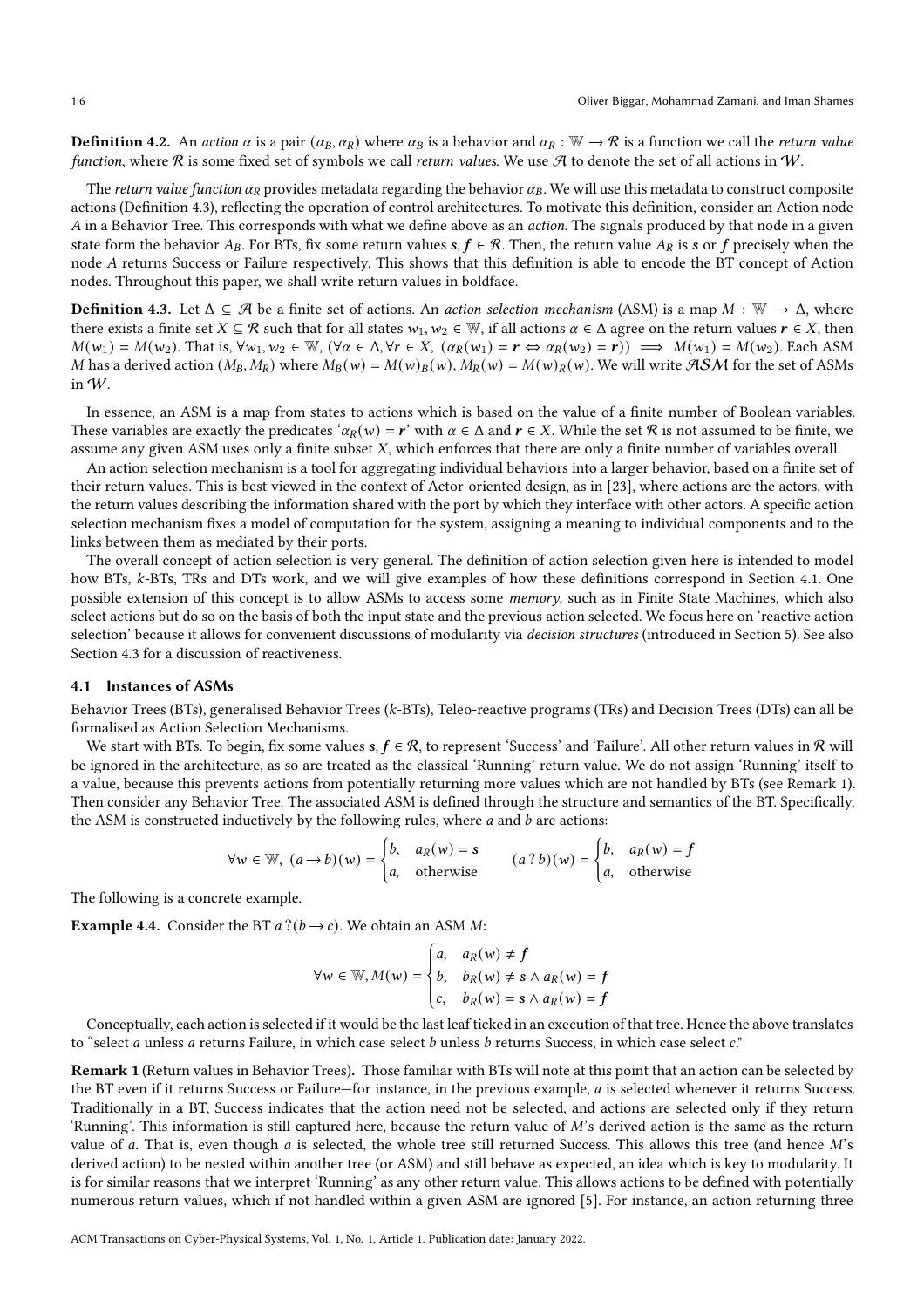values s,  $f$  and  $m$  may act as if it returns only  $s$  and  $f$  within a BT, but if this BT is used as a subtree of a  $k$ -BT which handles the value  $m$  then this return value becomes relevant. See Section [8](#page-15-0) for examples of such actions.

The k-BTs can be constructed in the same way, by composing the ASM from the k operators. Fix some k values  $\{1,\ldots,k\}\subseteq$  $\cal R$ , with the return value  $i$  corresponding to the operator  $*_i.$  A  $k$ -BT is again an ASM where the action selected is that which labels the final leaf ticked in a traversal of the tree.

The argument is similar for Teleo-reactive programs. Given a TR as a list of preconditions and actions, we fix some values  $d_i \in \mathcal{R}$  to represent the negation of the *i*th precondition. The ASM then selects the top of the list unless its return value is  $d_1$ , in which case it checks the second item in the list unless its return value is  $d_2$ , and so on. We negate the precondition to make TRs more consistent with BTs, which use return values to indicate that the action should not be selected.

For DTs, as for BTs, we interpret predicates/conditions to be actions which always return one of exactly two return values, which we interpret as True and False (or Success and Failure in the BT case [\[4](#page-24-11), [11](#page-24-2)]). Fix values  $\tau, \bot \in \mathcal{R}$  to represent a predicate being True or False. The ASM is defined by the usual DT semantics. Given a state  $w \in \mathbb{W}$ , at each internal node labelled by action  $\alpha$ , proceed down the 'True' arc if  $\alpha_R(w) = \tau$  and proceed down the 'False' arc if  $\alpha_R(w) = \bot$ , until a leaf is reached which is then selected. Note that although we needed to assume that predicates returned precisely two values, the actions labelling leaves can return any number of values. While these values are not handled by DTs, if this ASM were nested within another one, they could be handled as suggested in Remark [1.](#page-5-2) This will become critical once we have translated these architectures to decision structures.

Remark 2 (A note on return values). In explaining how each of these architectures are interpreted as ASMs, we chose a number of 'fixed' return value symbols, such as  $s, f, d, 1, 2, \tau, \bot \cdots \in \mathcal{R}$ . While we associated each of these with corresponding concepts for each architecture, such as s representing Success, it is important to recall that these have no intrinsic meaning, nor are they necessarily distinct values. As an example, the pair of constructions corresponding to the Sequence and Fallback operators for BTs made use of  $s$  and  $f$ , but would have made sense for any fixed pair of values. This means that any ASM for which we can choose some return values which allows us to interpret it as a BT we will consider to be a BT, and we will refer to its return values as s and f. As another example, we generally assume  $s = 1$  and  $f = 2$  when comparing BTs and k-BTs, or similarly  $d = f$  to compare BTs and TRs, as in [\[10\]](#page-24-13). In the next section we will formalise this idea. Later we will compare decision structures which are labelled by return values, and there it will be useful to consider two structures essentially the same if we can translate between the return values used as labels.

#### 4.2 Equivalence of ASMs

So far, ASMs have depended crucially on the actions from which they select. However, modularity is a structural property of decision-making. Thus, we need an essentially 'action-independent' notion of equivalence between architectures, which depends only on the structure.

<span id="page-6-1"></span>Definition 4.5. Consider a reactive control architecture, such as a BT, k-BT, DT or TR, where the actions are labelled on 'nodes'. For BTs and k-BTs, these 'nodes' are the leaf nodes, for TRs these are the items in the list, and for DTs (and later also decision structures) these are all nodes in the tree. Any two architectures  $X$  and  $Y$  are structurally equivalent if they have the same number  $(n)$  of nodes and there exist orderings of both node sets such that labelling the nodes of both structures in those orders by any  $n$  actions gives the same ASM for both architectures.

This equivalence removes dependence on the actions, and is consistent with our intuition regarding 'structure'. For instance, any two BTs (such as  $a$ ? $(b \rightarrow c)$  and  $d$ ? $(e \rightarrow f)$  as considered in Example [4.4\)](#page-5-3) which have the same structure as unlabelled trees are structurally equivalent. This equivalence goes further than this, however. Some BTs are different but semantically identical, such as  $a \rightarrow (b \rightarrow c)$  and  $(a \rightarrow b) \rightarrow c$ , and these are structurally equivalent, as they always give the same ASM when labelled in this order. A more subtle point to note is that the trees  $a \rightarrow (b ? c)$  and  $(a \rightarrow b) ?(a \rightarrow c)$ , though equal as ASMs for any fixed  $a, b, c \in \mathcal{A}$ , are not structurally equivalent because in general the second structure  $(\circ_1 \to \circ_2)$ ? $(\circ_3 \to \circ_4)$  is labelled by four actions, and so the ASMs are only equal in the special case where the actions labelling  $\circ_1$  and  $\circ_3$  are the same. Essentially, the equality between these trees cannot be determined without specifying the input actions, while the structural equivalence  $a \rightarrow (b \rightarrow c) \equiv (a \rightarrow b) \rightarrow c$  can be determined without instantiating the tree. We omit the proof, but one can show that each  $k$ -BT is structurally equivalent to a unique  $k$ -BT in 'compressed form', where all of the children of a  $*_i$  node are either leaves or are not themselves  $*_i$  nodes. We reach this form by merging any parent-child pairs labelled by the same operator. While we have focused on BTs in this discussion, the same principles hold for other ASMs.

#### <span id="page-6-0"></span>4.3 Reactiveness

In arguing that the aforementioned structures are ASMs, we have implicitly argued that they select actions 'memorylessly', based only on the knowledge of the current state. This property is called reactiveness [\[11\]](#page-24-2). In general, this is how these architectures are interpreted [\[4](#page-24-11), [5,](#page-24-3) [11](#page-24-2), [24](#page-24-18), [28\]](#page-25-2). However, this subtly relies on some assumptions about the interpretations of these architectures, as discussed in [\[5,](#page-24-3) [6](#page-24-14), [24\]](#page-24-18). The analytical benefit of a 'purely' reactive ASM  $M$  is that if the state of the world is  $w \in \mathbb{W}$ , then the action currently selected is definitely  $M(w)$ . This 'reactiveness property' allows us to more easily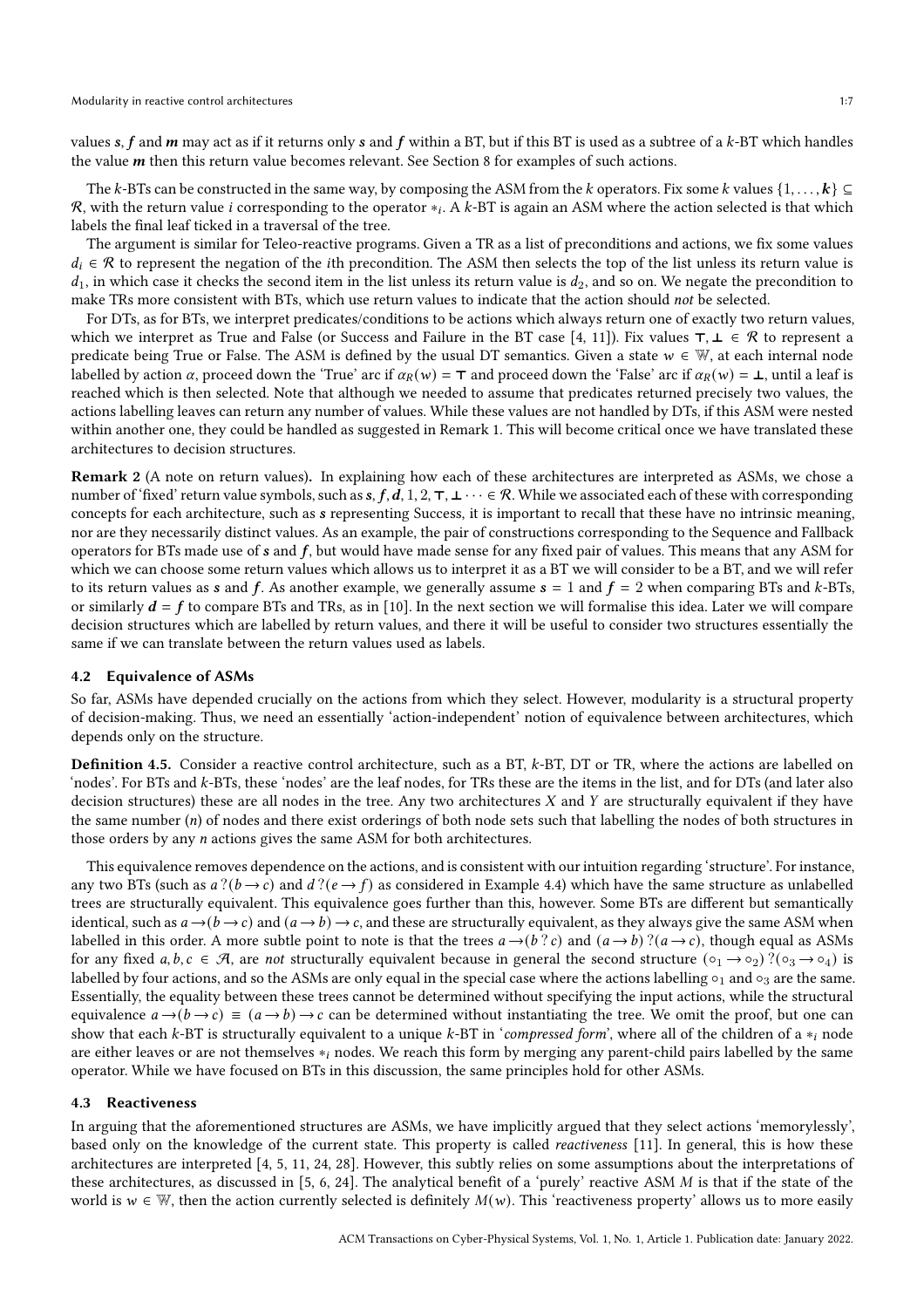verify whether the architecture reacts appropriately to changes in the world state. In our paper we assume these architectures are event-triggered, where any relevant change in the world system W generates an output state  $w \in \mathbb{W}$  which is considered as the event. If we assume (as in [\[4,](#page-24-11) [19](#page-24-10)]) that the ticks are frequent compared to the world system time scale, BTs can be fairly considered to be event-triggered.

Assumption 4.6. We assume that computing the output of an ASM takes negligible time on the world time scale.

This ensures the world state does not change between when the ASM begins selecting the action and when it completes the selection, allowing us to interpret them as reactive.

# <span id="page-7-0"></span>5 COMPARING CONTROL ARCHITECTURES USING DECISION STRUCTURES

It is difficult to make general statements about control architectures because it is difficult to compare architectures that are presented in stylistically different manners, such as BTs and DTs. Here we introduce a new type of control architecture, the *decision structure*, which subsumes many other classes of architectures and provides us with a framework to examine relationships among them. Later, decision structures allow us to formalise the property of modularity.

**Definition 5.1.** A decision structure is an labelled acyclic graph  $Z = (N, A, \ell : A \to \mathcal{R}, \eta : N \to \mathcal{A})$  with a unique source, where all arcs out of a given node have distinct labels. That is, for any  $(q, v_1), (q, v_2) \in A$ ,  $v_1 \neq v_2 \implies \ell(q, v_1) \neq \ell(q, v_2)$ . If there is an arc labelled  $r$  out of a node  $v$ , we shall refer to it uniquely as the  $r$  arc out of  $v$ . We will denote the set of all such graphs by Z.

A decision structure Z is an ASM. We interpret it in this way as follows. For any state  $w \in \mathbb{W}$ ,

- Begin at the source.
- Let  $\alpha$  be the action labelling the current node, and suppose  $\alpha_R(w) = r \in \mathcal{R}$ . If the r arc exists, go to the head of the r arc and repeat.
- Otherwise, select  $\alpha$ .

This selects an action for any state  $w \in \mathbb{W}$ , based only on Boolean combinations of a finite number of return values (the labels on the arcs), so this is an ASM.

The execution model of decision structures as an ASM is superficially similar to that of an FSM. The selection process begins at the initial node, and proceeds along arcs based on the return values of each node in the input state until it reaches a node where none of the return values match outgoing arcs, at which point it selects the action labelling that node. This is reactive because, unlike FSMs, for every selection we begin at the source, independent of which action was selected at the previous time step.

**Definition 5.2.** Given a set T of architectures, such as the set of BTs or TRs, we call a map  $\kappa_T : T \to Z$  a construction map if for any  $x \in T$ ,  $\kappa_T(x)$  is structurally equivalent to x (Definition [4.5\)](#page-6-1). We call a set T of architectures *realisable* if there exists a construction map  $\kappa_T : T \to \mathcal{Z}$ .

<span id="page-7-1"></span>Lemma 5.3. Two decision structures are structurally equivalent if and only if they are isomorphic as labelled graphs.

<span id="page-7-2"></span>**Corollary 5.4.** For any set T of architectures, if there exists a construction map  $\kappa_T : T \to \mathcal{Z}$  then it is unique.

We now know that if it is possible to express a given set of architectures as decision structures, then that representation is unique. This result is useful because the standard presentations of many sets of architectures are *not* unique; as was already discussed, there are distinct BTs which are structurally equivalent. We will use this result to compare architectures that are otherwise superficially different, such as BTs and TRs. To do this though, we must show they are in fact realisable.

<span id="page-7-3"></span>**Lemma 5.5.** For BTs, the unique construction map  $\kappa_{BT}$  is given by the following procedure:

- Let  $A_1, \ldots, A_n$  be the action nodes read left to right in the BT.
- For each action  $A_i$ , construct a node  $v_i$  in the decision structure, labelled by  $A_i$ .
- For each node  $v_i$  labelled by  $A_i$ , if  $A_j$  is the action subsequently ticked when  $A_i$  returns Success/Failure, then send an arc labelled  $s/f$  from  $v_i$  to  $v_j$ .

Generalising the above construction, we derive the case for  $k$ -BTs.

**Lemma 5.6.** For  $k$ -BTs, the unique construction map  $\kappa_{k\text{-BT}}$  is given by the following procedure:

- Let  $A_1, \ldots, A_n$  be the action nodes read left to right.
- For each action, construct a node  $v_i$  in the decision structure labelled by that action.
- For each node  $v_i$  labelled by  $A_i$ , if  $A_j$  is the action subsequently ticked when  $A_i$  returns  $1, \ldots, k$ , then send an arc labelled  $1, \ldots, k$  to  $v_j$ .

Lemma 5.7. The unique construction map  $\kappa_{DT}$  for DTs is given by the identity map on the underlying tree with the arc labels out of predicates given by ⊤ on the 'Yes' arc and ⊥ on the 'No' arc.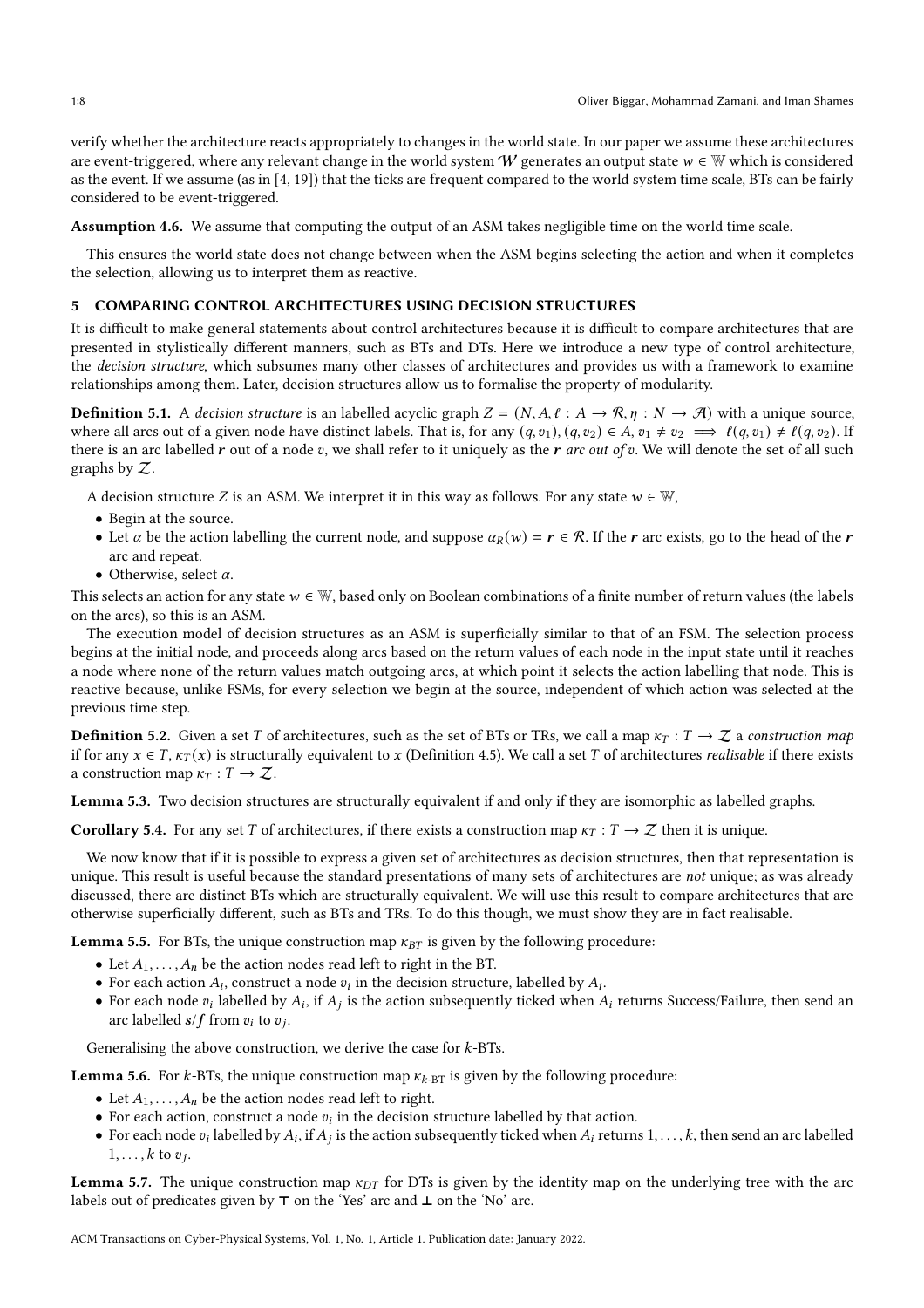#### Fig. 3. An example of a BT with its corresponding decision structure

<span id="page-8-1"></span>

Remark 3 (Decision trees as decision structures). Having the identity as a construction map means that DTs are just decision structures with a particular form. The naming of decision structures is intended to highlight this, as their execution is essentially a generalisation of decision trees.

**Corollary 5.8.** The unique construction map  $\kappa_{TR}$  for TRs is given by constructing a path graph with the nodes labelled by actions in the order given by the TR, with the single arc out of each node labelled  $d$ .

Now we have unique ways of expressing these realisable architectures in the common execution model given by decision structures. We can compare the structures by the sets  $BT, DT, k-BT, TR \subseteq \mathcal{Z}$ . Any ASM that belongs to multiple sets has an structurally equivalent interpretation in all classes of ASMs of which it is a member. We will now freely refer to 'the' decision structure of an ASM, by which we mean its image under a construction map.

However, we have still not justified why decision structures particularly are the 'right' abstraction. Why translate BTs, DTs and TRs to decision structures, and not some other fairly general architecture? Essentially, we would like to be able to explore the concept of *modularity*, and it turns out that this property is meaningfully preserved by the translation to a decision structure. This is the focus of the next section.

# <span id="page-8-0"></span>6 MODULARITY IN DECISION STRUCTURES

In this section we formalise modularity of control architectures. Modularity of a system informally suggests that the system is composed of simple parts, interacting via fixed interfaces. Here we build upon the definition of a module in a graph to construct modules in decision structures, which are in essence subgraphs obeying a fixed interface with the rest of the graph. This definition allows decision structures to be broken down into simpler pieces, a statement which we quantify using a complexity measure we derive from that of [\[26](#page-25-0)]. This concept captures intuitive notions of 'modular subparts' in k-BTs and DTs, as in these cases modules correspond precisely to subtrees. In addition, we characterise the k-BTs, BTs, TRs and DTs by the properties of their modules.

#### 6.1 Modules

Let us begin with the following definition of a module in a directed graph, which will inspire the definition of a module in a decision structure.

**Definition 6.1** (Modules in graphs [\[16\]](#page-24-0)). Let  $G = (N, A)$  be a graph. A subset  $X \subseteq N$  is a *module* if for every  $v \notin X$ ,  $v$  either has arcs to all vertices of  $X$  or none, and  $v$  either receives arcs from all vertices of  $X$  or none.

A module in a graph can therefore be thought of as a subgraph with a uniform 'interface' with the rest of the graph. This interface is as general as possible, with all arcs in or out of this subgraph going to all or none of the nodes of the module. Graph-theoretic modules have been found to be useful for improving the efficiency of a number of graph algorithms [\[27](#page-25-8)]. For undirected graphs, there is a canonical decomposition of the graph into nested modules, called the modular decomposition, which is useful for recognising a number of graph classes [\[27\]](#page-25-8). This decomposition is constructed by repeatedly taking the graph quotient over a partition induced by modules, where the modules become factors. These notions are defined next.

**Definition 6.2.** Let G be a graph, and  $P = \{S_1, \ldots, S_n\}$  a partition of its node set. The *quotient graph G*/P is the graph whose node set is P and where there is an arc  $(S_i, S_j) \in A(G/P)$  if and only if there exists nodes  $n_i \in S_i$ ,  $n_j \in S_j$  with  $(n_i, n_j) \in A(G)$ . The subgraphs  $G[S_1], G[S_2], \ldots$  are called the *factors* of *G*.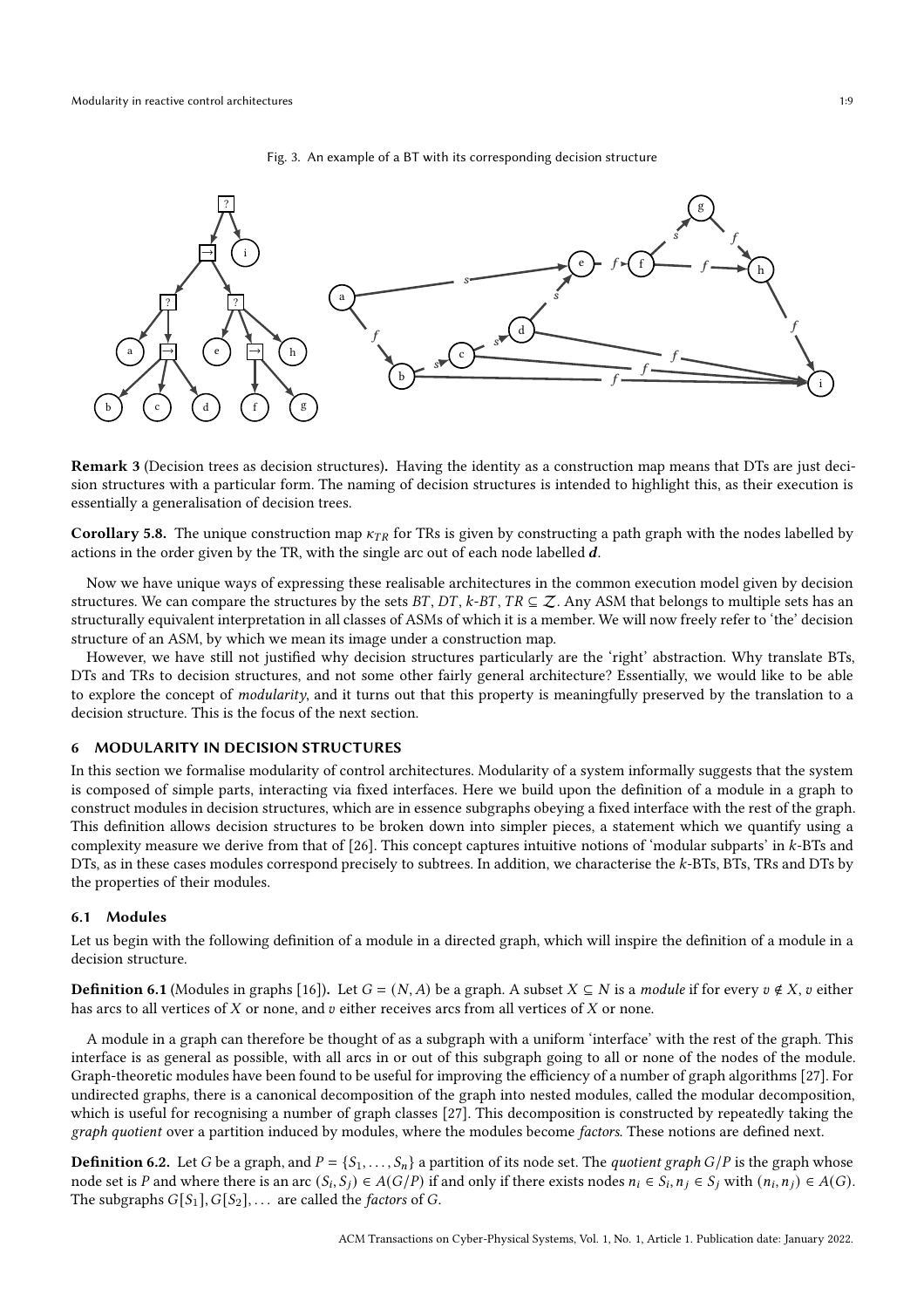Now we extend this idea to decision structures, by finding an appropriate 'interface' and thus a definition of a module. Many of the following definitions will be named after their corresponding concept for modules in graph theory, and a number of our results will be similar to corresponding results in the graph theory literature.

<span id="page-9-0"></span>**Definition 6.3** (Modules in decision structures). Let Z be a decision structure. Let  $X \subseteq N(Z)$  be a subset where  $Z[X]$  is also a decision structure. We say X is a module if for every node  $v \in N(Z) \setminus X$ , any arc from v into X goes to X's source, and if there is an arc labelled r out of X to v, then for every  $x \in X$  the r out of x exists and goes either to v or to another element of  $\boldsymbol{X}$ 

We often think of modules via the subgraphs they induce in the decision structure, so we can refer to their 'sources' and 'internal arcs' without confusion. This 'interface' can be summarised informally in the following way. Arcs into a module go to its source, and if any arc exits the module with a specific return value  $r$ , it must go to a specific node. In other words, whenever we leave a module, the subsequent node is determined by only the return value on which we left the module. Just as in the semantics of decision structure we cannot select the action labelling a node if the return value matches an out-arc, we cannot select the entire module if, treated as an individual ASM, it would return a value  $r$  which matches any arc out of that module. Modules are therefore node subsets which are 'independent' of the rest of the decision structure. Modules depend on arc labels, but are completely independent of node labels, so any two structurally equivalent decision structures have the same modules.

Remark 4 (Motivation for modules). For some motivation behind Definition [6.3,](#page-9-0) consider a function call in a structured programming language. We can think of modules in the same way, as a function call from the 'outer' decision structure to the module. Al arcs into the module go to the source, just as functions have a single entry point. Moreover, all arcs labelled  **out of the module go to the same node, so the outer decision structure is independent of which node in the node produced** that value. Similarly, a function call always returns to the same point in the calling program, with subsequent execution determined only by the value it returns. In fact, this relationship can be made precise. If we interpret an action in a decision structure as a function call to another decision structure, then the result is equivalent to a *module expansion* (Definition [6.10\)](#page-10-0) of the outer structure by the inner. The correctness of this interpretation is Theorem [7.1.](#page-14-1) As further motivation, consider a subclassing (inheritance) relationship in object-oriented programming. If a method is not handled specifically by a subclass, the superclass implementation is used. In the same way, if a module does not handle internally any particular return value, the structure containing it should handle the value, agnostic to which part of the module produced it.

As shown later, Definition [6.3](#page-9-0) allows us to construct a decomposition of the decision structure by graph quotient, with the modules as factors, where the original decision structure can be reconstructed from its decomposition. Further, we will show this decomposition is unique.

Modules will provide us with a method to distinguish between more and less modular structures. However, the mere existence of modules does not provide any useful information, because all decision structures have at least some trivial modules.

<span id="page-9-2"></span>**Lemma 6.4.** For any decision structure Z, the sets  $N(Z)$  and  $\{v\}$  for any  $v \in N(Z)$  are modules.

Definition 6.5. We call the above modules trivial modules, and a structure with only trivial modules is called prime.

Clearly a prime decision structure is in a sense the least modular structure possible—there is no way of breaking it down into simpler pieces. We will later develop a complexity measure which determines the complexity of a structure by the complexity of its most complex prime module. Using such a measure, a prime structure is as complex as it is—it cannot be decomposed into a simpler structure by breaking it into non-trivial modules. However, before we can define this there is a more immediate question, which is whether we can compute the modules of a structure. It turns out this can be done efficiently.

<span id="page-9-1"></span>**Theorem 6.6.** Let Z be a decision structure, with  $|N(Z)| = n$ , with k distinct arc labels. The set of all modules in Z can be found in time  $O(n^2k)$ .

Proof. An algorithm to find all modules in a decision structure is given as Algorithm [1](#page-20-0) in the Appendix. The proof of its correctness and time complexity is also in the Appendix.

In order to explain how a structure is decomposed into modules, we will need the following definitions.

**Definition 6.7.** Let Z be a decision structure. We call a module *maximal* if it is a proper subset of  $N(Z)$  and is contained in no other module except  $N(Z)$ . A *modular partition P* is a partition of  $N(Z)$  formed by modules, that is, every element of the partition is a module. A maximal partition is a modular partition where all modules are maximal.

<span id="page-9-3"></span>**Lemma 6.8.** Let Z be a decision structure and P a modular partition. Then the quotient  $Z/P$  is also a decision structure. Moreover, if  $P$  is maximal then  $Z/P$  is prime.

To begin, we formalise how a module can be treated as an independent subpart. We show that we can contract modules to individual nodes within a structure, and reverse this transformation by expanding nodes into modules.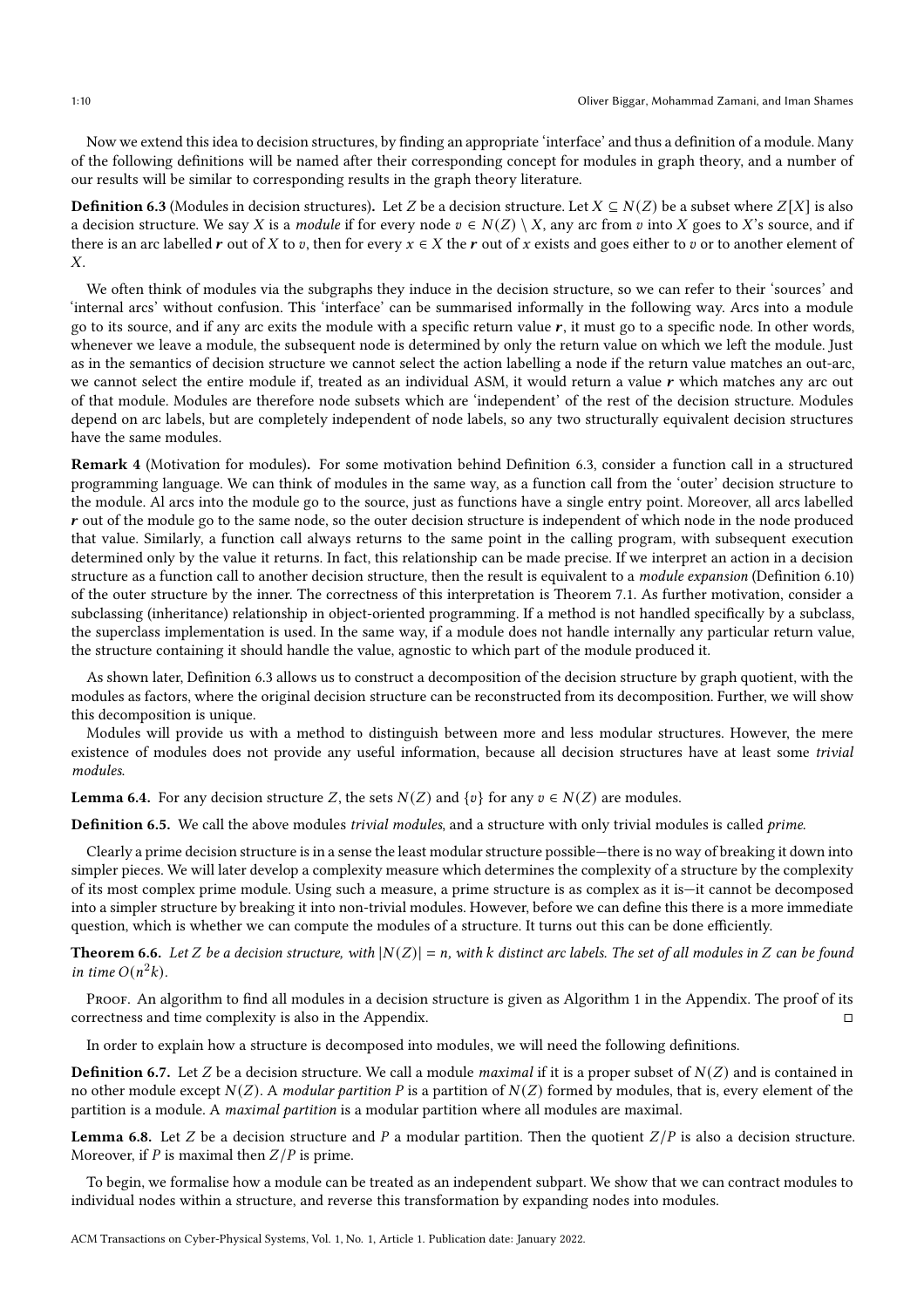<span id="page-10-1"></span>

Fig. 4. An example of a module expansion, where the decision structure  $\mathsf{O}$ -  $s\blacktriangleright\mathsf{O}$  is expanded at the node E. Both decision structures correspond to BTs, and this expansion can be thought of as replacing an action by a subtree of two actions rooted by a Sequence operator.

**Definition 6.9** (Module contraction). Let Z be a decision structure, and Q a module of Z. The module contraction of Q in Z is the graph  $Z/\{Q, \{v_1\}, \ldots, \{v_m\}\}\$  where  $\{v_1, \ldots, v_m\} = N(Z) \setminus Q$ . For simplicity we shall write this as  $Z/Q$ , as the modular partition  $\{Q, \{v_1\}, \ldots, \{v_m\}\}\$ is defined implicitly by Q.

The module contraction is the graph formed by treating  $Q$  as a single node in  $Z$ . Because all arcs into and out of a module go to specific nodes depending on their label, this contraction is reversible. In other words, without any additional information, we can recover Z from  $Z/Q$  given Q and the node that needs to be 'expanded' into Q. The following definition formalises this.

<span id="page-10-0"></span>**Definition 6.10** (Module expansion). Let Z and Q be decision structures, with  $v \in N(Z)$ . The module expansion of Q at v, written Z  $\cdot^vQ$  is the graph formed as follows. Replace  $v$  with a copy of Q, where arcs into  $v$  in  $Z$  go to  $Q$ 's source in  $Z\cdot^vQ$ . For every arc  $v \xrightarrow{r} z$  in Z, add arcs  $q \xrightarrow{r} z$  from every node  $q \in Q$  which does not already have an  $r$  arc within Q.

Essentially, we are adding precisely the requirements for  $N(Q)$  to be a module within Z, and  $(Z \cdot^v Q)[N(Q)] \cong Q$ , with no modifications to nodes other than  $v$ . It is straightforward to see that  $N(Q)$  is a module of  $Z \cdot^v Q$  and further  $(Z \cdot^v Q)/N(Q) \cong Z$ . Figure [4](#page-10-1) shows an example of a module expansion.

#### 6.2 The module decomposition

In this section we study the decomposition of decision structures into modules, which is the process of breaking down decision structures into their constituent modules. The process involves repeatedly constructing modular partitions then taking the graph quotient with these modules as factors, then repeating the process on the factors until all factors are prime. In graph theory, undirected graphs have been shown to possess a unique decomposition into modules. We show here that decision structures do likewise.

<span id="page-10-2"></span>Lemma 6.11. For any decision structure  $Z$ , exactly one of the following is true.

- (1) there exists a unique maximal partition, or
- (2) there exists a unique modular partition P such that the quotient  $Z/P$  is isomorphic to a path of length at least two with all arcs having the same label, and that path has maximal length among all modular partitions  *for which*  $Z/R$  *is a* path.

Maximal partitions generally form a canonical choice for the decomposition, as their quotients are prime. This lemma shows that in the one case where this choice is not unique, there is instead a unique partition which constructs a maximum length path as its quotient.

**Definition 6.12.** Let  $Z$  be a decision structure. If case (1) of above holds for  $Z$ , let  $P$  be the maximal partition. If instead case (2) holds, let P be the unique modular partition which gives the longest path. Construct the quotient graph  $Z/P$ . Repeat this recursively on each factor, until every factor is a trivial module. We call this the module decomposition of Z.

This provides a nested set of quotient graphs, as shown in Figures [1](#page-1-0) and [5.](#page-11-0) We obtain the following result.

<span id="page-10-3"></span>Lemma 6.13. Every quotient graph in the module decomposition is either prime or is a path of length at least two with the same label on all arcs.

The uniqueness of the module decomposition follows immediately from Lemma [6.11.](#page-10-2) The choice of partition in case (2) of Lemma [6.11](#page-10-2) is a canonical one, as it corresponds directly in the k-BT case to the unique k-BT in *compressed form*, as discussed earlier. That is, where each internal node has at least two children and all children have different root operators than their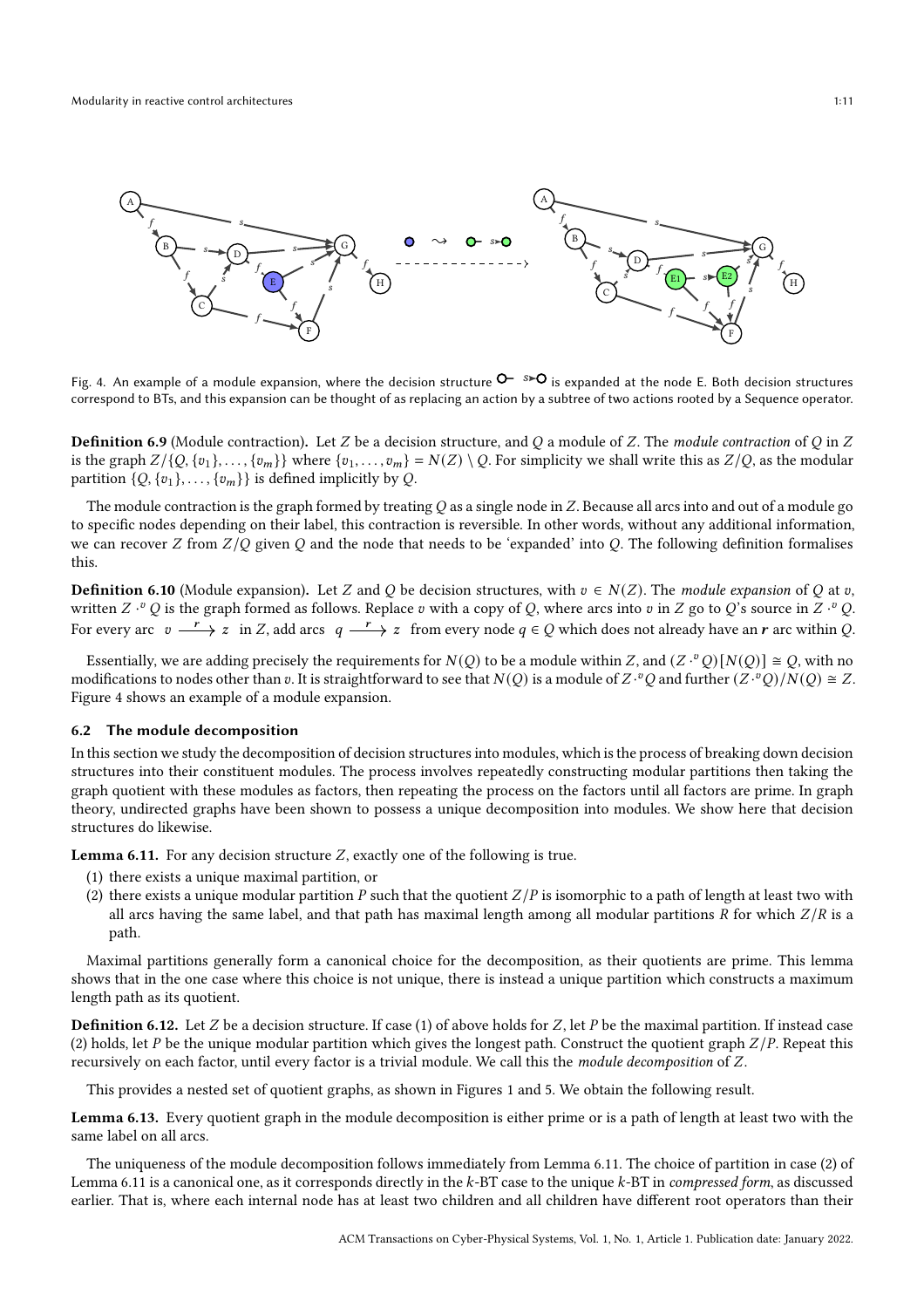<span id="page-11-0"></span>

Fig. 5. A decision structure, its module decomposition and a structurally equivalent BT. Observe the connection between modules in the decision structure and subtrees in the BT.

parent. For BTs these are trees where the Success and Failure nodes alternate at every tier in the tree. The next result justifies constructing the decomposition recursively.

<span id="page-11-1"></span>**Lemma 6.14.** Let Z be a decision structure, Y a module in Z, and  $X \subseteq Y$ . Then X is a module in Z if and only if X is a module in  $Z[Y]$ .

This allows us to conclude that any module found anywhere in the module decomposition is a module of the entire graph. In fact, except for the case of paths of length greater than two, for which every connected subset is a module, the converse also holds; every subgraph induced by any module is a quotient graph in the module decomposition. As an example, consider the decompositions in Figure [5.](#page-11-0) The non-trivial modules are  $\{a, b\}$ ,  $\{h, i\}$ ,  $\{d, e\}$ ,  $\{e, f\}$ ,  $\{d, e, f, g\}$ ,  $\{d, e, f, g, h, i\}$  and  ${c, d, e, f, q, h, i}$ . Their subgraphs are all quotients in the module decomposition, except for  ${d, e}$  and  ${e, f}$ , which can be derived from the length-two path  $\{d, e, f\}$ .

Observe that any modular partition can be formed by a sequence of module contractions. In fact, the entire module decomposition can be formed by a sequence of module contractions, from the smaller to the larger modules. Similarly, we can construct the structure by a sequence of module expansions from the one-node graph, where the graphs expanded are precisely the quotients of the decomposition from largest to smallest.

#### 6.3 Characterising modular architectures

In Section [5](#page-7-0) we showed how BTs, DTs, TRs and k-BTs could be translated into decision structures. However, it was not necessarily clear whether a given decision structure was structurally equivalent to an architecture in one of these classes. In this section we show how the definition of a module allows for an elegant characterisation of the decision structures which are structurally equivalent to these architectures.

<span id="page-11-2"></span>**Theorem 6.15.** Let Z be a decision structure with k distinct arc labels. Then Z is structurally equivalent to a k-BT if and only if every quotient graph in Z's module decomposition is a path.

In fact, this theorem shows that the modules in the module decomposition correspond precisely to subtrees of the  $k$ -BT's unique compressed form representation. This is shown in Figure [5.](#page-11-0) This result further motivates our definition of a module, as it represents precisely the 'well-defined subparts' in the  $k$ -BT case. Due to the relationship between  $k$ -BTs, BTs and TRs, we obtain the following corollaries immediately.

Corollary 6.16. A decision structure  $Z$  is structurally equivalent to a BT or TR respectively if and only if every module in its decomposition is a path and it is labelled by no more than 2 or 1 distinct labels, respectively.

A similar result is provable for DTs.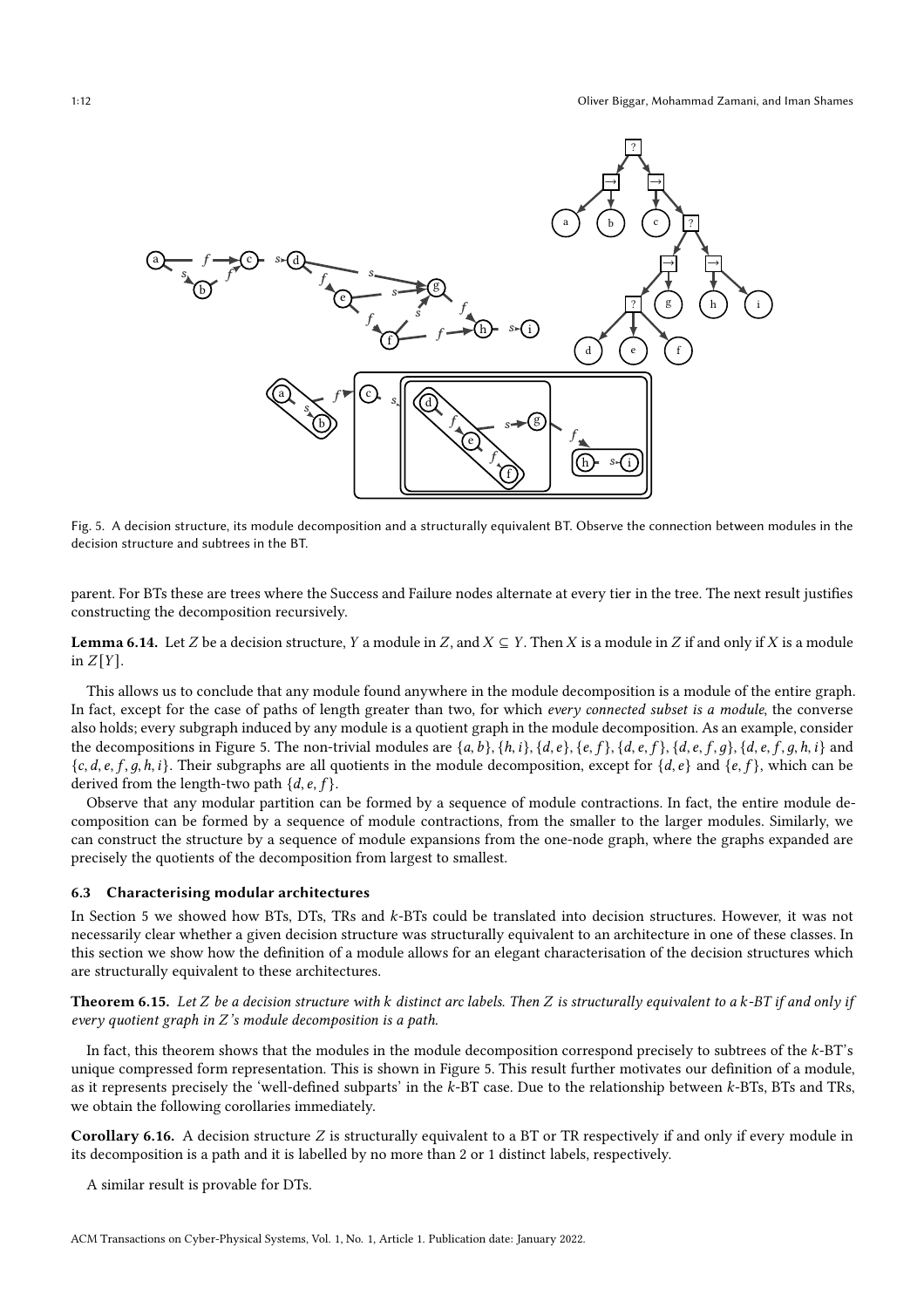

Fig. 6. A decision structure  $T$  that is not equivalent to any BT.

<span id="page-12-3"></span><span id="page-12-2"></span>Theorem 6.17. Let  $Z$  be a decision structure with two distinct arc labels. Then  $Z$  is structurally equivalent to a DT if and only if every quotient graph is isomorphic to the structure with a single source and two sinks, and the factor corresponding to a source of any quotient graph consists of a trivial module containing one node.

In fact, it is straightforward to show that the modules in a decision tree (or any tree-structured decision structure) are precisely the subtrees, regardless of edge labels.

These results allow us to identify which decision structures correspond to these particular architectures, and so allows one to prove interesting properties of the architectures. In addition, they connect the modular subparts of k-BTs and DTs with modules in their decision structures and so allow the results of Section [7](#page-13-1) to apply immediately to them. We will discuss some of the consequences of these below.

When given a decision structure, the aforementioned methods identify whether it has a structurally equivalent interpretation as a BT, DT, or the other modular control architectures, in a computationally tractable manner.

# <span id="page-12-4"></span>**Theorem 6.18.** Testing whether an individual structure Z is a BT, TR, DT or k-BT for some k can be done in time  $O(n^2)$ .

Essentially, for k-BTs, Algorithm [1](#page-20-0) is used to find all modules and check that they are paths. For DTs this is easier, as they are precisely binary trees with two labels and so can be identified by a graph traversal. The full proof is in the Appendix. To illustrate the applicability of this Theorem, consider the decision structure in Figure [5.](#page-11-0) This decision structure is equivalent to a BT, though this would be difficult to discern without such a BT being provided. With the tools discussed so far, we can identify the equivalent tree, also shown in Figure [5,](#page-11-0) in quadratic time. Consider also the complementary problem of identifying decision structures which do not correspond to BTs. In Figure [6](#page-12-2) a simple decision structure  $T$  is shown. This does not correspond to any BT, but it would be difficult to prove this without these results. With this result, we can confirm this by showing that the only non-trivial module of T is  $\{a, b, c, d\}$ , whose induced subgraph is not a path. This example shows that the set of decision structures corresponding to BTs is difficult to characterise without this theorem. One could derive some necessary conditions for decision structures to be BTs, such as that they must have a directed path through all nodes and all arcs labelled by  $s$  and  $f$ . In addition, one can prove that all such decision structures are upward planar. While necessary, the above conditions are not sufficient, as Figure [6](#page-12-2) demonstrates. One might wonder to what degree the BT-ness of a decision structure is a property of the return values on its arcs. Certainly, these values matter, but the graph of Figure [6](#page-12-2) is not equivalent to a BT for any possible arc-labelling, showing that the property of being equivalent to a BT does not only depend on the arc labels but also on the unlabelled graph structure.

<span id="page-12-0"></span>Remark 5 (Prior characterisations of Behavior Trees). The above result contradicts the result in [\[17](#page-24-19)], which presents a characterisation of graphs corresponding to BTs. The construction of these graphs from BTs was essentially the same as our construction map for a BT, with the addition of two nodes representing the entire tree returning Success or Failure. We can translate to and from such graphs to our decision structures by adding two additional nodes and adding an arc from each node without an  $f$  arc to the Failure node and each node without an  $s$  arc to the Success node. Their result incorrectly claims that the class of graphs to which BTs are equivalent under this construction is the whole class of single-source digraphs with two sinks and a directed path through all non-sink nodes, which each have degree two. Figure [6](#page-12-2) provides a counterexample, when appropriately translated, showing that these conditions are only necessary and not sufficient. Note that if the additional 'Success' and 'Failure' nodes are added, we can prove a nice result, which is that each decision structure either has no labellings of  $s$  and  $f$  to its arcs corresponding to BTs, or it has precisely two. These correspond respectively to a specific BT and its negation (in the sense of [\[4](#page-24-11)]). A variant of this is proved in [\[17\]](#page-24-19).

<span id="page-12-1"></span>Remark 6 (Decision structures and Finite State Machines). Decision structures are in a sense reactive Finite State Machines. To be more precise, if a transition is added from every node in the decision structure to the source node, and these transitions are taken after each prescribed update step, we obtain a FSM (specifically a *clocked sequential system* [\[8](#page-24-22)]) which has the same ASM as the original structure. This is essentially the translation given in [\[10,](#page-24-13) [11](#page-24-2)], though there it is defined using Hierarchical FSMs. We now determine which such FSMs are BTs under this translation: they are exactly those which, when arcs into the start node are removed, form a decision structure in this class. This is to our knowledge the first result in identifying a subclass of FSMs corresponding to BTs. We also note that this equally applies to any of the architectures we have characterised here. This gives intuition towards which FSMs are 'modular', though we should note that this translation is not a structural equivalence, because these additional arcs to the source do not correspond to return values of the input actions, and in general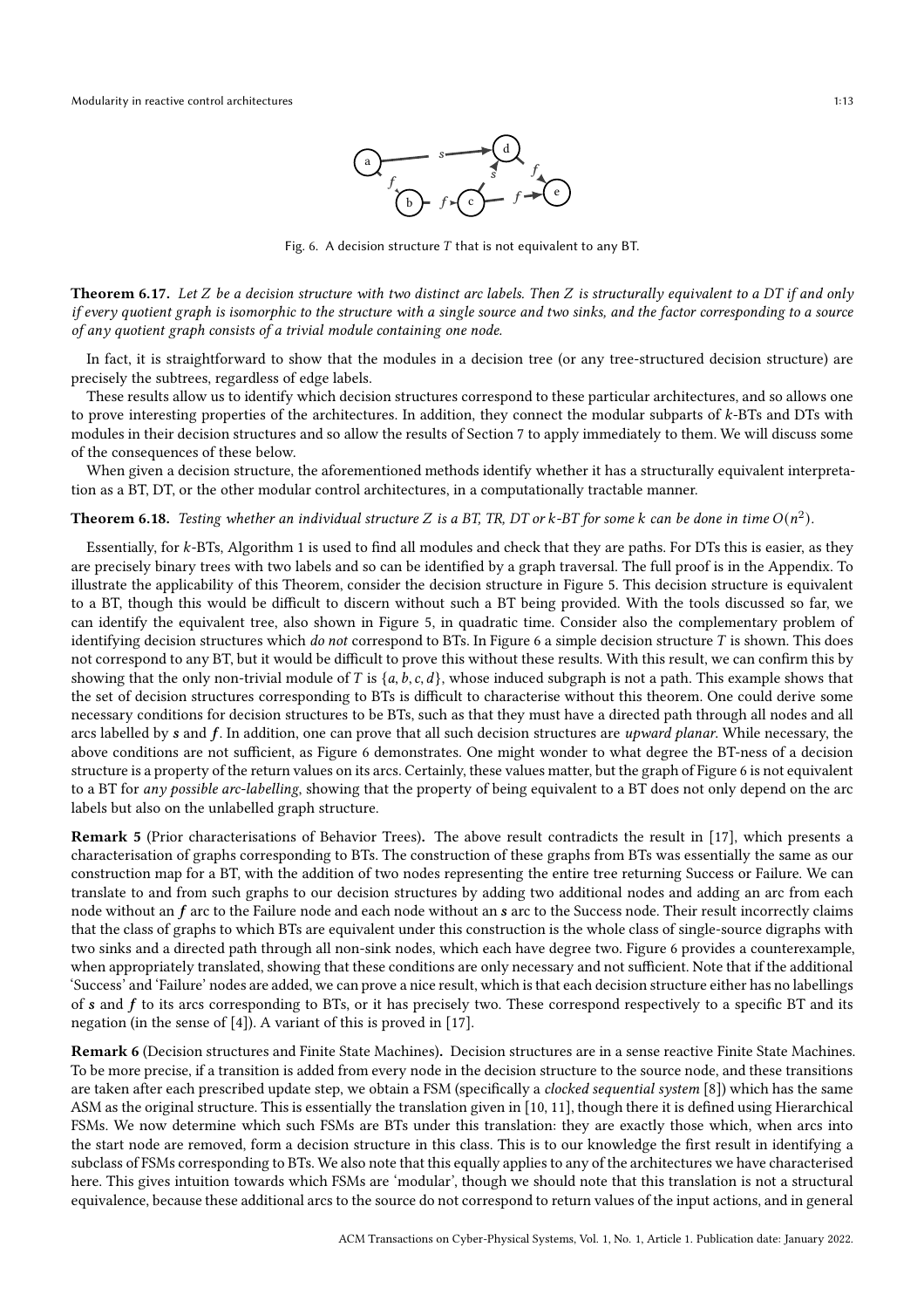the execution models of FSMs and decision structures are slightly different. However, analogous results on modularity in FSMs may be possible in future work, using a definition of a module more tailored to FSMs. See Section [9.](#page-19-0)

## <span id="page-13-0"></span>6.4 A complexity measure for decision structures

In this section we develop a measure of decision structure complexity which incorporates modularity. Our approach follows that of McCabe [\[26\]](#page-25-0), where a complexity measure called cyclomatic complexity (based on the cyclomatic number in graph theory [\[3](#page-24-23)]) for control-flow graphs is defined. This counts the number of linearly independent (undirected) cycles in the graph plus one, a number which essentially measures the degree of branching of the program. McCabe then defines a measure called essential complexity which is the cyclomatic complexity of the structure after it has been 'reduced' by repeatedly contracting subgraphs with single entry and exit nodes. Cyclomatic complexity has been shown to be correlated with the difficulty of testing a piece of code, and has become a standardised metric of code complexity [\[32](#page-25-3)].

There is a clear connection between this idea and the module decomposition of a decision structure. Hence, given the applicability that this measure has found in software engineering, we shall define a similar concept for decision structures. Indeed, because decision structures are graphs, the definition of cyclomatic complexity for decision structures is essentially identical to that of control-flow graphs.

**Definition 6.19.** Let  $Z$  be a decision structure. The *cyclomatic complexity* of  $Z$  is the number of linearly independent undirected cycles in Z, plus one.

<span id="page-13-2"></span>**Lemma 6.20.** Let Z be a decision structure with s sinks, and  $|N(Z)| = n$  and  $|A(Z)| = a$ . Then the cyclomatic complexity of Z is  $a + s - n + 1$ .

Remark 7. This definition is chosen for consistency with McCabe's definition for control-flow graphs, which are digraphs with a single source and sink. Decision structures are 'control-flow graphs' in McCabe's sense if they have one sink; in general they can have many sinks, but we deal with the issue in this case by adding a single additional node to be the single sink and add arcs from all existing sinks to this node. Our formula then is equal to the cyclomatic complexity (in McCabe's sense) of this resultant control-flow graph. As for control-flow graphs, it is easy to prove that a decision structure is a directed path if and only if it has cyclomatic complexity 1.

This has yet to incorporate any reference to modules. In the same way that subgraphs with single entry and exit nodes can be considered function calls in structured programming, we consider a module in a decision structure to be a function call to another decision structure. Hence, we seek a measure which incorporates the complexity of the most complex part of the structure.

**Definition 6.21.** Let  $Z$  be a decision structure. The *essential complexity* of  $Z$  is the maximum cyclomatic complexity of any quotient graph in its module decomposition.

Note that if we handled case (2) of Lemma [6.11](#page-10-2) by choosing any possible maximal partition, we would end up with a tree with the same module complexity, as a path has complexity 1. This definition fits well with intuition about how modularity should work, and further it can be easily computed.

<span id="page-13-3"></span>**Lemma 6.22.** For any decision structure Z with  $|N(Z)| = n$  and k distinct labels, its essential complexity can be computed in time  $O(n^2k)$ .

Immediately we can determine the essential complexity of structures which we have so far encountered in this paper. Figure [1](#page-1-0) has cyclomatic complexity 10 and essential complexity 2. The decision structure in Figure [3](#page-8-1) has cyclomatic complexity 6 and essential complexity 1. Figure [5](#page-11-0) has cyclomatic complexity 5 and essential complexity 1. Note immediately that the essential complexity is always no greater than the cyclomatic complexity. The structures in these examples break down into many simple modules, so their essential complexity is small. This makes conceptual sense. Figures [3](#page-8-1) and [5](#page-11-0) are structurally equivalent to BTs, and so their essential complexity must be 1. In fact, we can prove another characterisation of the  $k$ -BTs using this measure.

<span id="page-13-4"></span>Theorem 6.23. Let  $Z$  be a decision structure with  $k$  distinct arc labels.  $Z$  is equivalent to a  $k$ -BT if and only if it has essential complexity 1.

This states that  $k$ -BTs are precisely the decision structures with minimal complexity. We believe this provides an argument for interpreting minimally-complex decision structures as  $k$ -BTs by default.

## <span id="page-13-1"></span>7 MODULAR FORMAL VERIFICATION OF DECISION STRUCTURES

The goal of formal verification is to discover system errors or to provide trust in the form of a certificate that a system operates correctly. In other words, given a model of a system and a description of the desired specification of that system, we wish to produce either a counterexample of a legal system execution violating the specification or a proof that no such executions are possible. One challenging aspect of verification is the existence of a trade-off between computational complexity and model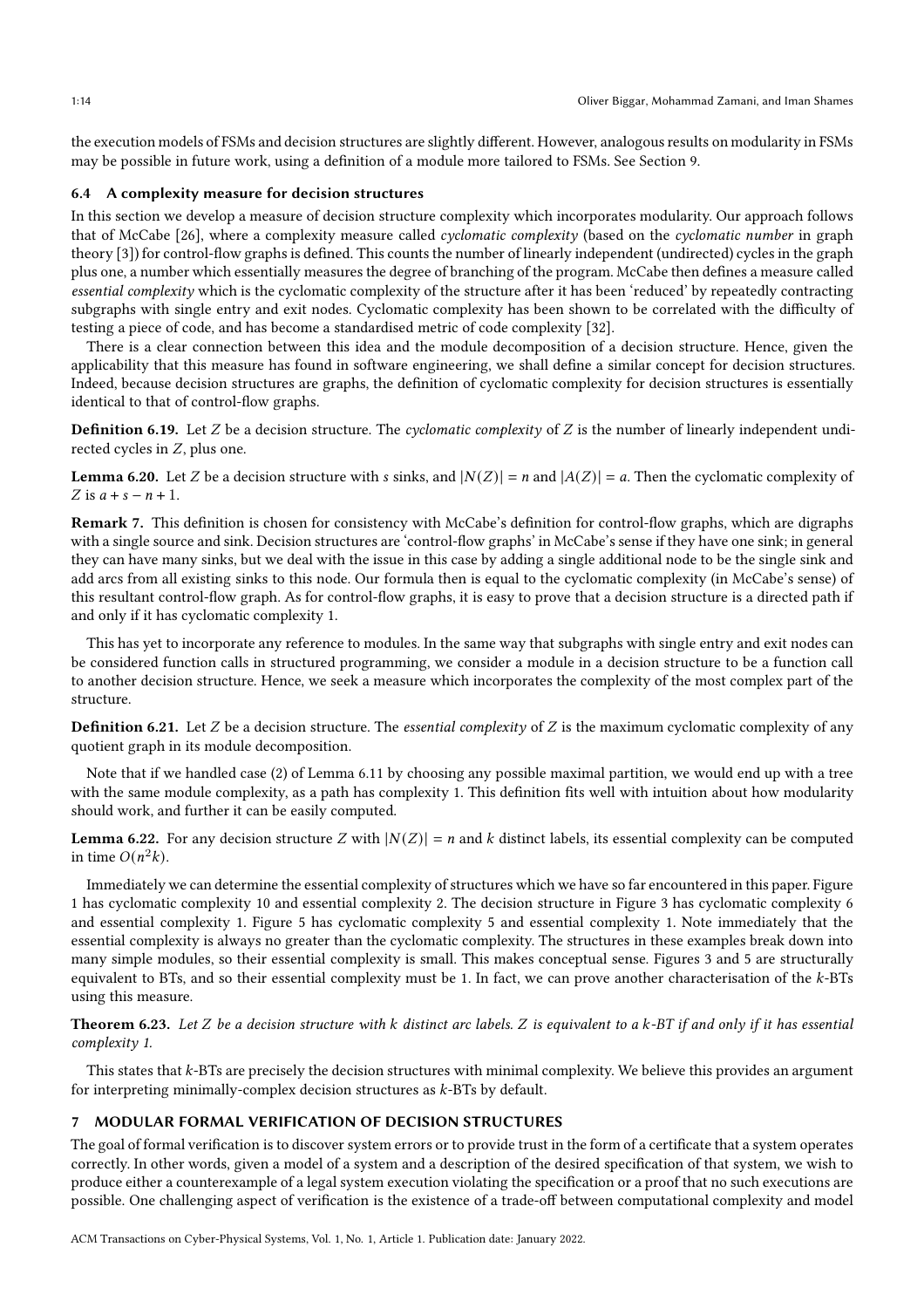#### Modularity in reactive control architectures 1:15

fidelity. This is part of a more general problem: how does one build large-scale correct and complex systems, while complexity scales with size? The engineering solution to this problem is abstraction and modularity. Specifically one ensures that each subsystems interacts with only a few others, and modifications to one such system have limited flow-on effects. Applying these ideas to formal verification is a major goal of this paper, and a motivation behind our investigation into modules in decision structures.

We seek modularity in verification in the following way. Suppose a system is guaranteed to be correct with regard to some specification. Then, a modification is made to some component of this system—in this case, a modification of the decision structure. If this change is restricted to a well-defined subpart—that is, a module—we seek criteria under which we can deduce the correctness of the altered structure by considering only this local change. We show that replacing a module in a decision structure with a different module causes no more of an effect than replacing an action by another action. Importantly, this result is independent of any verification scheme or any specific representation of the specification or the system. It can be applied to any and all techniques which are able to verify a decision structure, including special cases such as BTs,  $k$ -BTs, DTs and TRs. The special case of this theorem for the simple verification scheme discussed later was proved for BTs in [\[4](#page-24-11)]. We now show the result in generality.

Given a decision structure Z, we write  $Z(w)$  for the action selected by Z in w, and  $(Z_B, Z_R)$  for the derived action of Z. As modules can be considered decision structures and therefore ASMs in their own right, we will use the same notation for modules. The following theorem proves that the operation of contracting modules preserves the decision structure as an ASM.

# <span id="page-14-1"></span>**Theorem 7.1.** Let Z be a decision structure, with H a module of Z. Let  $Z/H$  be the module contraction of H, where H is labelled by its derived action ( $H_B$ ,  $H_R$ ) in  $Z/H$  and the actions labelling other nodes are unchanged. Then  $Z_B = (Z/H)_B$ .

Though seemingly understated, this theorem will allow us to treat modules as individual nodes in any verification scheme. We will now specify what we mean by a verification scheme. A verification scheme is a function which takes a decision structure (or a model of such) and a formal specification in some form and returns either True or False depending on whether that system satisfies the specification. We will assume only that a verification scheme is deterministic, in that if it is applied to two identical structures and specifications then the output must be the same.

**Definition** 7.2. Let V be some verification scheme. Let  $C_a$  be a predicate, dependent on a decision structure Z, a node  $v \in N(Z)$ , the action  $\alpha$  labelling  $v$ , and another action  $\beta$ . Let  $C_m$  be a predicate dependent on  $Z$ , a module  $H$  in  $Z$ , and another decision structure Q. Let  $Z_a$  be the structure given by replacing the label of  $v$  by  $\beta$ , and likewise let  $Z_m$  be the structure given by replacing H by Q. Formally,  $Z_m = (Z/H)^H Q$ . We call  $C_a$  a sufficient condition for actions if, supposing Z satisfies some specification  $\varphi$  according to V, whenever  $C_a(Z, v, \alpha, \beta)$  is true then  $Z_a$  also satisfies  $\varphi$  according to V. We call  $C_m$  a sufficient condition for modules if, supposing Z satisfies some specification  $\varphi$  according to V, whenever  $C_m(Z,H,Q)$  is true then  $Z_a$  also satisfies  $\varphi$  according to  $V$ .

One trivial sufficient condition is that  $\alpha = \beta$  (for actions) or  $H = Q$  (for modules). In both cases,  $Z_a = Z_m = Z$ , and so the correctness is preserved by the determinism of the verification scheme. In general for a specific verification scheme, there are infinitely many other sufficient conditions.

# <span id="page-14-0"></span>**Theorem 7.3.** Let  $V$  be a fixed verification scheme. There is a one-to-one correspondence between sufficient conditions for modules and actions.

Sufficient conditions for actions are quite easy to construct. This is because modifications to a single action are in a sense the simplest possible modification one could make to a decision structure. This theorem shows that modifying modules is just as easy. We will give examples of finding and using sufficient conditions to verify and modify decision structures in the next few sections. From a practical perspective, this is valuable because 'modular' architectures are useful precisely because modification does not break existing behavior. This theorem formalises this engineering principle; these structures can be modified in certain ways without breaking formal certificates of correctness. Through the module decomposition, we can identify when this can be done.

A particular set of interesting sufficient conditions is those that are local. That is, the condition should depend on the actions and their return values, not how they are situated with the decision structure. Such conditions allow us to improve the efficiency of verification by only requiring computation on the actions, rather than the entire structure. It also allows them to potentially be stored in libraries of verified behavior, as knowing the condition is satisfied between actions allows those actions to be substituted in any decision structure where they are used. We give examples of local conditions in the next section.

#### 7.1 A verification scheme for reactive ASMs

To demonstrate the use of the previous result to a practical problem, we will select a specific verification scheme, and develop some sufficient conditions. Our scheme is based off the method for BT verification developed in [\[4\]](#page-24-11), and provides a method for verifying any reactive ASM, including decision structures. It is simple and easy to implement, which makes it useful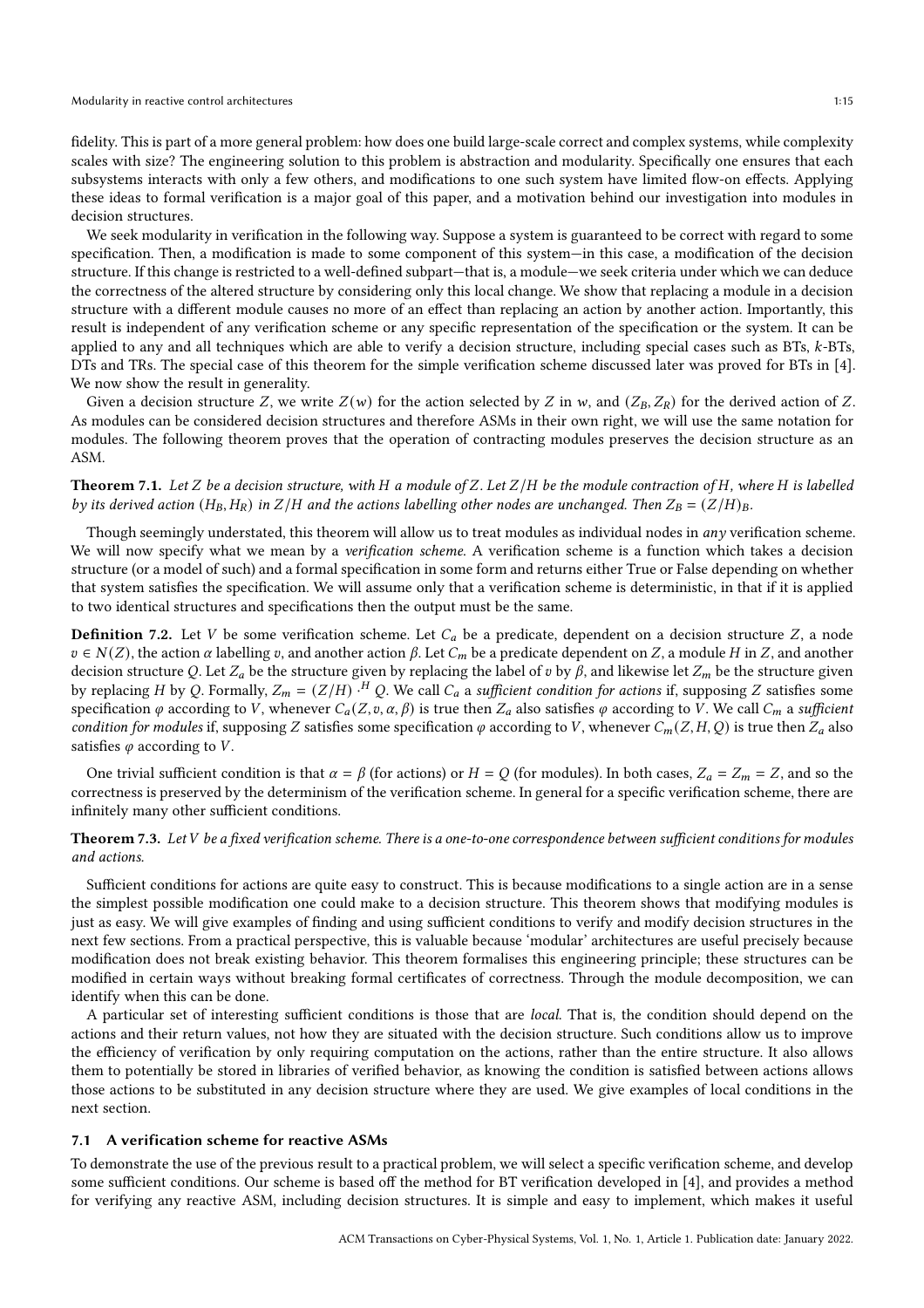for explaining these ideas with minimal data. Much of this simplicity comes from its use of abstraction for actions. In this framework, LTL formulas are used as an abstract representation of the behavior of an action interacting with the world. In formal verification it is often assumed that the information of the relations between states induced by the actions is known precisely, to allow for the construction of a transition system representation of the world. Here (following [\[4\]](#page-24-11)) we make the weaker assumption that we know this only *abstractly*, consistent with a hierarchical and modular interpretation of these architectures. In other words, our verification scheme depends explicitly on a model of each action, rather than its specific implementation, which may not be known.

**Definition** 7.4. Let  $\alpha$  be an action in  $\mathcal{A}$ ,  $\phi$  an LTL formula, and  $W$  a world. We write  $w^{\alpha}$  for the set of possible subsequent sequences of states after w generated by W on input  $\alpha_B(w) \in \mathbb{S}$ . We say  $\phi$  models  $\alpha$  if, for all sequences of states  $w_1, w_2, w_3, \dots \in \mathbb{W}$ , if  $w_2, w_3, \dots \in w_1^{\alpha}$  then  $\phi$  holds in  $w_1, w_2, w_3, \dots$ . We say  $\phi$  is *equivalent to*  $\alpha$  if the converse also holds.

Conceptually, this says that whenever  $\alpha$  is selected in a state w to produce a signal into  $W$ ,  $\phi$  must hold over the sequence of states from this point. The formula  $\phi$  is an answer to the question: "what can we guarantee about the state of the world during and after we execute this action?". If we visualise the structure of the world  $W$  as a directed graph, an LTL formula is a set of infinite paths. The statement ' $\phi$  models  $\alpha$ ' means that the set of paths defined by  $\phi$  is a superset of the paths which can occur following a signal from  $\alpha$ .

Now we show that modelling individual actions by LTL formulas gives a method to correctly verify any ASM, generalising Theorem 5.1 of [\[4](#page-24-11)]. To do this we first recall that an ASM is defined implicitly as a Boolean algebra by a finite set of return values. This means that given some  $M : \mathbb{W} \to \Delta$  with  $\Delta = \{\alpha_1, \ldots, \alpha_n\}$ ,  $M^{-1}(\alpha_i)$  is a subset of  $\mathbb W$  which is defined by a finite Boolean formula whose variables are of the form  $\alpha_{jR}(w) = r$  for  $j \in \{1, \ldots, n\}$  and  $r$  in some finite subset X of R. Hence we shall from here interpret this as a formula in the finite Boolean algebra generated by these variables.

<span id="page-15-3"></span>**Lemma 7.5.** Let  $M : \mathbb{W} \to \Delta$  be an ASM, with  $\Delta = \{\alpha_1, \ldots, \alpha_n\}$ . Suppose we have LTL formulas  $\phi_1, \ldots, \phi_n$  equivalent to each action  $\alpha_i \in \Delta$ . Then  $\Psi_M := (M^{-1}(\alpha_1) \wedge \phi_1) \vee \cdots \vee (M^{-1}(\alpha_n) \wedge \phi_n)$  is equivalent to  $(M_B, M_R)$ .

Though for Theorem [7.6](#page-15-1) we will only need the weaker 'models' form of the above lemma, we prove a stronger form because it allows us to derive a useful fact: Ψ<sub>M</sub> is the strongest possible modelling formula of M. If we keep the models  $\phi_i$  of each action  $\alpha_i$  the same, then any other formula modelling M is entailed by  $\Psi_M$ . Because  $\Psi_M$  is the *canonical* choice in this sense, whenever we have an ASM M selecting from a set  $\Delta = \{\alpha_1, \ldots, \alpha_n\}$  which have corresponding modelling formulas  $\phi_1, \ldots, \phi_n$ , then we shall assume that  $M$  is modelled by  $\Psi_M$ .

<span id="page-15-1"></span>**Theorem 7.6** (Verification of ASMs). Let  $\alpha$  be an action, and suppose  $\phi_\alpha$  models  $\alpha$ . Let  $\varphi$  be an LTL specification. If  $\alpha$  acts on W and  $\Box \phi_\alpha \models \varphi$ , then every sequence of states generated by W satisfies  $\varphi$ .

As ASMs have a unique derived action, the action  $\alpha$  mentioned in this theorem could be an ASM made up of many actions. This theorem very closely follows Theorem 5.1 of [\[4\]](#page-24-11), generalised to all reactive ASMs.

#### 7.2 A sufficient condition in this verification scheme

Now that we have a concrete verification scheme, we will demonstrate a sufficient condition for modifying actions, which we now know we can apply immediately to modifications of modules. This is by no means the only such, but provides a useful example and will be used extensively in Section [8.](#page-15-0)

<span id="page-15-2"></span>**Lemma** 7.7. Let Z be a decision structure, with  $\alpha$  labelling a node  $v$ , with  $r_1, \ldots, r_m$  labelling the arcs out of  $v$ . Let  $\beta$  be an action, and suppose  $\phi_\alpha$  and  $\phi_\beta$  model  $\alpha$  and  $\beta$  respectively. Let C be the predicate which is true if

- $\phi_{\beta} \models \phi_{\alpha}$ , and
- $\alpha_R(w) = r_i \Leftrightarrow \beta_R(w) = r_i$ , for any  $w \in \mathbb{W}$  and  $i \in \{1, ..., m\}$ .

Then  $C$  is a sufficient condition for actions.

This theorem states that if we replace a single action  $\alpha$  by another action  $\beta$  which has the same return values and whose model  $\phi_\beta$  guarantees all the behavior that was guaranteed by  $\alpha$ , then the modified structure must still be correct with regard to any specification. Intuitively, this works because if this new  $\beta$  is selected it still guarantees the behavior of  $\alpha$ , and as the return values are unchanged all other action in the decision structure are selected under the same conditions. Importantly, this sufficient condition is local, in that it can be checked by considering only the actions and their return values. Recalling Theorem [7.3,](#page-14-0) this sufficient condition applies equally to modules. As a practical example, for BTs (and similarly for  $k$ -BTs) this means that any subtree can be replaced by a subtree with the same Success and Failure conditions and with stronger guarantees while preserving correctness (this is proved specifically for BTs in [\[4\]](#page-24-11)). We explore this in the following example.

#### <span id="page-15-0"></span>8 ILLUSTRATIVE EXAMPLE

We now demonstrate our results on a concrete robotic example. This example is inspired by the work of [\[21\]](#page-24-12) on high-altitude pseudo-satellite (drone) control with Behavior Trees. We utilise a decision structure to design the high-level autonomous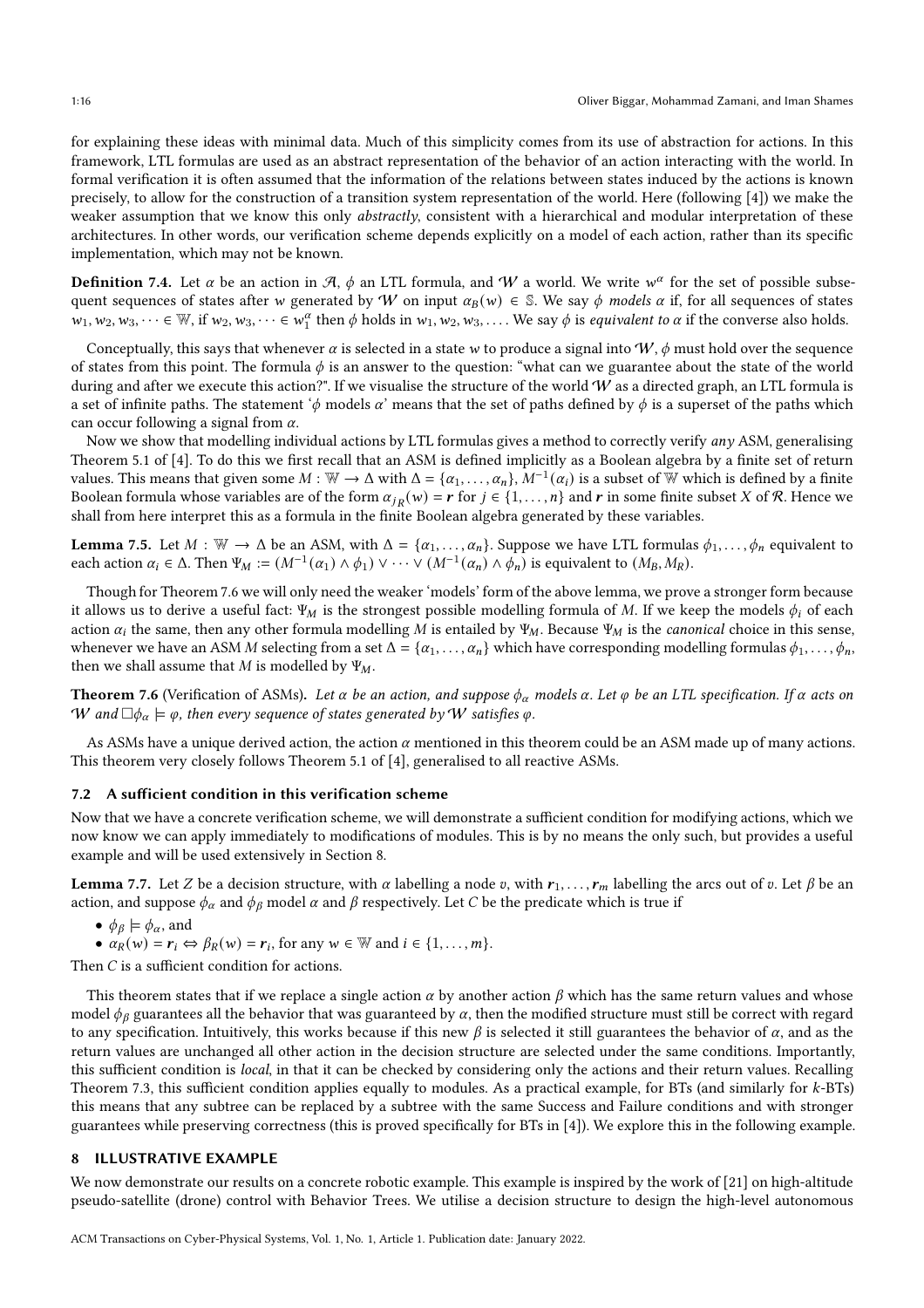decision-making, composed from a finite number of actions for the solar-powered drone. We seek to verify if our designs are correct with respect to a system specification represented via an LTL formula.

The vehicle in this example is equipped with a camera, and is capable of sensing its altitude, location, the local weather conditions and the light levels. This vehicle is intended to complete a reconnaissance task, where it must fly safely while awaiting receipt of a goal location, at which point it must fly to this location and take a photograph of the goal. The vehicle should never run out of power while in the air and should never fly at a low altitude during dangerous weather.

#### 8.1 Modelling the world, actions and specification

<span id="page-16-0"></span>Formally, we shall describe our world model by the variables shown in Table [1.](#page-16-0) The variables corresponding to the goal,

| Variable        | Possible Values |              |        |       |
|-----------------|-----------------|--------------|--------|-------|
| Battery         | b0              | bLow         | bMid   | bHigh |
| Weather         | calm            | windy        | storm  |       |
| Altitude        | landed          | low          | high   |       |
| Light level     | dark            | dim          | bright |       |
| Located at goal | at              | $\neg$ at    |        |       |
| Goal known      | goal            | $\neg goal$  |        |       |
| Have photograph | photo           | $\neg photo$ |        |       |

Table 1. Variables describing the world

photograph and location are standard Boolean variables, but the variables for battery level, weather, altitude and light level have more possible values. We treat each value as a Boolean variable and enforce that precisely one is true at any time. Of course, this rule must be enforced somewhere within the logic. We do this, as in [\[4\]](#page-24-11), by introducing additional LTL formulas representing the world model. In this case we enforce the following rules.

- Disjointedness: Variables take exactly one value. For instance, we express this for Weather as  $(calm \land \neg window \land \neg storm) \lor$  $(\neg \text{calm} \land \text{wind} \lor (\neg \text{calm} \land \neg \text{wind} \land \text{storm})$  and similarly for the other variables in Table [1.](#page-16-0)
- Progression: Battery and weather conditions must degrade sequentially. That is,  $cal \rightarrow \bigcirc$  +storm and (bHigh  $\Rightarrow$  $\bigcirc$ (bHigh  $\vee$  bMid))  $\wedge$  (bMid  $\Rightarrow$   $\bigcirc$ (bLow  $\vee$  bMid  $\vee$  bHigh)). This enforces that storms must be preceded by windy weather, and that the battery being dead must be preceded by it being at mid-level, then low.
- Fairness: It is necessary to assert fairness in many LTL-based schemes. In this case, we would like to ensure the agent is not always prevented from completing the mission due to the battery or weather conditions. Additionally, we assume that a goal is eventually known. We therefore assert that  $\Diamond \Box \mathit{callm} \land \Diamond \Box \mathit{goal} \land \Diamond \Box \mathit{goal}$ . This allows storms to come an arbitrary large number of times, to which the agent must respond appropriately, but ensures the agent can eventually make progress. Here we have asserted that the light levels become bright, but we have yet to enforce the relationship between light levels and battery levels (caused by the solar panels on the drone). We do this with the following formula  $(bright \vee (dim \wedge high)) \Rightarrow (\lozenge(\neg b0 \wedge \neg blow) \wedge (bMid \Rightarrow \bigcirc(bMid \vee bHigh)))$ , which requires that if it is bright, or dim but at high altitude, then the battery eventually climbs to  $bMid$  and does not drop below  $bMid$  during that time.

• Initial Conditions: we will also enforce the initial conditions ¬storm  $\wedge$  ¬landed  $\wedge$  bHigh  $\wedge$  ¬at.

Equipped with this world model, we can now describe and construct LTL models of each action that is available to the vehicle. We give these descriptions and models in Table [1.](#page-16-0) There are two points to note now from this table. Firstly, not all actions have return conditions, in which case we assume they return any other unspecified return value. This is equivalent to an action in a BT which only returns 'Running'. There are three distinct return values present,  $s$ ,  $f$  and  $m$ . We shall interpret s and  $f$  in their usual BT sense as Success and Failure. We shall use  $m$  as a third intermediate value, when it is helpful to distinguish more possibilities in the return values. For instance, the Photograph action returns  $m$  if it is not at low altitude. The additional value is useful here, because in this case the action does not Succeed or Fail per se, but the information is potentially relevant for the structure—for instance, the resultant photographs may be of poor quality. When designing the conditions under which these values are returned we attempt to follow reasonable intuition and to ensure that these variables do not depend on memory, as this would violate reactiveness [\[5\]](#page-24-3). The second point is the repeated pattern  $((at \wedge \bigcirc at \wedge \bigcirc \neg at \wedge \bigcirc \neg at))$ , which states that the variable  $at$  is invariant under that action. That is, when the action is selected the value of that variable must be unchanged in the subsequent state.

In addition to these listed conditions, we shall also use any Boolean formula of variables as shorthand for an action, where it is assumed that this action returns  $s$  if the formula is true and  $f$  if it is false, thus corresponding precisely to a Condition node in a BT. We shall also use the actions Battery, Light and Weather (Fig. [8](#page-18-0) and [9\)](#page-19-1) as three-valued conditions. Specifically, the return conditions are the following. Battery: s:  $bHigh, m: bMid, f: b0 \vee bLow; Light: s: bright, m: dim, f: dark; Weather:$ s: calm, m: windy, f: storm. All of the above conditions will be modelled by the formula True.

Next we will present the desired specification of the system formulated in LTL. We will verify the design of the overall system against this specification. The specification is given as the following formula  $\varphi = \Box((b \cup \neg \exists \text{landed}) \land (\text{storm} \rightarrow \neg \exists \text{landed})$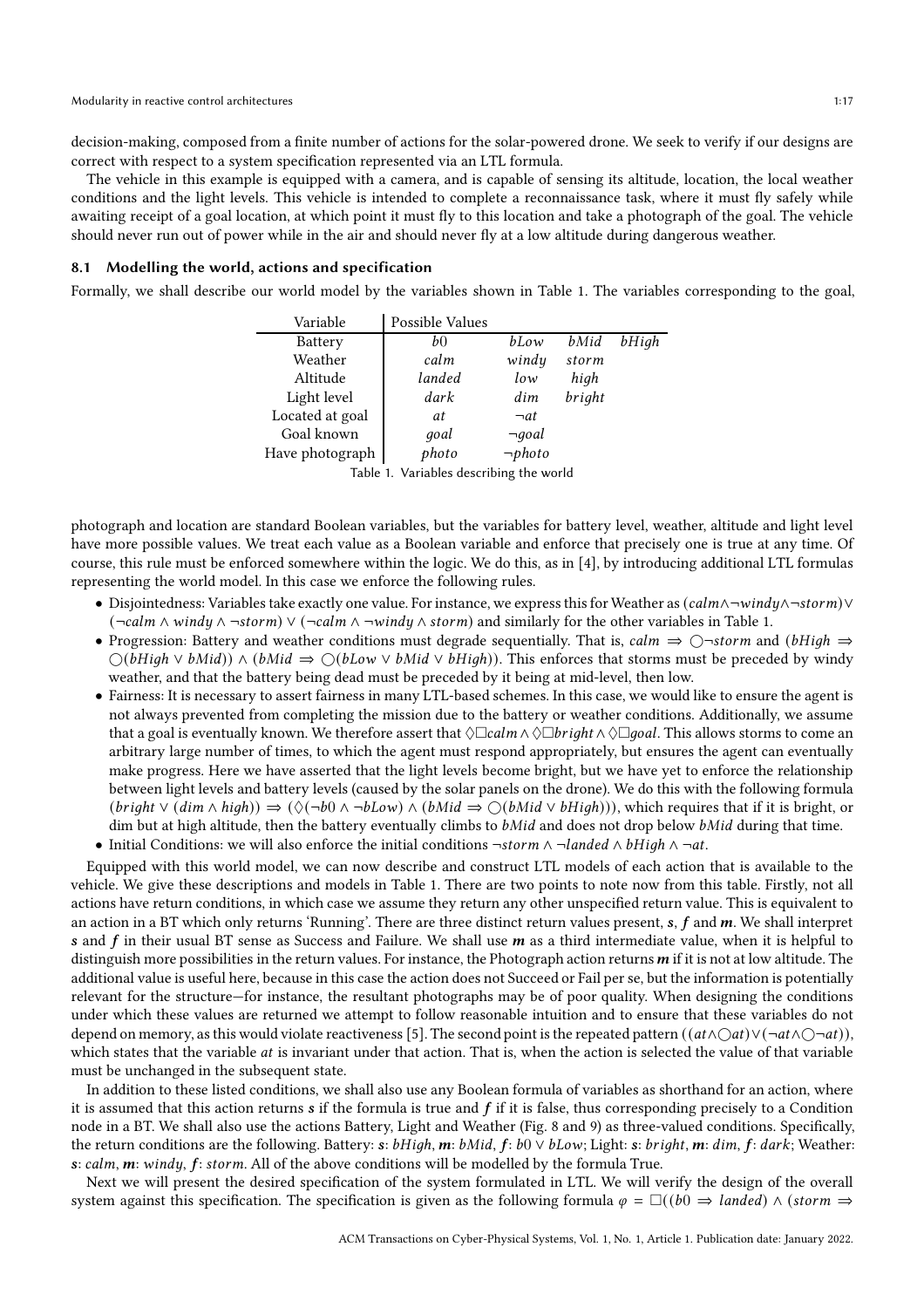| Model<br>Description<br>Return conditions<br>Name                                                                                                                        |  |
|--------------------------------------------------------------------------------------------------------------------------------------------------------------------------|--|
| Land the vehicle.<br>$\bigcirc$ landed $\wedge ((at \wedge \bigcirc at) \vee (\neg at \wedge \bigcirc \neg at))$<br>Land                                                 |  |
| $\bigcirc$ high $\wedge ((at \wedge \bigcirc at) \vee (\neg at \wedge \bigcirc \neg at))$<br>Ascend<br>Rise to high altitude, taking<br>s: high                          |  |
| off if necessary.                                                                                                                                                        |  |
| Go to low altitude, taking off<br>$\bigcirc$ low $\wedge ((at \wedge \bigcirc at) \vee (\neg at \wedge \bigcirc \neg at))$<br>Descend<br>s:low                           |  |
| if necessary.                                                                                                                                                            |  |
| Avoid<br>$((windy \vee storm) \Rightarrow \bigcirc (landed \vee high)) \wedge ((at \wedge$<br>Fly safely to avoid danger-                                                |  |
| ous weather, by landing or<br>$\bigcap$ at) $\vee$ $(\neg$ at $\wedge \bigcap \neg$ at))                                                                                 |  |
| increasing height.                                                                                                                                                       |  |
| $(bright \land at) \Rightarrow \Diamond photo$<br>Photograph<br>Take a photo.<br>s: photo, $f$ : $\neg bright \vee \neg at$ , m:                                         |  |
| landed $\vee$ high                                                                                                                                                       |  |
| $(high \Rightarrow \bigcirc high) \land (landed \lor (\bigcirc \neg \land \neg \land \Diamond at))$<br>GoTo<br>Fly to the goal.<br>s: at, $f: \neg at \wedge windy$ , m: |  |
| landed $\vee$ low                                                                                                                                                        |  |
| Circle<br>$((\neg at \land \bigcirc \neg at) \lor (at \land \bigcirc at)) \land ((high \land \bigcirc high) \lor$<br>Circle while maintaining al-                        |  |
| titude and location<br>$(\neg high \land \bigcirc \neg high)$                                                                                                            |  |

Table 2. Actions available to the vehicle and their models.

<span id="page-17-0"></span>

Fig. 7.  $Z_1$ : An initial attempt at a decision structure for high-level control of the drone. There is not necessarily a one-to-one correspondence between return values of the actions and arcs out of the nodes they label, as discussed in Remark [11](#page-19-2)

 $(landed \vee high))$ ) ∧  $\Diamond photo$ . This formula expresses that the agent should always be landed if its battery level becomes 0, and should always be either landed or at high altitude if there is a storm. In addition, it must eventually have successfully obtained a photograph.

#### 8.2 Verifying a decision structure

Now, we propose a decision structure on these actions to control the vehicle. This structure, denoted as  $Z_1$ , is shown in Figure [7.](#page-17-0) This structure and our knowledge of the action models describe the following decision-making for the drone. Initially, we check whether the weather is calm, selecting the Avoid action if not. Otherwise the battery level is queried, and the vehicle lands if the battery is low. Otherwise, we check for the presence of a goal, and either move to the goal if it exists or take a photograph if the agent is already at the goal's location, descending to low altitude if necessary. While the design intuitively seems correct, as with many cyber-physical systems, this informal analysis is not sufficient for such a safety-critical application. Hence, we will apply the verification scheme of Section [7.](#page-13-1) We do this by first constructing  $\Psi_1$ , the LTL model of  $Z_1$ . We can easily implement a program to construct this from any decision structure using a graph traversal procedure. Next we must incorporate the world model. Let *init* denote the initial condition formula described above, and let *rules* be the conjunction of the other rule formulas. The initial conditions hold only in the first state of any execution, but the other rules such as disjointedness must hold in every state. Hence overall we can represent these requirements by the formula *init*  $\wedge \Box$ *rules*. Finally, the actual verification of the structure involves checking the entailment *init*  $\wedge \Box$ *rules*  $\wedge \Box \Psi_1 \models \varphi$ , which can be performed using off-the-shelf LTL software, for which we use Spot [\[15\]](#page-24-24).

What we find is that  $Z_1$  does not satisfy the specification  $\varphi$ . In fact, Spot returns a counterexample in which a state is reached where windy  $\wedge$  bLow holds. In this case  $Z_1$  selects Avoid, but then in the next state  $high \wedge bb$  holds, which violates  $\varphi$ . Essentially,  $Z_1$  did not check the battery level due to windy being true at that time step, and so did not land when required. One potential fix for this problem is shown in the left-hand side of Figure [8,](#page-18-0) where the battery levels are checked before the weather condition. However, this modification alone is not sufficient, as verifying the modified structure still produces a counterexample. In this case, low battery levels force the vehicle to land, after which it never takes off again and so never reaches the goal. This can be fixed with the addition of an Ascend-labelled node, as shown in the right-hand side of Figure [8.](#page-18-0)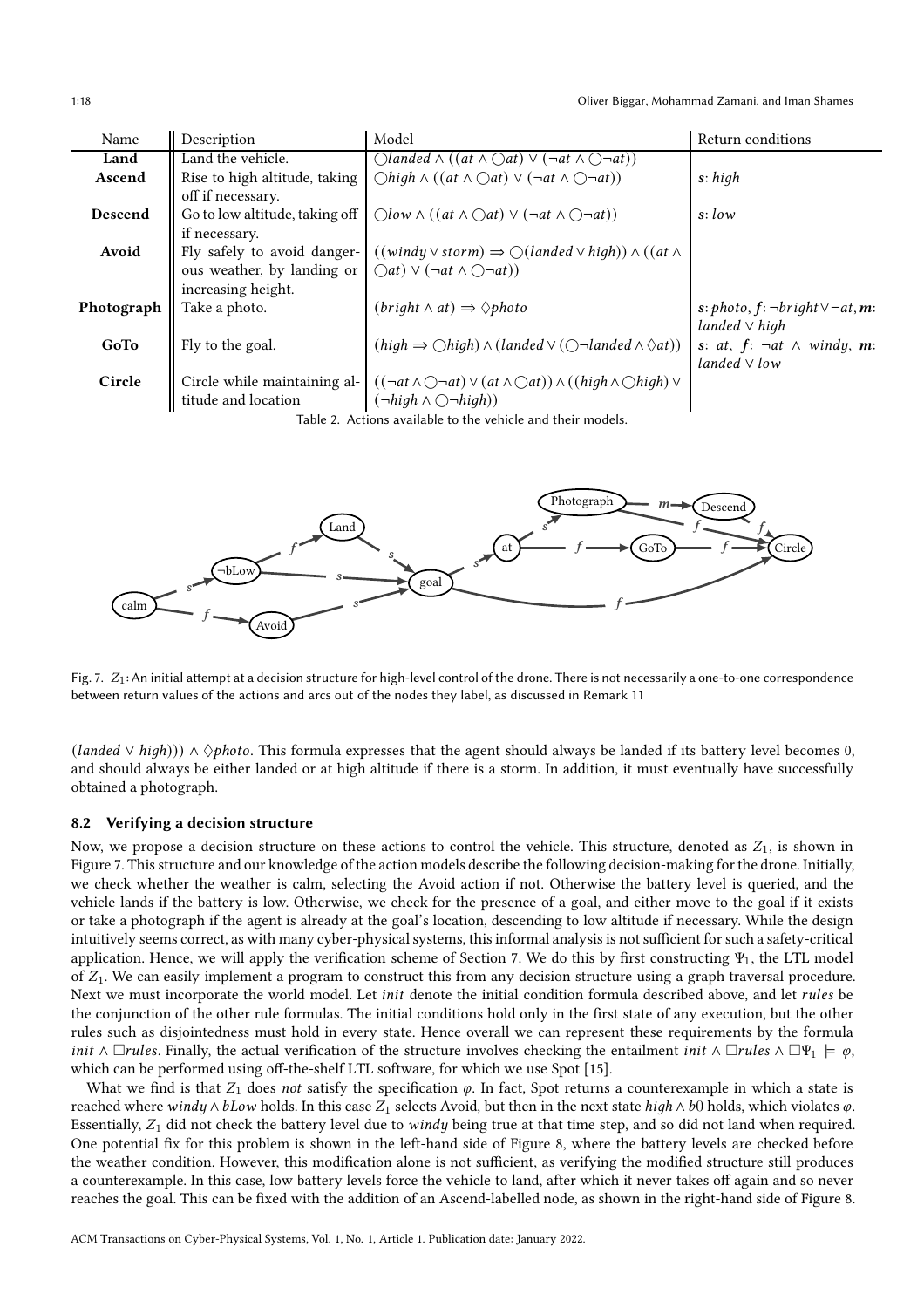<span id="page-18-0"></span>

Fig. 8. The structure K (left) is a subgraph of  $Z_2$  (Figure [1\)](#page-1-0). We will replace it by the structure Q (right).

The result of both modifications is the structure  $Z_2$  in Figure [1.](#page-1-0) Performing the verification procedure once more on this structure confirms that it satisfies the specification  $\varphi.$ 

#### 8.3 Modifying modules

Let us demonstrate how we can modify  $Z_2$  while preserving its correctness. To begin, find all modules and construct its module decomposition using Algorithm [1.](#page-20-0) The decomposition is shown in Figure [1.](#page-1-0) We will now demonstrate several results of the paper with this structure. Observe first that the essential complexity is 2—this can be easily calculated from the module decomposition. We can thus immediately conclude that this structure is not structurally equivalent to any k-BT. It is likewise easy to see that this is not structurally equivalent to a DT.

Now we make a modification to this decision structure. We know, from the results in this paper, that if the modification is limited to a module, we can check the correctness using the sufficient condition for actions presented in Lemma [7.7.](#page-15-2)

Remark 8 (All modification are in modules). Every possible modification to any decision structure is in fact confined to some module, and there is a unique smallest module containing any such modification. Theorem [7.3](#page-14-0) states that checking the correctness of a module modification is on par with modifying actions. However, it should be noted that this verification becomes more complex as the size of the module grows. Of course, if the smallest module containing a modification is the entire structure, then the entire verification is essentially repeated from scratch. However, the modules gives us insight as to which nodes are affected by changes. Suppose changes were made in  $Z_2$  to GoTo and Ascend. These are contained in a module by themselves, suggesting such a change has limited impact. By contrast, if GoTo and Photograph are modified, their smallest containing module is {at, GoTo, Ascend, Photograph, Descend}, all of which may be impacted by this change.

Suppose now that we replace the module  $H = \{b0, blow, calm, Land, bHigh, bright, Avoid\}$  by the structure Q. We shall denote the subgraph  $Z_2[H]$  by K and both K and Q are shown in Figure [8.](#page-18-0) This constructs a structure  $Z_3 = (Z_2/H) \cdot ^H Q$ . We will show  $Z_3$  is correct by considering only K and Q, using the equivalence of sufficient conditions for actions and modules. By Lemma [7.7](#page-15-2) we know it is sufficient to check that  $K$  and  $Q$  return each possible value under the same conditions and  $\Psi_O \models \Psi_K$ . In actuality, as we have that  $\Box rules$  holds, we only need to check that  $\Box rules \land \Psi_O \models \Psi_K$ . As with the model, finding the return conditions of a decision structure is straightforward given return conditions of each of its actions. We can therefore easily confirm that both K and Q only return s, and both do so precisely when  $cal \land (bHigh \lor (bMid \land bright)).$ Finally we check that  $\Box$ *rules*  $\land \Psi_Q \models \Psi_K$ , and find that this is true. Hence we know that  $Z_3$  still satisfies  $\varphi$ . We now make another modification to  $Z_3$ , as an example of some slightly different analysis. Consider the module  $H_2 = \{$ goal, at, GoTo, Photograph, Descend, Ascend, Circle} in  $Z_3$ . We shall use  $K_2$  as a name for the subgraph  $Z_3[H_2]$ . We will replace this with a structure  $Q_2$ , to construct a new decision structure  $Z_4 = (Z_3/H_2)$ .  $^{H_2}Q_2$ , shown in Figure [9.](#page-19-1) Once again, we test and find that  $\Box$ rules  $\land \Psi_{Q_2} \models \Psi_{K_2}$ . In this case, we do not in fact need to check the return conditions—the above result is a sufficient conditions for actions which are sinks in a decision structure. This can be observed by noting that both modules are selected whenever reached, and their return values do not affect how any subsequent actions are selected. Thus we again conclude that  $Z_4$  is still correct with respect to  $\varphi$ .

Remark 9 (Why is this useful?). It is worth recalling at this point the value of this result. While in this example the modules modified were not significantly smaller than the entire structure, in a larger system this is often the case. In that situation, checking that a single module satisfies a local sufficient condition is a more significant improvement in execution time over repeating the verification overall. Verifying a single module also allows for many optimisations, such as ignoring unused variables, which can greatly improve efficiency. Most importantly, this module replacement was independent of the specification  $\varphi$ . The specification may not be known or set at each stage of the design process, but this replacement preserves correctness for all specifications. In the introduction we flagged the construction of libraries of correct behavior as a use case for such results. This is possible precisely because we can determine which modules can replace other modules without needing to know the specification we will test against. Also, some sufficient conditions may be useful despite not being local, such as the strong form of Theorem 5.7 in [\[4\]](#page-24-11). There a sufficient condition is used which depends on whether the specification is a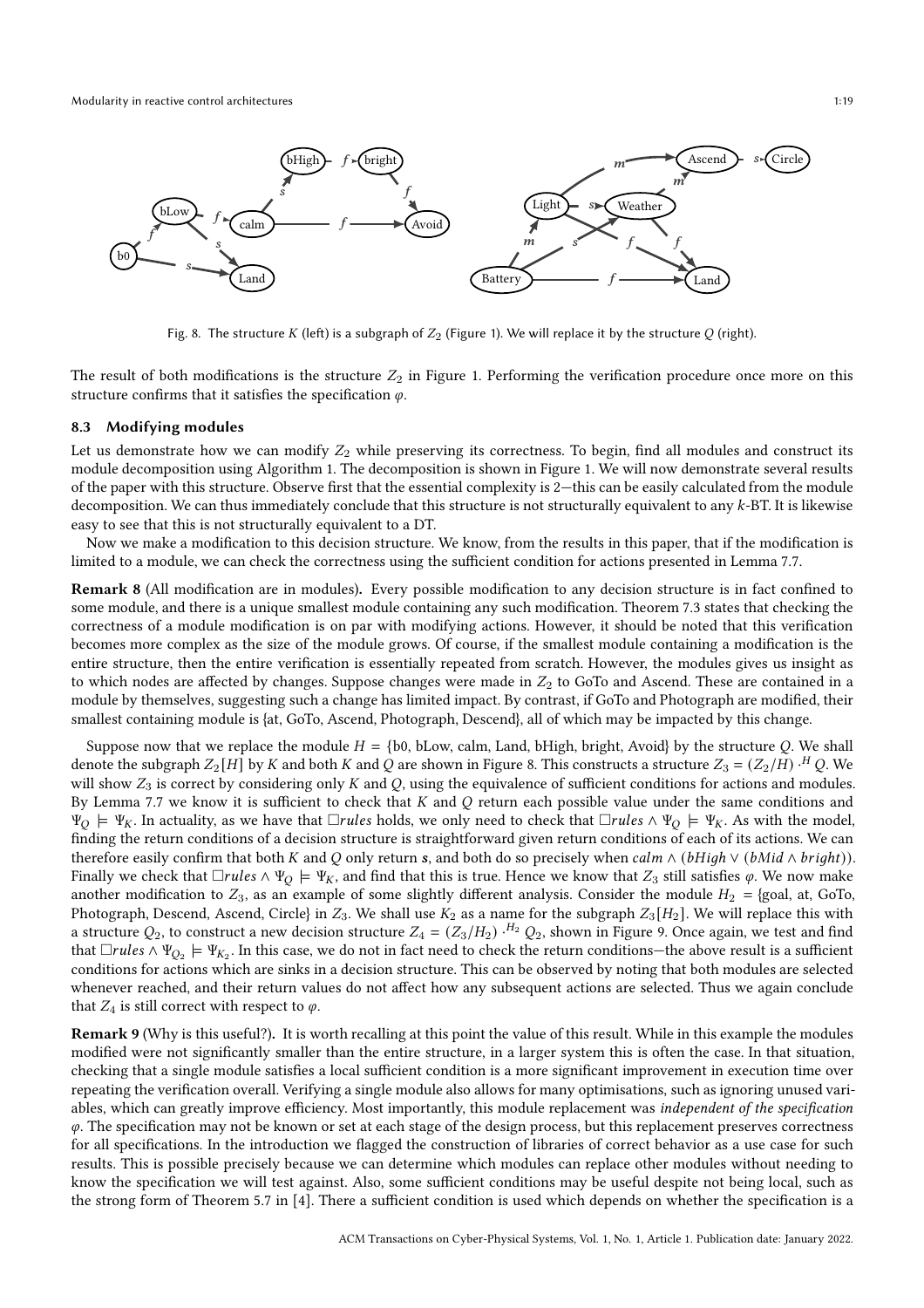<span id="page-19-1"></span>

Fig. 9. (Above:) The decision structure  $Z_4$ . (Below:) A structurally equivalent 3-BT. Here we use  $\rightarrow$  and ? for the operators  $*_s$  and  $*_f$ respectively, consistent with the usual notation for BTs. We use  $m$  for the operator  $*_m$ .

safety or liveness condition, but still provides an improvement for verification. Theorem [7.3](#page-14-0) extends to these cases. However, sufficient conditions are generally not also *necessary* conditions. Thus, if we modify part of a decision structure, every module containing this change may fail to satisfy a local sufficient condition even if the overall modified structure does satisfy the specification.

Remark 10 (Ad hoc sufficient conditions). This second example showed how sufficient conditions for actions are very straightforward to construct with intuition once existing sufficient conditions are known. The informal argument given for ignoring the return conditions for  $H_2$  and  $Q_2$  is an example. This is truly a sufficient condition for actions, following steps similar to the proof of Lemma [7.7,](#page-15-2) though we have omitted this proof for the sake of brevity. Our results show that we can apply this intuition equally to modules to obtain powerful analysis tools.

Figure [9](#page-19-1) depicts the resultant decision structure  $Z_4$ . Performing a module decomposition reveals that the essential complexity of  $Z_4$  is now 1. In other words, in the process of refining  $Z_4$  we have been able to remove subparts which were particularly complicated (and thus prone to conceptual errors) with better-structured replacements, while preserving the correctness. Further, as  $Z_4$  has complexity 1, it is now structurally equivalent to a k-BT, which can be found from its module decomposition. This  $k$ -BT (which uses three return values, so is a 3-BT) is also shown in Figure [9.](#page-19-1)

<span id="page-19-2"></span>Remark 11 (Return values and arcs). There need not be a one-to-one correspondence between return values of an action labelling a node and the labels on the arcs out of that node. For instance, consider the action GoTo in  $Z_4$ . GoTo can return m if the vehicle is landed or at low altitude, but there is no  $m$  arc out of GoTo in  $Z_4$  so this value is ignored. Conversely, there are  $m$  and  $s$  arcs out of Land in  $Z_4$ , despite the fact that Land never returns these values. Omitting these arcs would produce an identical ASM, but they are included because without them the structure has greater essential complexity, and thus is no longer a 3-BT. In [\[10\]](#page-24-13) the authors show that a BT can be constructed which is (structurally) equivalent to any DT. Actions in DTs are assumed to not return values, this translation consists of adding additional arcs to the decision structure which do not correspond to values returned by the actions—in the process reducing the essential complexity from 2 to 1.

## <span id="page-19-0"></span>9 CONCLUSIONS AND FUTURE WORK

In this paper we presented decision structures as reactive control architectures, and showed how modules in decision structures capture modularity in reactive decision-making. We showed that modules are easily computed and can be used to analyse the complexity of decision structures, and to characterise BTs, k-BTs, DTs and TRs. Finally we showed how these findings allow verification schemes to be applied in a modular way to decision structures. This paper introduces a number of new concepts, so there are significant avenues for future work. One such direction would be to find other architectures realisable as decision structures. Another, as mentioned in the above Remark, would be to examine how arcs can be added to structures to minimise their essential complexity. A different important goal would be to apply the module concept and complexity measure in an appropriate way to Finite State Machines. While Hierarchical FSMs exist as the 'modular' form of FSMs, as all FSMs are HFSMs the additional 'structuredness' is not strictly enforced. By contrast, BTs, structured programs,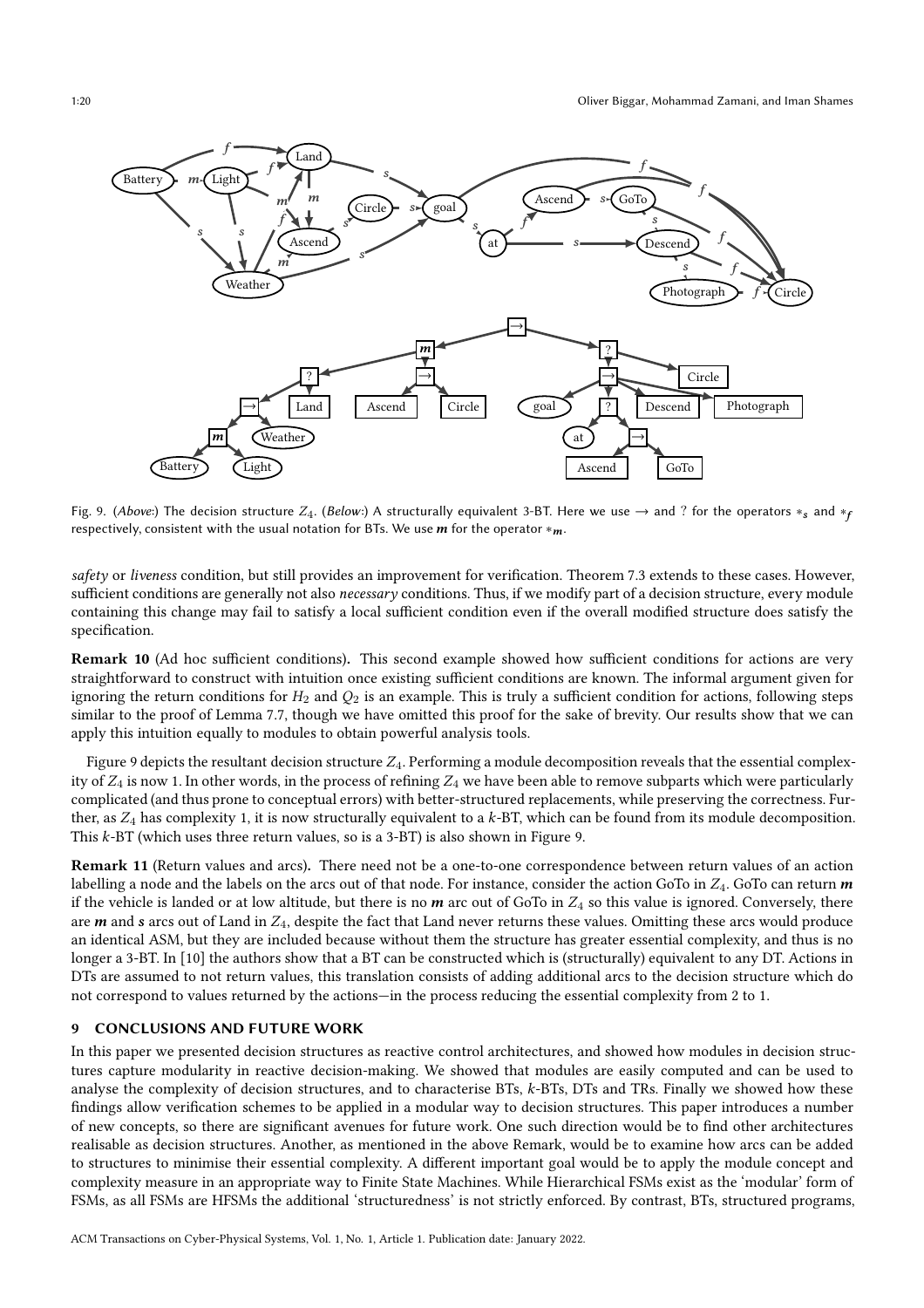object-oriented programs and control-flow graphs with low essential complexity (in McCabe's sense [\[26\]](#page-25-0)) all achieve modularity by enforcing a specific structure. As a result some have argued for BTs over HFSMs [\[11,](#page-24-2) [20\]](#page-24-8) as BTs are more 'modular'. However, if there existed an appropriate module definition for FSMs we could enforce that FSMs be 'modular' by requiring low essential complexity (in the sense of this paper), which would correspond closely with the ideas of modularity in structured programming and in this paper.

## ACKNOWLEDGEMENTS

This work is partially supported by Defence Science and Technology Group, through agreement MyIP: ID10266 entitled "Hierarchical Verification of Autonomy Architectures" and the Australian Government, via grant AUSMURIB000001 associated with ONR MURI grant N00014-19-1-2571. We would like to thank Petter Ögren for his careful reading of the paper and insightful comments regarding cyclomatic complexity.

# A ALGORITHMS

The following algorithm (Algorithm [1\)](#page-20-0) finds the set of all modules in a decision structure. Its correctness and time complexity are given by Theorem [6.6.](#page-9-1)

#### Algorithm 1: FindModules

**Input** : A decision structure  $Z$  with  $n$  nodes and  $\ell$  arc labels **Output**: The set of modules of  $Z$  of size at least two (smaller modules are trivial) Add  $\ell$  additional nodes  $R_c$  to  $Z$  for each label  $c$ , and for node in  $Z$  lacking a  $c$ -arc we add one to  $R_c$ ;  $complete \leftarrow \emptyset$ ;  $\rightarrow$   $\leftarrow$   $\leftarrow$   $\leftarrow$   $\leftarrow$   $\leftarrow$   $\leftarrow$   $\leftarrow$   $\leftarrow$   $\leftarrow$   $\leftarrow$   $\leftarrow$   $\leftarrow$   $\leftarrow$   $\leftarrow$   $\leftarrow$   $\leftarrow$   $\leftarrow$   $\leftarrow$   $\leftarrow$   $\leftarrow$   $\leftarrow$   $\leftarrow$   $\leftarrow$   $\leftarrow$   $\leftarrow$   $\leftarrow$   $\leftarrow$   $\leftarrow$   $\leftarrow$   $\leftarrow$   $\leftarrow$   $\leftarrow$   $\leftarrow$   $\leftarrow$  Let  $T$  be an array of nodes of  $Z$  in topological order; for  $i \leftarrow 0$  to  $n - 1$  do  $v \leftarrow T[i]$ ;  $v \leftarrow T[i]$ ;  $/$  */\** On this iteration we construct all modules with source v \*/  $S := \{w : \text{in-degree}(w) - 1 \text{ for each successor } w \text{ of } v\};$  /\* S stores the successors of all visited nodes on this iteration, along with the number of their predecessors which are yet to be visited. \*/ 𝑀 ← {v} ; /\* 𝑀 stores the elements of the current module \*/ for  $j \leftarrow i + 1$  to  $n - 1$  do  $w \leftarrow T[j];$ if  $w \in S$  then if  $S[w] = 0$  then  $/$ \* All of the predecessors of w have been visited from  $v \star/$ Remove  $w$  from  $S$ , add  $w$  to  $M$ ; for each successor  $t$  of  $w$  do if  $t$  is in  $S$  then Decrement  $S[t]$ ; /\* If t is in S, then we have visited another predecessor \*/ else Set  $S[t] = in-degree(t) - 1$ ;  $\forall$  therwise, we add t to S. \*/ if  $|S| = \ell$  then Add *M* to completed ;  $/$  */*  $\land$  *M* is a module when it has exactly  $\ell$  successors  $*/$ return completed;

## <span id="page-20-0"></span>B PROOFS

## B.1 Section [5](#page-7-0) proofs

PROOF OF LEMMA [5.3.](#page-7-1) Let G and H be the decision structures without actions labelled, and let  $r \in \mathcal{R}$  be some return value which is not the label of any arc in G or H. There is no loss of generality by assuming the existence of such a value, because we have allowed the return value set R to be of arbitrary (possibly infinite) cardinality. For any return value  $j \in \mathcal{R}$  we shall write  $\alpha_j$  to represent an action  $\alpha$  with constant *j* return value. ( $\Rightarrow$ ) Assume  $|G| = |H| = n$ . Let  $G, H \in \mathbb{Z}$  be structurally equivalent. Hence there exists ordering of  $N(G)$  and  $N(H)$  such that applying any actions  $\alpha_1, \ldots, \alpha_n$  in this order makes  $G = H$  as ASMs. Construct a graph isomorphism  $\Gamma : N(G) \to N(H)$  as follows. Let  $s_G$  and  $s_H$  be the sources of G and H respectively. Then applying a sequence of actions  $\alpha_r$  which all have constant r return values always selects  $s_G$  in G and  $s_H$  in H, so these nodes must always have the same label. Hence set  $\Gamma(s_G) = s_H$ . Fix a topological order on G. Let v in G receive the j arc from  $s_G$ . Then apply the actions  $\alpha_j$  to  $s_G$ ,  $\beta_r$  to  $v$  and  $\gamma_r$  to all other nodes. The resultant ASM always selects  $\beta$ . Hence applying these same actions in permuted order to H gives an ASM that always selects  $\beta$ , which labels some node h. However, the source of H must be labelled by  $\alpha$ , so h is not the source.  $\alpha$  always returns j, and all other actions always return r, so h must be the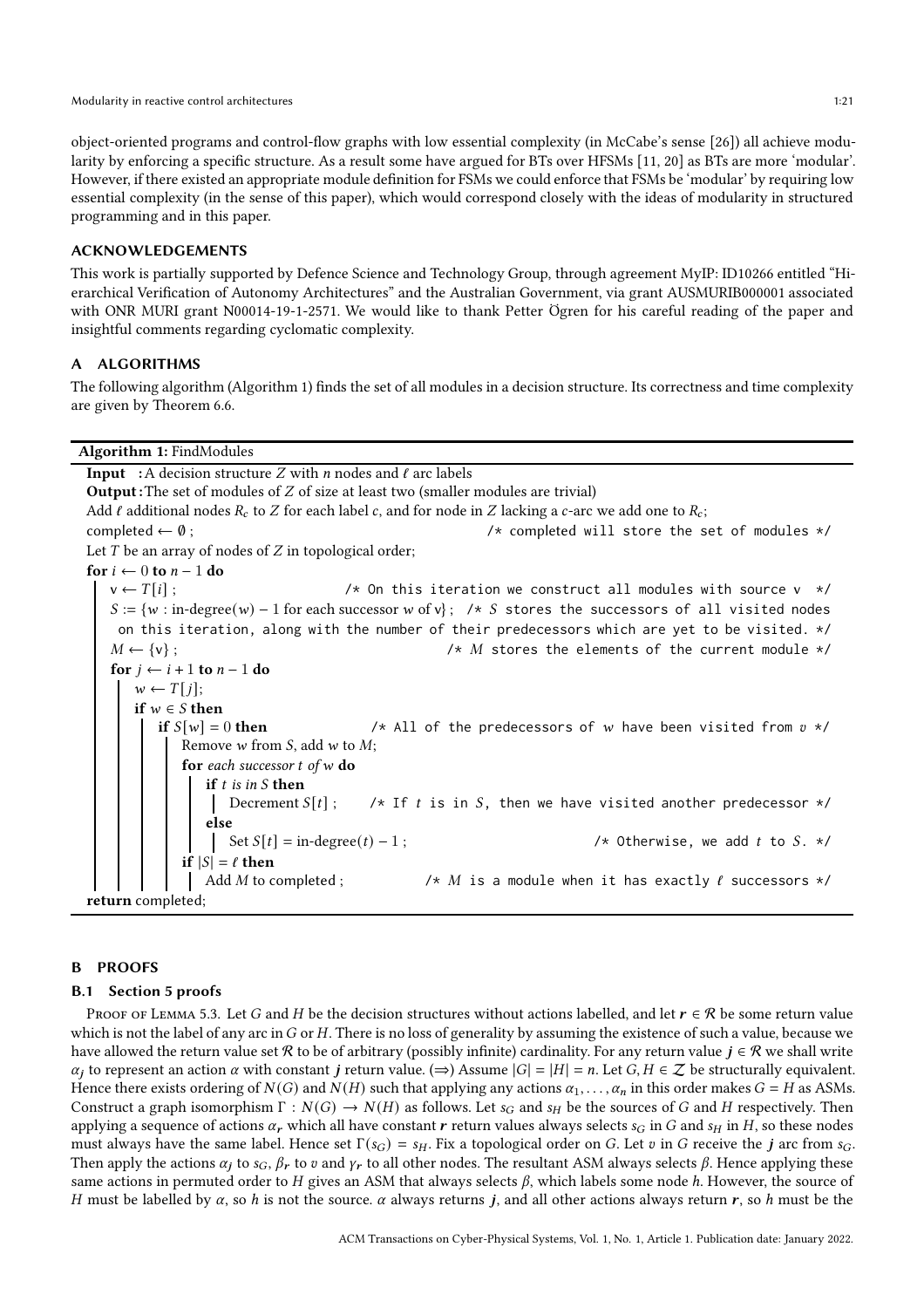head of the *j* arc out of  $s_H$ . Set  $\Gamma(v) = h$ . Applying this argument inductively in topological order constructs an isomorphism  $\Gamma : N(G) \to N(H)$ , and the actions are applied to corresponding nodes in the isomorphism.

 $(\Leftarrow)$  Let  $G, H \in \mathbb{Z}$  be isomorphic arc-labelled graphs. Then there exists an ordering of both node sets such that for any  $\alpha_1, \ldots, \alpha_n \in \mathcal{A}$  we obtain identical isomorphic graphs with identical node labellings and hence identical ASMs as the ASM is derived from the structure.

PROOF OF COROLLARY [5.4.](#page-7-2) Suppose that there existed another construction map  $\mu$  for T. Then for any  $x \in T$  and any  $\alpha_1, \ldots, \alpha_n \in \mathcal{A}$ , x is structurally equivalent to  $\kappa(\chi)$  and  $\mu(\chi)$ . Then  $\kappa(\chi)$  and  $\mu(\chi)$  are structurally equivalent, and hence are isomorphic as labelled graphs for any  $x$ , so  $\kappa_T$  is unique.

Proof of Lemma [5.5.](#page-7-3) This gives a decision structure from any BT, because the result is always acyclic (because nodes only pass ticks to nodes to their right in the original BT) and has a single source given by the leftmost action in the BT. Additionally, it depends only on the order nodes are ticked in the tree, so if two structurally equivalent BTs are fed into this map the outputs are clearly isomorphic. We need to show now that the ASM is the same as for the original BT. By construction, we begin by ticking the leftmost child, which is the source, and continue to subsequent nodes when the child returns Success or Failure and new nodes are ticked. Eventually either the tree returns Success or Failure, in which case the last node ticked returned that value, or some leaf node returned Running and so was selected. These nodes are exactly those selected by the decision structure, by construction.

#### B.2 Section [6](#page-8-0) proofs

Proof of Lemma [6.4.](#page-9-2) Clearly  $N(Z)$  is a module, as there are no vertices not in it. Likewise  $\emptyset$  is a module as there are no arcs into or out of it. Let  $v \in N(Z)$ . All arcs into this subgraph go to the source (v) and there can be no more than one arc out with any given label, so it is a module.

Proof of Theorem [6.6.](#page-9-1) We prove that Algorithm [1](#page-20-0) is correct and has time complexity  $O(n^2k)$ . First, we discuss the time complexity. Adding auxiliary nodes  $R_c$  and arcs to them is  $O(nk)$ . Topological ordering Z takes  $O(n+m)$  time, where m is the number of arcs. Constructing S is  $O(k)$ , and finally iterating through the successors of a node w takes  $O(k)$  time. Given we iterate through the nodes in a nested fashion, we obtain overall time complexity of  $O(n^2k)$ .

Now we show that, fixing a node  $v$  for the outer iteration, the sets added to *completed* are precisely the modules of size at least two with source v. Since we iterate over all nodes in the outer iteration, all modules are output. Let M be the set of nodes at some point in the inner iteration and let  $w$  be the subsequent node in the topological order. We show first that every node in  $M$  is reachable only through  $v$ . This is true trivially for  $v$  itself. Assume true currently for  $M$  for induction. The subsequent node w is added to M only if  $w \in S$  (w is reachable from v) and  $S[w] = 0$  (every predecessor of w is in M). By the inductive hypothesis, all nodes in  $M$  are reachable only through  $v$ , and thus so is  $w$ , completing the proof by induction. Since all arcs into M go to v, M is a module if and only if it has one successor for each label, which happens exactly when it has  $\ell$  successors. Thus every set added to *completed* is a module.

Now we show all modules are added to *completed*. Let X be a module with source v. If  $M = X$ , then M has exactly  $\ell$ successors and so is output. Suppose now for induction that  $M \subset X$  and all remaining nodes in X have not yet been visited. Again let w be the subsequent node in the inner loop. If  $w \notin S$  or  $w \in S$  but  $S[w] > 0$ , then w is either not reachable from v or reachable on a path not through v, by the previous argument. In these cases,  $w \notin X$  and w is not added to M, so the inductive hypothesis still holds. If  $w \in S$  and  $S[w] = 0$ , then all predecessors of w are in M. If w were not in X then as it is reachable from some node of  $M$  and thus  $X$  it is reachable from all nodes in  $X$ . This is impossible because at least one node of  $X$  comes after w in the topological order, and so  $w \in X$  and w is added to M. By induction, eventually  $M = X$  and so all modules are constructed.

 $\Box$ 

PROOF OF LEMMA [6.8.](#page-9-3) (Claim: Z/P has no pairs of parallel arcs) Suppose otherwise, with  $(u, v)$  a pair of nodes with an  $a$  arc and  $\bm{b}$  arc from  $\bm{u}$  to  $\bm{v}$ . Since  $Z$  has no such arcs, either  $\bm{u}$  or  $\bm{v}$  must be a non-trivial module in  $Z$ . There are then definitely a pair of arcs out of u to the source of v in Z; we will refer to this node as  $\alpha_p$ . Now let q be the last node in a topological order of u. All nodes in u have  $\boldsymbol{a}$  and  $\boldsymbol{b}$  arcs, but neither of those arcs out of  $\boldsymbol{q}$  can go to u because this would violate the topological order. Thus there is an  $a$  arc and  $b$  arc from  $q$  to  $\alpha_p$ , contradicting the fact that  $Z$  is not a multigraph and so has no parallel arcs. (Claim: Z/P is acyclic) Let  $P = \{M_1, \ldots, M_n\}$ . Suppose there is a cycle  $M_1, M_2, \ldots, M_k, M_1$  in  $Z/P$ . Then for each  $M_i$  there is an arc  $m_i \to s_{(i+1) \mod k}$  in Z, where  $s_{(i+1) \mod k}$  is the source of  $M_{(i+1) \mod k}$  and  $m_i \in M_i$ . However  $m_i$  is reachable from  $s_i$  in Z for all i, so there must be a cycle  $s_1, \ldots, m_1, s_2, \ldots, m_2, \ldots, s_k, \ldots, m_k, s_1$  in Z, which is a contradiction so Z/P is acyclic. Now note that if  $M \in P$  is a source in  $Z/P$  then its source  $s_M$  is a source in Z, as any arcs into  $s_M$  in Z induce arcs into M in  $Z/P$ . But Z has a single source, so there is at most one in  $Z/P$ , but as  $Z/P$  is acyclic there is at least one and hence precisely one source. Now assume P is a maximal partition. Any non-trivial module in the  $Z/P$  is a union of modules in Z, as each node in the  $Z/P$  corresponds to such a module. If  $Z/P$  is not prime, such a union exists, and is itself a module in Z, which is not  $N(Z)$ , contradicting the maximality of the modules it contains.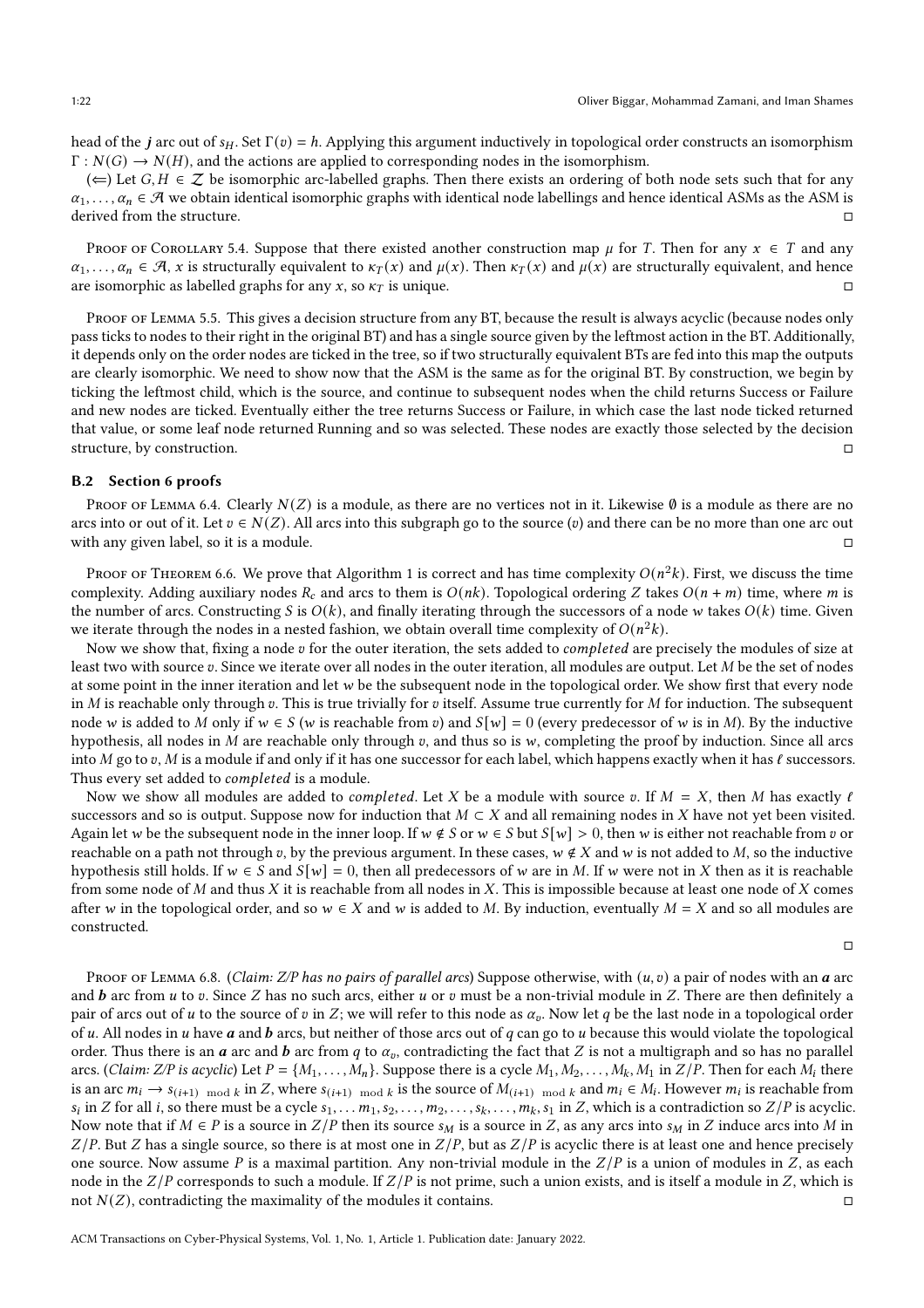PROOF OF LEMMA [6.11.](#page-10-2) We know that a modular partition always exists, as the one-element trivial modules always form a partition. Suppose that all maximal modules are pairwise disjoint. Then each node is contained in precisely one maximal module, and these are a partition, so there is a unique maximal partition, satisfying case (1). Now suppose that there are maximal modules  $M_1$  and  $M_2$  with  $x \in M_1 \cap M_2$ . Let  $K = M_1 \cap M_2$ ,  $Q = M_1 \setminus K$ ,  $H = M_2 \setminus K$ , and denote their respective sources by  $s_1$  and  $s_2$ . Claim: exactly one of  $s_1$  and  $s_2$  is in  $M_1 \cap M_2$ . Suppose  $s_1, s_2 \in M_1 \cap M_2$ . Then  $s_1 = s_2$  as  $M_1$  and  $M_2$  can only have one source. In this case, suppose there existed nodes  $k \in M_1 \cap M_2$  and  $h \in M_2 \setminus M_1$  with  $k \xrightarrow{r} h$  . As  $M_1$  is a module, it must have sinks in  $Z[M_1]$ , and arcs labelled r from all sinks to h. As  $M_2$  is a module, all arcs into it must go to its source, which is not h, so these sinks must themselves be in  $M_2$ . As the sources and sinks of  $M_1$  are in  $M_2$ , we conclude  $M_1 \subseteq M_2$ . This is a contradiction, as  $M_1$  is maximal. By the same argument for  $M_2$ , we conclude that  $s_1 \neq s_2$ . As x is reachable from both sources, and there cannot be arcs into a module which do not go to its source, we conclude one of the sources is reachable from the other (and not vice versa). We assume without loss of generality this is  $s_2$ . As x is reachable from  $s_2$ ,  $s_2 \in M_1 \cap M_2$ . And so  $s_2 \in M_1 \cap M_2$  and  $s_1 \notin M_1 \cap M_2$ . Claim:  $M_1 \cup M_2 = N(Z)$ . Let z be the final node in a topological order of  $M_1 \cap M_2$ , so no arcs from z go to nodes in  $M_1$ . For contradiction, consider any node  $v \notin M_1 \cup M_2$ . Z is connected, so either (1) v has an arc to  $s_1$ , (2) v has an arc to  $s_2$ , (3) v receives an arc from  $h \in M_1$ , (4) v receives arc from  $k \in M_2$ , where in all cases we will call the label on the arc r. (2) is impossible, as  $s_2 \in M_1$  but is not the source. If (3), then as  $M_1$  is a module there is an r arc from z to v, but  $z \in M_2 \implies$  every node in  $M_2$  has an r arc either internal or to v. If (4), then either z has an r arc to v and so all of  $M_1$  and  $M_2$  have r arcs that are internal or go to v, or z has an r arc to a node  $k \in M_2 \setminus M_1$ . In the second case, all of  $M_1$  has r arcs internal or to k and  $M_2$  has r arcs internal or to v. These hold for any v, so we conclude  $M_1 \cup M_2$  is itself a module, so there cannot exist  $v \notin M_1 \cup M_2$  as then we would contradict the maximality of  $M_1$  and  $M_2$ . Claim:  $M_1 \setminus M_2$ ,  $M_1 \cap M_2$ ,  $M_2 \setminus M_1$  are modules. Let q be the final node in a topological order of  $M_1 \setminus M_2$ . As  $z \in M_1$  there must be an r arc from z to a node  $h \in M_2 \setminus M_1$ . As  $M_1$  is a module, all r arcs out of it go to h. Thus every node in  $M_1 \setminus M_2$  must have an r arc within  $M_1$ , as arcs to h contradict the modularity of  $M_2$ . Thus, as  $M_1 \cup M_2$  and  $M_2$  is a module, q has exactly one out-arc which goes to  $s_2$  with label r. Thus, all arcs out of  $M_1$  have label r and go to h, as arcs out of  $M_1$  induce arcs out of q. All arcs into  $M_2$  come from  $M_1$ , so all arcs to  $M_2 \setminus M_1$  go to h. There are no arcs out of  $M_2 \setminus M_1$ , so it is a module. Similarly, all arcs out of  $M_1 \setminus M_2$  are labelled r and go to  $s_2$ , so it is also a module. All arcs into  $M_1 \cap M_2$  go to  $s_2$  and all arcs out are labelled r and go to *h*, so  $M_1 \cap M_2$  is also a module. Hence the modular partition  $P = \{M_1 \setminus M_2, M_1 \cap M_2, M_2 \setminus M_1\}$  gives the quotient  $Z/P$  the structure of a path of length two labelled  $r$ . Note that in case (2) there must be no maximal partitions. To see this, let  $M$  be a maximal module in a partition which contains the source. M cannot properly contain or be contained in  $M_1$ , so  $M = M_1$ , but then all other modules in the partition must be contained in  $M_2$ , so cannot be maximal. *Claim: For any modular partition P'*, *if*  $Z/P'$  is a path it is also labelled r. We showed earlier there is a node  $q \in M_1 \setminus M_1$  with a single r arc to  $s_2$ . Suppose  $q \in M \in P'$ . The only arc out of q is labelled r so either there is an r arc out of M in  $Z/P'$  or M is a sink in  $Z/P'$ . If M is a sink in  $Z/P'$ , then  $M$  must contain  $M_2$ , contradicting its maximality. Thus  $M$  has precisely one arc labelled  $\bm r$  in  $Z/P'$  so if  $Z/P'$  is a path it is labelled **r**. Claim: there exists a unique P giving the path  $Z/P$  maximum length. Let  $T = \{T_1, \ldots, T_n\}$  and  $R = \{R_1, \ldots, R_n\}$  be partitions of Z which give a maximum length (n) r-labelled path as a quotient. We assume the  $T_i$  and  $R_i$  are in the order they occur in this path. Let *i* be the smallest value such that  $R_i \neq T_i$ . As all previous are the same,  $R_i$  and  $T_i$  have the same source, and so by a previous result one must contain the other. Suppose  $T_i = R_i \cup X$ ,  $X \neq \emptyset$ . All arcs out of  $R_i$  are labelled r and go to one node, and there must be at least one arc to  $X$  as  $T_i$  is a module, so  $X$  has one source and all arcs from  $R_i$  go to that source. But then as  $T_i$  is a module  $X$  is a module, with all arcs out of  $X$  labelled  $\bm r$  and going to the source of  $T_{i+1}.$  Then the modular partition  $T' = \{T_1, \ldots, R_i, X, T_{i+1}, \ldots, T_n\}$  gives a  $(n + 1)$ -length path as the quotient  $Z/T'$ , which contradicts our assumption that  $T$  had maximum length. Hence  $T$  is unique.  $\Box$ 

Proof of Lemma [6.13.](#page-10-3) This follows immediately from Lemmas [6.8](#page-9-3) and [6.11.](#page-10-2)

PROOF OF LEMMA [6.14.](#page-11-1) Suppose  $X$  is a module in  $Z$ . Then  $X$  has a single source in  $Y$ . As every node in  $Y$  is in  $Z$ , for every node  $y \in Y$  with an arc  $x \xrightarrow{r} y$  where  $x \in X$ , all nodes in X have a  $r$  arc which is either internal to X or goes to  $y$ , so X is a module i  $Z[Y]$ . Suppose now X is a module in  $Z[Y]$ . Any node in X which is not the source cannot receive arcs from  $N(Z) \setminus Y$ , as this contradicts the modularity of Y as every node not the source of X cannot be the source of Y. We know that for arcs from  $X$  to other parts of  $Y$ , all arcs with the same label go the same nodes. Now suppose we have an arc  $x\stackrel{r}{\longrightarrow}z$  , with  $x \in X$  and  $z \in N(Z) \setminus Y$ . Then, all nodes in Y have r arcs either internal to Y or going to z. There cannot be an arc from X to  $Y \setminus X$  labelled r, as then x must have an r arc in  $Z[Y]$ , which it does not. Hence all nodes in X have r arcs either internal or which go to z. Thus X is a module of Z.

PROOF OF THEOREM [6.15.](#page-11-2) ( $\Rightarrow$ ) Let T be a k-BT that is structurally equivalent to Z. Every k-BT is structurally equivalent to one in compressed form, and so using Lemma [5.3](#page-7-1) we can assume without loss of generality that T is in this form. If  $|T| = 1$ , then the module decomposition is trivially a path. Suppose now that for all  $k$ -BTs T with  $|T| \leq n$  every module in the module decomposition is a path, and the label on the uppermost quotient's path is  $j$  if and only if the root operator of the tree is  $\ast_j$ . Let  $|T| = n$ , and let  $T$  have root operator  $*_i$ , with children  $T_1, \ldots, T_n$ . Let  $x \in \{1, \ldots, n\}$ . Whenever  $T_x$  is ticked, the first node ticked is the leftmost, and so all arcs into  $T_x$  in Z. Also, every node in  $T_x$  can be subsequently ticked after the leftmost node,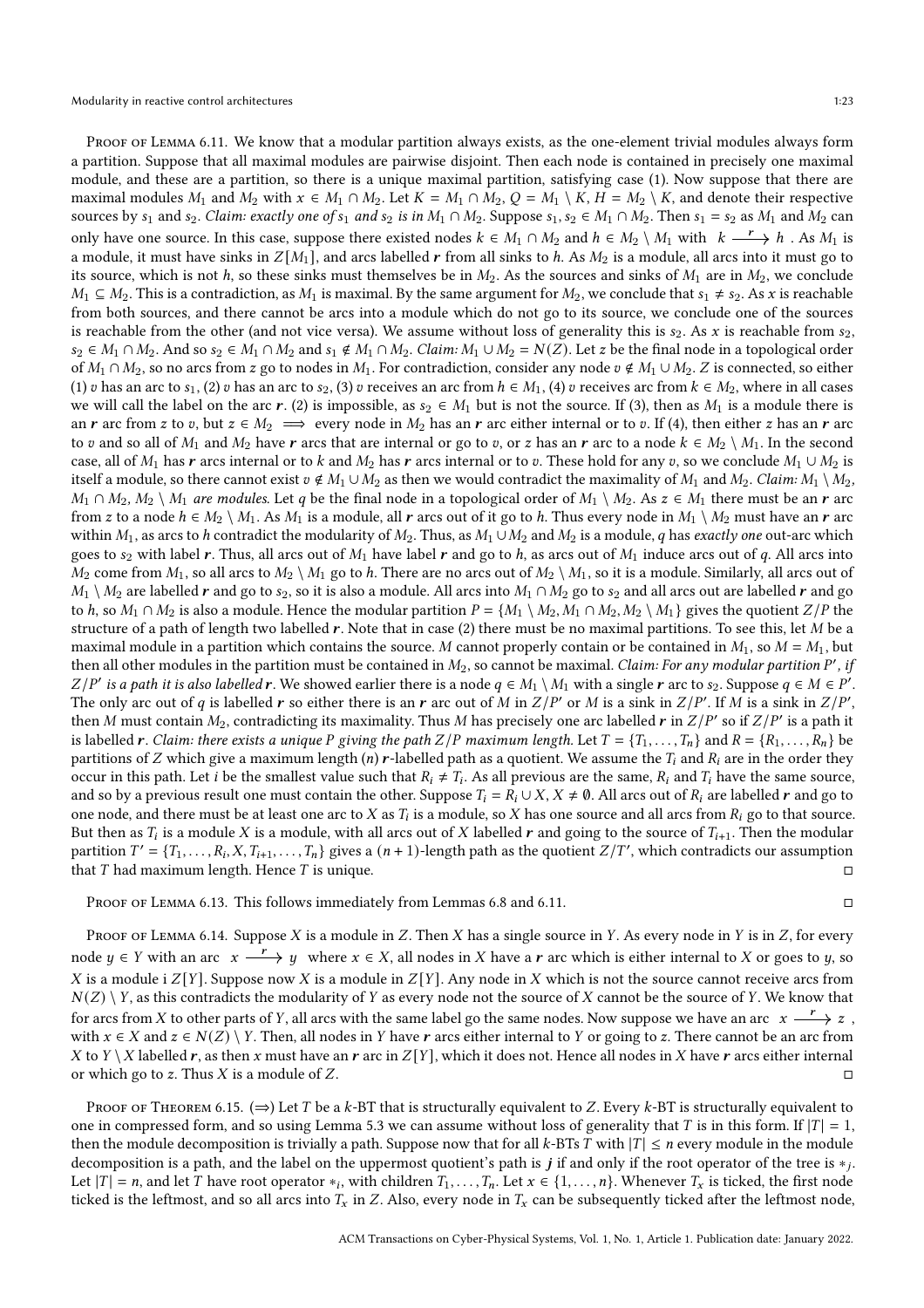so the subgraph formed by  $T_x$  in Z has a single source. Whenever  $T_x$  is ticked in T but not selected, it must have returned i and the subsequent node ticked is the source of  $T_{x+1}$ . Hence all arcs out of  $T_x$  in Z are labelled *i* and go to a single node, so  $T_x$ is a module. Thus  $P = \{T_1, \ldots, T_n\}$  is a module partition, and  $Z/P$  is a path labelled *i* of length  $n-1$ . We want to show this is maximum length. By the proof of Lemma [6.11](#page-10-2) we know that there is a longer path if and only if some  $T_x$  has a quotient which is a path labelled  $i.$  However as  $T$  is compressed form, the root operator of  $T_x$  is not  $\ast_i,$  and by the inductive hypothesis the uppermost quotient is not labelled  $\boldsymbol{i}$ . The proof of Lemma [6.11](#page-10-2) showed that if any quotient by modular partition of a structure is a path labelled  $r$ , then all quotients which are paths are labelled  $r$ . Hence P is of maximum length, and so P is the first partition in the module decomposition of Z. The factors are  $Z[T_1], \ldots, Z[T_n]$ . By the inductive hypothesis, their quotients are again paths, so we are done.

 $(\Leftarrow)$  Let Z be a switching structure where every quotient is a path. Construct a k-BT recursively, where the root operator is given by the label on the uppermost path, and the factors along the path become the children of the root from left to right. Repeating this process constructs a unique  $k$ -BT T. At each layer in the decomposition, the label on the factor path is different than the quotient path it is contained in, as otherwise the quotient path could have had greater length. Thus  $T$  is in compressed form. However, the previous argument showed how for k-BTs in compressed form their module decomposition corresponds directly to their subtrees, so the module decomposition of  $\kappa_{k-\text{BT}}(T)$  has the same module decomposition as Z. By repeating performing module expansions we can see that two structures with identical module decompositions must be isomorphic, and hence structurally equivalent by Lemma [5.3.](#page-7-1) Thus  $T$  is structurally equivalent to  $Z$ .

PROOF OF THEOREM [6.17.](#page-12-3) Suppose Z's module decomposition has this structure and has two distinct labels. When we perform a module expansion, it must be on a sink, which expands into a node with arcs to two new sinks. Repeatedly expanding sinks into nodes with arcs to pairs of sinks leaves a binary tree, with two arc labels, which is therefore a DT. Now suppose Z is a DT. In a tree, the modules are precisely the subtrees, so the maximal partition consists of both children of the root node, which are the maximal subtrees, and the trivial module that is the root. Taking quotient recursively by this partition gives the module decomposition, where every quotient is the graph with one source and two sinks.

PROOF OF THEOREM [6.18.](#page-12-4) We will prove for  $k$ -BTs first, as BTs and TRs are special cases. Firstly, reject if a structure has more than  $k$  distinct labels, which can be done in  $O(nk)$  time. Assume now  $Z$  has at most  $k$  labels. If all quotients in the decomposition are paths, then there is a directed path through all nodes. Hence, all modules must be connected subsets of this path. We can find this path, or prove it doesn't exist, in  $O(n + m)$  by topological sorting and counting the length of the longest path in that order. By Theorem [6.6,](#page-9-1) we can find all modules in time  $O(n^2)$ , as number of labels is bounded by a constant  $k$ . Iterate repeatedly through  $N(Z)$  in this order. On each iteration, check that a module has an induced subgraph that is a path, and if so contract the structure by that module. If it is a  $k$ -BT this process constructs its module decomposition and all quotients must be paths. If not, then at some point there must be no modules whose induced subgraphs are paths, so we return False. One each iteration we reduce the number of nodes by at least one so we visit at most  $O(n^2)$ . DTs can be identified by a depth-first search on the structure, checking that each node has exactly one predecessor and exactly two or zero successors, and there are exactly two distinct labels.

Proof of Lemma [6.20.](#page-13-2) Construct a new graph  $Z'$  by adding a new node  $q$  and  $s$  arcs from every sink of  $Z$  to  $q$ . Then  $Z$  has a single source and sink, and can be considered a program graph as in [\[26\]](#page-25-0). It is proved there that the cyclomatic complexity of a program graph with e arcs and m nodes is  $e - m + 2$ . Z' has  $n + 1$  nodes and  $a + s$  arcs, so its cyclomatic complexity is  $(a + s) - (n + 1) + 2 = a + s - n - 1 + 2 = a + s - n + 1.$ 

Proof of Theorem [6.22.](#page-13-3) We know by Theorem [6.6](#page-9-1) that all modules can be found by an  $O(n^2k)$  time algorithm. If we store the number of arcs, sinks and nodes in each module as it is computed, it only requires  $O(n)$  additional time to calculate the cyclomatic complexities of each and to find the maximum, so this is still  $O(n^2k)$ .  $\mathbb{Z}_k$ ).

PROOF OF THEOREM [6.23.](#page-13-4) By Theorem [6.15,](#page-11-2) a structure with  $k$  labels is a  $k$ -BT iff all quotients in the decomposition are paths. Paths have cyclomatic complexity 1, so  $k$ -BTs have essential complexity 1. Now suppose a structure  $Z$  has essential complexity 1. Then each module has cyclomatic complexity 1, so is a path. Hence  $Z$  is a  $k$ -BT.

#### B.3 Section [7](#page-13-1) proofs

Proof of Theorem [7.1.](#page-14-1) Let  $w \in \mathbb{W}$  be a state. Let  $p_w$  and  $p'_w$  be the paths in  $Z$  and  $Z/H$  respectively traversed on input w to  $Z(w)$  and  $(Z/H)(w)$ . There are three cases. In case (1),  $p_w$  does not contain any nodes of H. As each node and arc on  $p_w$  is unmodified in  $Z/H$ ,  $p_w = p'_w$  and so  $Z(w) = (Z/H)(w)$  and  $Z_B(w) = (Z/H)_B(w)$ . In case (2) there is at least one node in H on  $p_w$  but  $Z(w) \notin H$ . Then  $p_w = v_1, \ldots, v_m, s_H, \ldots, h, q, \ldots, Z(w)$ , where  $s_H$  is the source of H,  $h \in H$  and  $v_1, \ldots, v_m, q, \ldots, Z(w) \notin H$ . Let r be the label on the arc  $h \to q$ . This form is general, because if there are any nodes in H on  $p_w$  then they must form a single subpath beginning with  $s_H$ . As  $s_H$ , ..., h is entirely within H,  $H(w) = h$ . As  $v_1, \ldots, v_m$  are unchanged,  $H$  must be reached in  $p'_{w}$ .  $H$  therefore returns  $r$ , and must have an  $r$  arc to  $q$ . The nodes after  $q$  are also unchanged, so  $p'_w = v_1, \ldots, v_m, H, q, \ldots, Z(w)$ , and so  $Z_B(w) = (Z/H)_B(w)$ . In the final case (3),  $Z(w) \in H$ . Let  $r_1, \ldots, r_n$  be the return values on arcs out of H. Then for all  $i\{1,\ldots,n\}$ ,  $Z(w)_R(w)\neq r_i$ , as there must be an  $r_i$  arc out of  $Z(w)$  in  $Z$ . Then  $p_w$  has form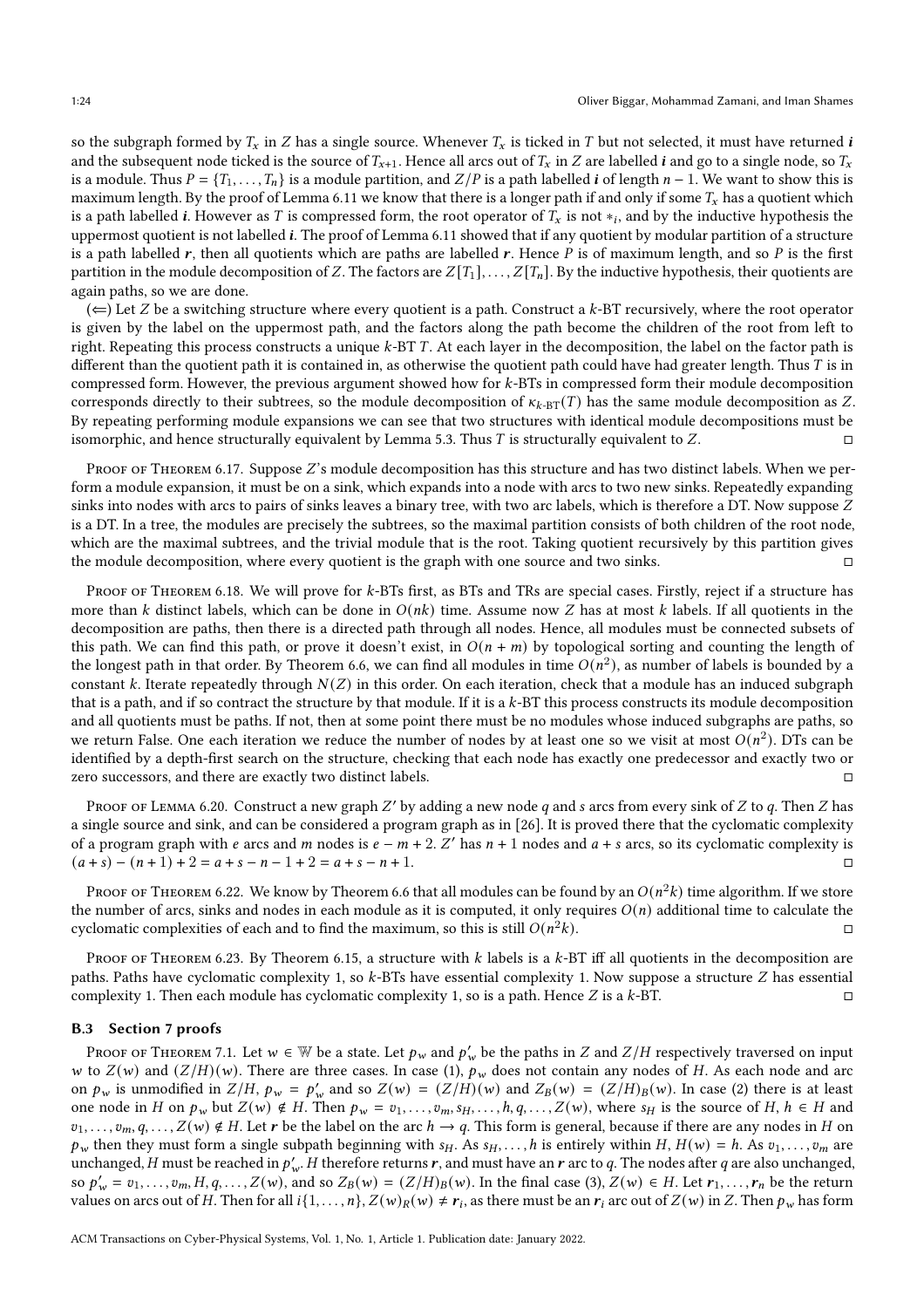$v_1, \ldots, v_m, s_H, \ldots, Z(w)$ .  $p'_w$  must also have prefix  $v_1, \ldots, v_m$ , and the return value of H does not match any out-arc in  $Z/H$ , so H is selected. However  $H(w) = Z(w)$ . But then  $Z_B(w) = Z(w)_B(w) = H(w)_B(w) = (Z/H)(w)_B(w) = (Z/H)_B(w)$ .

Proof of Theorem [7.3.](#page-14-0) Let  $C(Z, v, \alpha, \beta)$  be a sufficient condition for actions. Then  $C'(Z, H, Q) = C(Z/H, H, (H_B, H_R), (Q_B, Q_R))$ is a sufficient condition for modules. Suppose  $C(Z/H, H, (H_B, H_R), (Q_B, Q_R))$  is true. There is a single node H in  $Z/H$ , labelled by action  $(H_B,H_R),$  which is replaced by  $(Q_B,Q_R).$  The resultant structure is  $((Z/H)\cdot ^HQ)/N(Q).$  If  $Z/H$  satisfies a specification  $\varphi$  according to V, then so does  $((Z/H)\cdot ^HQ)/N(Q)$ . However by Theorem [7.1,](#page-14-1)  $Z_B=(Z/H)_B$  and  $((Z/H)\cdot ^HQ)_B=$  $(((Z/H)\cdot ^HQ)/N(Q))_B.$  Thus  $Z$  satisfies  $\varphi$  whenever  $Z/H$  does, and likewise for  $(Z/H)\cdot ^HQ$  and  $((Z/H)\cdot ^HQ)/N(Q).$  Thus  $C'$  is a sufficient condition for modules. The converse can be shown by reversing the above translation.  $\square$ 

Proof of Lemma [7.5.](#page-15-3) Let  $w_1, w_2. w_3, \dots \in \mathbb{W}$  be a sequence of states. ( $\Rightarrow$ ) Suppose  $w_2, w_3, \dots \in w_1^M$ . Then  $\exists \alpha_i \in A$ s.t.  $w_2, w_3, \dots \in w_1^{\alpha_i}$ . By equivalence,  $\phi_i$  holds in  $w_1, w_2, w_3, \dots$ . Also,  $M^{-1}(\alpha_i)$  holds in  $w$ , so  $\phi_i \wedge M^{-1}(\alpha_i)$  holds in this sequence and so  $\Psi_M$  holds. ( $\Leftarrow$ ) Suppose  $w_1, w_2, w_3, \dots \models \Psi_M$ . Then, given the preimage of M is a partition, there exists a unique  $j \in \{1, ..., n\}$  such that  $\phi_j \wedge M^{-1}(\alpha_j)$  holds. Given  $\phi_j$  holds, by equivalence we know  $w_2, w_3, \dots \in w_1^{\alpha_j}$ . However,  $M(w_1) = \alpha_j \implies w_1^{\alpha_j} = w_1^M$ , and so  $\Psi_M$  is equivalent to  $(M_B, M_R)$ .

PROOF OF THEOREM [7.6.](#page-15-1) Let  $w_0, w_1, \dots \in \mathbb{W}$  be a sequence of states generated by W. For each *i* the signal is given by  $\alpha_B(w_i)$ , so  $w_{i+1}, w_{i+2}, \dots \in w_i^{\alpha}$ . Hence  $\phi_{\alpha}$  holds in  $w_i, w_{i+1}, \dots$ . Thus  $\Box \phi_{\alpha}$  holds in  $w_0, w_1, \dots$ . Then  $\phi$  holds in  $w_0, w_1, \dots$ .

Proof of Lemma [7.7.](#page-15-2) Assume C holds. Let Z' be the structure formed by replacing  $\alpha$  by  $\beta$  on  $v$ . Let  $w \in \mathbb{W}$  be a state. Suppose first that  $Z(w) \neq \alpha$ . Consider the unique path  $p_w$  from the source of Z to  $Z(w)$ . If  $\alpha$  is not on this path, all nodes on this path are unchanged in Z', so Z'(w) = Z(w). If  $\alpha$  is on this path, then  $\alpha_R(w) = r_i$  for some *i*, but also  $\beta_R(w) = r_i$ , and so the same arc is taken at every step on this path in Z', and  $Z'(w) = Z(w)$ . Now suppose  $Z(w) = \alpha$ . Then  $Z'(w) = \beta$ . Thus for all actions  $\gamma$ ,  $Z'^{-1}(\gamma) = Z^{-1}(\gamma)$ . Assume now we have models  $\phi_i$  for all actions  $\gamma_i$ , and that by this verification scheme Z satisfies some specification  $\varphi$  using these models. Then  $\Box \Psi_Z \models \varphi$ . However,  $\Psi_{Z'} = (Z^{-1}(\gamma_1) \wedge \phi_1) \vee \cdots \vee (Z^{-1}(\gamma_n) \wedge \phi_n) \vee (Z^{-1}(\alpha) \wedge \phi_\beta)$ . However, as  $\phi_{\beta} \models \phi_{\alpha}$ , then  $\phi_{\beta} \equiv \phi_{\alpha} \wedge \phi_{\beta}$  and so  $\Psi_{Z'} = (Z^{-1}(\gamma_1) \wedge \phi_1) \vee \cdots \vee (Z^{-1}(\gamma_n) \wedge \phi_n) \vee (Z^{-1}(\alpha) \wedge \phi_{\alpha} \wedge \phi_{\beta}) \models \Psi_Z$ . Hence  $\Box \Psi_{Z'} \models \Box \Psi_Z \models \varphi$ , so Z' also satisfies  $\varphi$ .

#### REFERENCES

- <span id="page-24-9"></span>[1] J Andrew Bagnell, Felipe Cavalcanti, Lei Cui, Thomas Galluzzo, Martial Hebert, Moslem Kazemi, Matthew Klingensmith, Jacqueline Libby, Tian Yu Liu, Nancy Pollard, et al. 2012. An integrated system for autonomous robotics manipulation. In IEEE/RSJ International Conference on Intelligent Robots and Systems. IEEE, 2955–2962.
- <span id="page-24-21"></span>[2] Christel Baier and Joost-Pieter Katoen. 2008. Principles of model checking. MIT press.
- <span id="page-24-23"></span>[3] Claude Berge. 2001. The theory of graphs. Courier Corporation.
- <span id="page-24-11"></span>[4] Oliver Biggar and Mohammad Zamani. 2020. A Framework for Formal Verification of Behavior Trees With Linear Temporal Logic. IEEE Robotics and Automation Letters 5, 2 (2020), 2341–2348.
- <span id="page-24-14"></span><span id="page-24-3"></span>[5] Oliver Biggar, Mohammad Zamani, and Iman Shames. 2020. A principled analysis of Behavior Trees and their generalisations. arXiv[:2008.11906](https://arxiv.org/abs/2008.11906) [cs.AI] [6] Oliver Biggar, Mohammad Zamani, and Iman Shames. 2021. An expressiveness hierarchy of Behavior Trees and related architectures. IEEE Robotics and Automation Letters 6, 3 (2021), 5397–5404.
- <span id="page-24-15"></span>[7] Corrado Böhm and Giuseppe Jacopini. 1966. Flow diagrams, turing machines and languages with only two formation rules. Commun. ACM 9, 5 (1966), 366–371.
- <span id="page-24-22"></span>[8] Joseph Cavanagh. 2018. Sequential logic: analysis and synthesis. CRC Press.
- <span id="page-24-20"></span>[9] Michele Colledanchise and Lorenzo Natale. 2018. Improving the Parallel Execution of Behavior Trees. In Proceedings of International Conference on Intelligent Robots and Systems. IEEE/RSJ, 7103–7110.
- <span id="page-24-13"></span>[10] Michele Colledanchise and Petter Ögren. 2017. How behavior trees modularize hybrid control systems and generalize sequential behavior compositions, the subsumption architecture, and decision trees. IEEE Transactions on Robotics 33, 2 (2017), 372–389.
- <span id="page-24-2"></span>[11] Michele Colledanchise and Petter Ögren. 2018. Behavior Trees in Robotics and Al: An Introduction. CRC Press.
- <span id="page-24-5"></span>[12] Ole-Johan Dahl, Edsger Wybe Dijkstra, and Charles Antony Richard Hoare. 1972. Structured programming. Academic Press Ltd.
- <span id="page-24-4"></span>[13] Edsger W Dijkstra. 1968. Letters to the editor: go to statement considered harmful. Commun. ACM 11, 3 (1968), 147–148.
- <span id="page-24-6"></span>[14] Edsger Wybe Dijkstra et al. 1970. Notes on structured programming.
- <span id="page-24-24"></span>[15] Alexandre Duret-Lutz, Alexandre Lewkowicz, Amaury Fauchille, Thibaud Michaud, Etienne Renault, and Laurent Xu. 2016. Spot 2.0 — a framework for LTL and  $\omega$ -automata manipulation. In Proceedings of the 14th International Symposium on Automated Technology for Verification and Analysis (ATVA'16) (Lecture Notes in Computer Science, Vol. 9938). Springer, 122–129. [https://doi.org/10.1007/978-3-319-46520-3\\_8](https://doi.org/10.1007/978-3-319-46520-3_8)
- <span id="page-24-0"></span>[16] Tibor Gallai. 1967. Transitiv orientierbare graphen. Acta Mathematica Academiae Scientiarum Hungarica 18, 1-2 (1967), 25–66.
- <span id="page-24-19"></span>[17] Blake Hannaford. 2019. Hidden Markov Models derived from Behavior Trees. arXiv preprint arXiv:1907.10029 (2019).
- <span id="page-24-1"></span>[18] John E Hopcroft, Rajeev Motwani, and Jeffrey D Ullman. 2001. Introduction to automata theory, languages, and computation. Acm Sigact News 32, 1 (2001), 60–65.
- <span id="page-24-10"></span>[19] Matteo Iovino, Edvards Scukins, Jonathan Styrud, Petter Ögren, and Christian Smith. 2020. A Survey of Behavior Trees in Robotics and AI. arXiv preprint arXiv:2005.05842 (2020).
- <span id="page-24-8"></span>[20] D Isla. 2015. Handling complexity in the Halo 2 AI, 2005. URL: http://www.gamasutra.com/gdc2005/features/20050311/isla 01. shtml [21.1. 2010] (2015).
- <span id="page-24-12"></span>[21] Andreas Klöckner. 2016. Behavior trees for mission management of high-altitude pseudo-satellites. Dr. Hut.
- <span id="page-24-7"></span>[22] S Rao Kosaraju. 1974. Analysis of structured programs. J. Comput. System Sci. 9, 3 (1974), 232–255.
- <span id="page-24-16"></span>[23] Edward A Lee. 2002. Embedded software. In Advances in computers. Vol. 56. Elsevier, 55–95.
- <span id="page-24-18"></span>[24] Chris Martens, Eric Butler, and Joseph C Osborn. 2018. A Resourceful Reframing of Behavior Trees. arXiv preprint arXiv:1803.09099 (2018).
- <span id="page-24-17"></span>[25] Alejandro Marzinotto, Michele Colledanchise, Christian Smith, and Petter Ögren. 2014. Towards a unified behavior trees framework for robot control. In Proceedings of International Conference on Robotics and Automation. IEEE, 5420–5427.